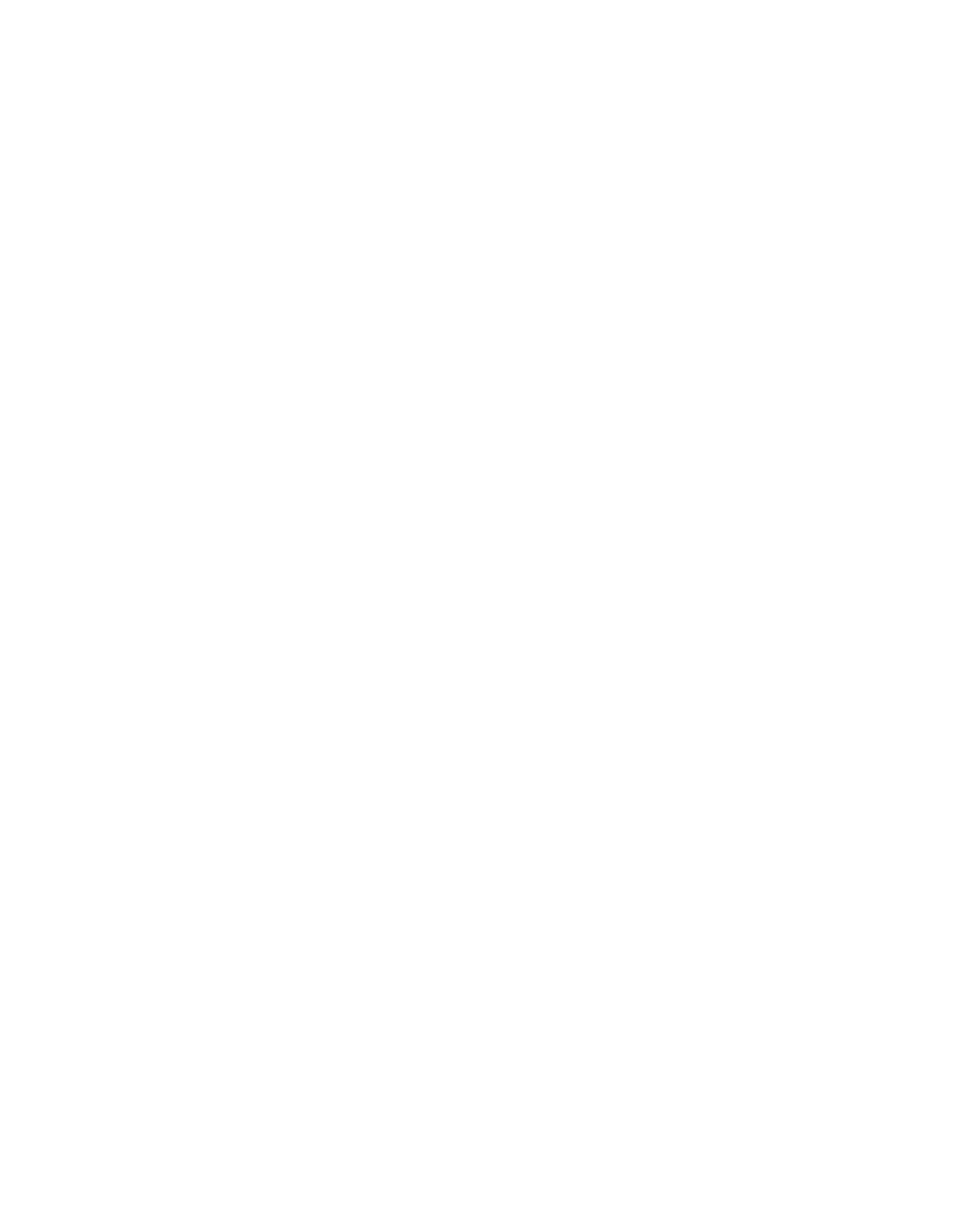# OCD Design Handbook ..........................

# *Table of Contents*

## *Section 2 ..................... Construction Contracting Requirements*

## *Section 3 ......................................... Submission Requirements*

## *Section 4 .................... Design and Specification Requirements*

## *Appendices* ....................................................................................................................................

| Appendix A<br>Appendix B<br>Appendix C<br>Appendix D<br>Appendix E<br>Appendix F |  |
|----------------------------------------------------------------------------------|--|
|                                                                                  |  |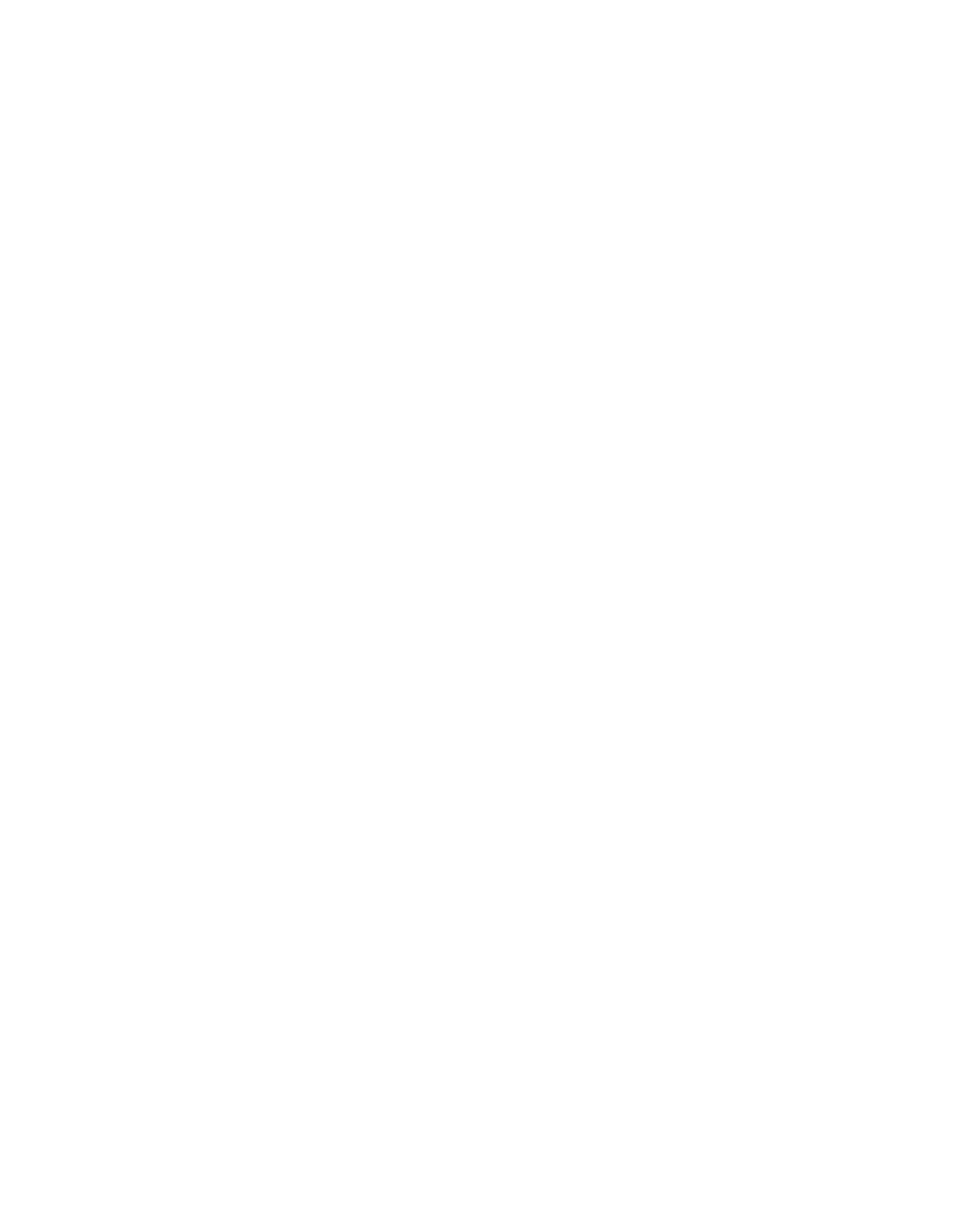## *Section 1 ....*

# *Purpose and Goals*

## *1.01 Purpose of Handbook*

The Office of Community Development (OCD) has developed the Design Handbook to create minimum housing standards for persons of low-income and to assist project sponsors and architects in creating functional, safe, durable and cost-effective projects. The handbook includes submission, design and specification requirements and design goals and objectives. In addition to the Design Handbook, project sponsors and architects will need the following two publications to ensure full compliance with all submission requirements:

- \* Request for Proposals (RFP)
- Capital Programs Manual (CPM)
- **Green Building Criteria Reference Manual**

All three publications can be obtained online at http://www.nysdhcr.gov or by contacting staff at one of OCD's Regional Offices. *See Appendix A*

The purpose of the handbook is to apprize project sponsors and their architects of OCD's design and specification requirements so they can be factored into a project's design proposal and development budget at the time an application is submitted for funding administered by the New York State Housing Trust Fund Corporation (HFTC) or the Division of Housing and Community Renewal (DHCR).

Potential project sponsors needing technical assistance on the design requirements contained in this manual prior to submitting an application for funding are encouraged to contact OCD's Regional Offices.

Low-income housing projects are recommended for funding to the Commissioner based upon competitive scoring criteria and technical reviews performed by OCD's Underwriting and Architectural staff to determine a project's economic and design feasibility. *See Section 3.01 for preliminary design review criteria.*

Because only *complete* applications are scored, care should be taken by the project sponsor to make sure that all application submission requirements prepared by the project architect are provided. All application submissions must also meet certain threshold criteria including program eligibility, site control and site selection requirements. (Refer to Site Requirements, Section 5.03 of the Capital Programs Manual for more detailed information.)

Instead of relying on cost limitations, OCD has adopted scoring criteria to determine cost effectiveness. A project Sponsor's cost estimate will be incorporated into the funding commitment if selected for an award. Therefore, the project sponsor should make sure that the project's scope of work, as represented by the architect's plans and specifications, is well defined and that the preliminary cost estimate is accurately prepared by a construction contractor or cost estimator.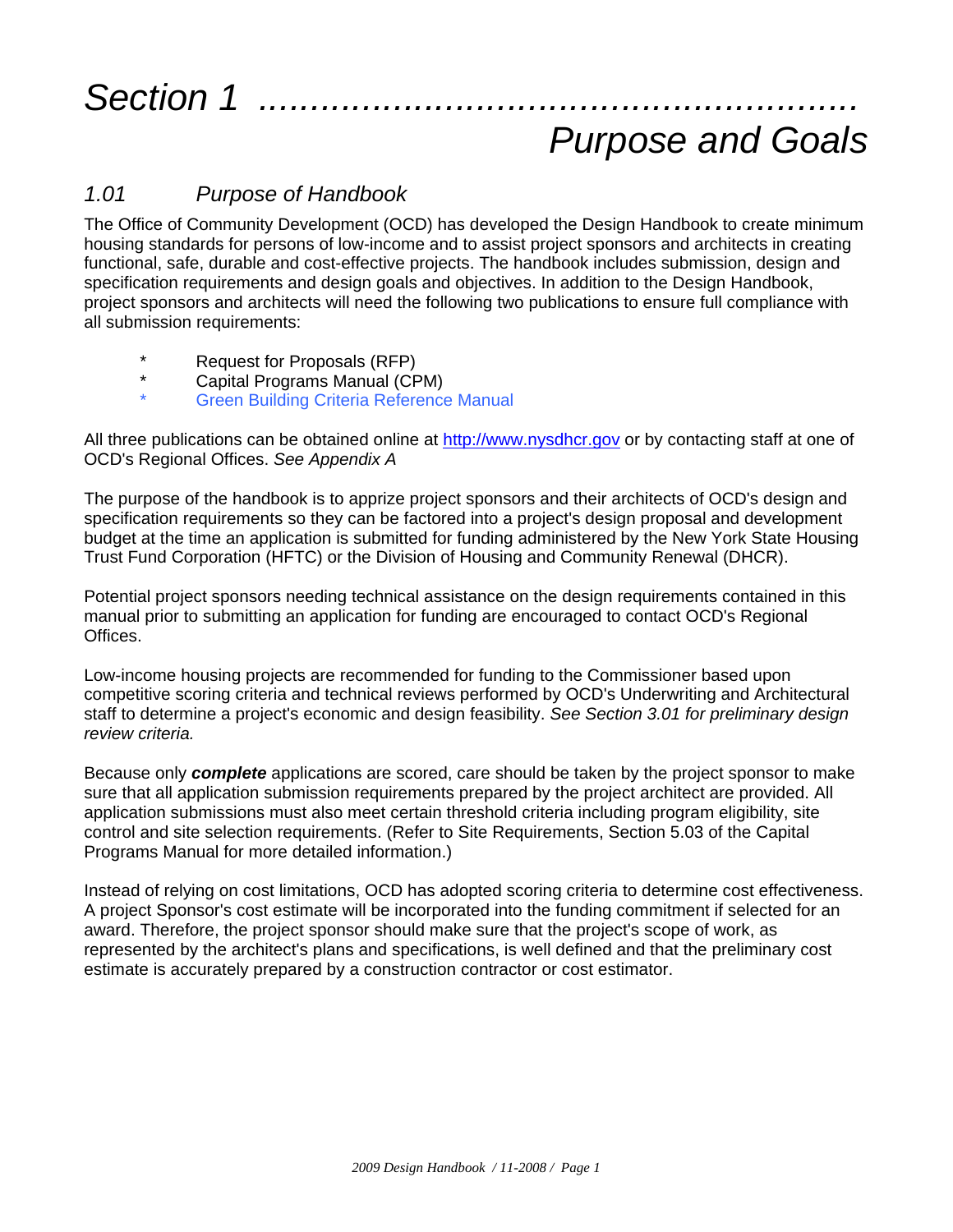## *1.02 Design Goals and Objectives*

OCD's primary purpose in creating this Design Handbook is to aid project sponsors and architects in producing functional, safe, durable, and cost-effective housing for persons of low-income. Our other objective is to add value to communities and pride amongst occupants. The following objectives must be included, where applicable, in developing design solutions that work to enhance community neighborhoods and create housing projects that promote community pride.

### *1.02.01 Site Development*

- A. Site development should be compatible with project surroundings, e.g.:
	- 1. Maintain neighborhood scale
	- 2. New and existing setbacks should be consistent;
	- 3. Building heights and bulk, as seen from the street, should be respected; and
	- 4. Use building materials which are compatible with the neighborhood
- B. Neighborhood traffic patterns should be respected, e.g.:
	- 1. Internal roads should relate to existing and planned alignments of abutting neighborhood roads, but at the same time should discourage through traffic and speeding;
	- 2. Curb cuts should be minimized and alternate parking solutions found;
	- 3. Intersections should generally be at right angles, avoiding off-sets; and
	- 4. If an existing pedestrian or bikeway system exists in the surrounding area, site development should enhance and continue the system.
	- 5. Acoustic buffers must be provided if outside noise levels are higher than 65 decibels.
- C. Open space should be useful and accommodating, e.g.:
	- 1. Provisions should be made to accommodate both social interaction and privacy for residents;
	- 2. In age-integrated projects, areas should be provided for both interaction and separation between children and elderly;
	- 3. Sitting areas and walkways should be arranged to facilitate conversation, casual interaction, and social contact (orientate seating toward street activities);
	- 4. A clear separation in the use of public and private space should be made;
	- 5. Outdoor space and public sidewalks should be shaded and made attractive by the presence of trees;
	- 6. Paved areas should be characterized by high quality, easily maintained materials which are attractive in terms of their color and texture; and
	- 7. Provide children's play areas in family projects. Children's defined play areas should be safe, related to their building unit and located so as not to disturb residential activities e.g.:
		- \* Private outdoor space used for children's play should be located for easy supervision;
		- Play areas for the younger groups should be accessible without crossing a vehicular path;
		- Play areas should only be located adjacent to a drive or parking lot if protected by physical barriers capable of stopping a moving car;
		- Play areas should be distinct. Separate areas for toddlers/preschoolers, and teenagers should be provided in family projects; and
		- \* Safety surfaces should be used at all play equipment in conformance with U.S. Product Safety Commission Guidelines, latest edition.
		- Play areas should be enclosed with fencing to provide safety and protection to the children.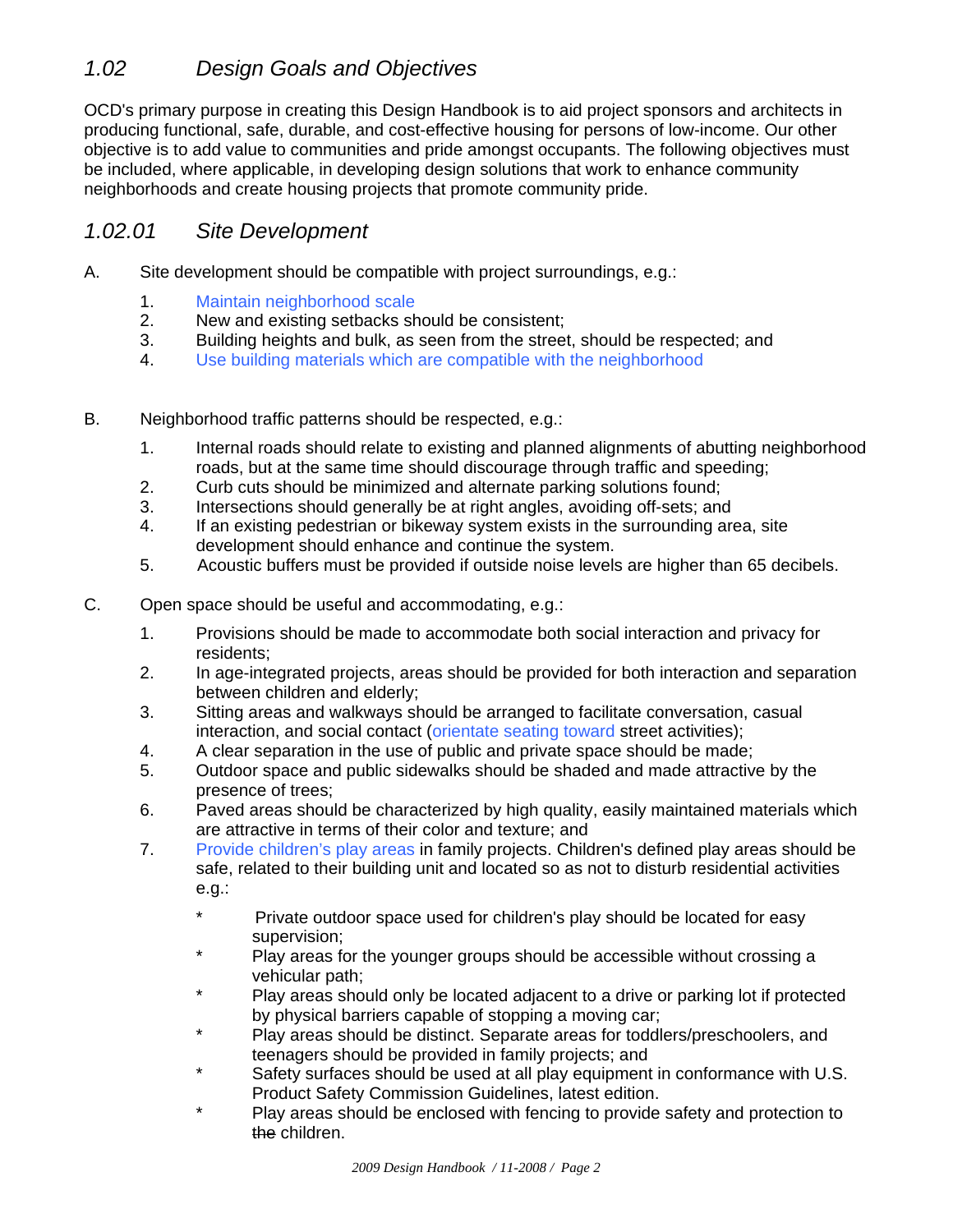- \* Play areas are to be located on an accessible route to allow access to individuals in wheelchairs.
- 8. Existing trees should be maintained.
- D. Common project space should be secure.
	- 1. Public ways and exterior spaces should be visible from dwelling units and interior common spaces e.g.:
		- \* Avoid recessed or hidden spaces;
		- \* Public spaces should permit easy supervision by security forces;<br>\* The entire parking area should be visible from a point at the exit:
		- \* The entire parking area should be visible from a point at the exit;<br>\* Stainways should exit into areas that are visible to the public and
		- Stairways should exit into areas that are visible to the public and nearby dwellings; and
		- \* In projects with individual dwelling unit entrances, parking areas should be small and in proximity to dwellings to allow supervision of space and one's own car.
- E. Access to buildings within the site should be easy and convenient.
	- 1. Paved walkways and drives should provide a direct and visible connection between the street and main entrance door.
	- 2. In multi-story buildings, family units should be located on lower floors to enable easy access for children and easy child supervision for parents.
- F. Community facilities should abut the most public walkways of the pedestrian system and be generally central to all units.
- G. In multi-building projects, concrete walkways should connect each building to the street, to parking, and other buildings.
- H. All essential portions of the pedestrian system should be passable in poor weather, i.e., capable of being mechanically snow plowed, sheltered from sweeping winds, and well drained to prevent flooding and icing.
- I. Building entrances should provide shelter from sun, wind, and precipitation.
- J. Where possible, ramps should be provided instead of stairs.
- K. Building and open spaces should be oriented and arranged to benefit from environmental conditions.
- L. Sun should enter each dwelling unit some part of the day year-round.
- M. Interesting and enjoyable views to areas outside the site should be afforded from dwellings, indoor common areas, and outdoor sitting areas.
- N. In addition, elderly housing projects should have:
	- 1. Outdoor space that contains flower and vegetable gardens, (i.e., attractive exterior environment promotes the perception of safety, personal value, and a home-like atmosphere.)
	- 2. Areas for both interaction and separation between children and the elderly in age-integrated projects; and
	- 3. Sitting areas and walkways arranged to facilitate conversation, casual interaction and social contact.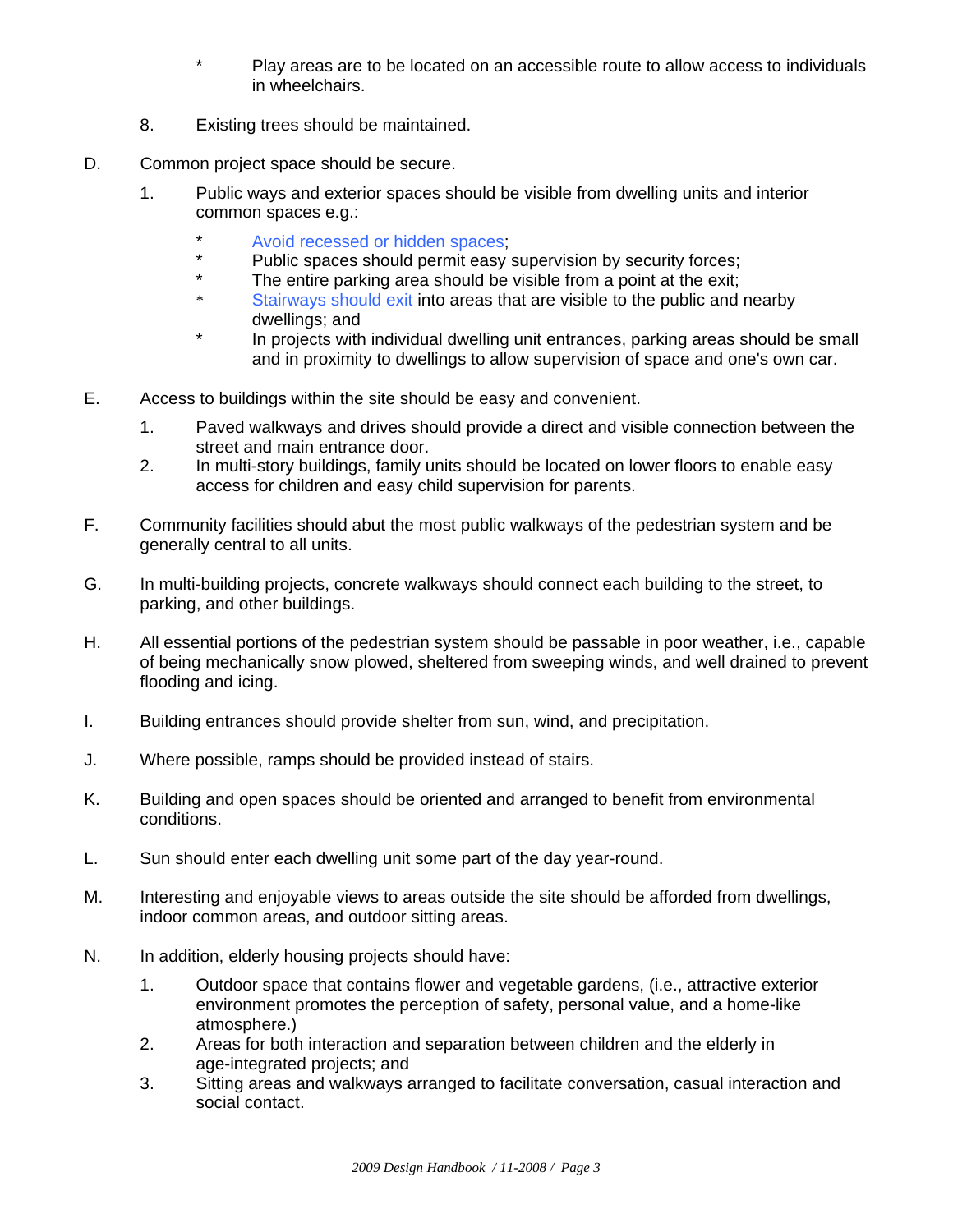## *1.02.02 Shared Common Space*

This section applies to multi-dwelling projects of twenty or more units.

- A. Community space should be informal, varied and accessible.
- B. Community space should be functionally and visually related to the circulation pattern of the building or buildings.
- C. The main entrance and community space should be in a central location.
- D. The interior of a community space should be directly visible from major circulation points.
- E. Common outdoor spaces in the form of balconies or terraces should be provided adjacent to and as extensions of indoor community spaces wherever possible.
- F. Common support areas should be easily located and accessible.
- G. Tenants should be able to collect mail without obstructing traffic.
- H. Laundry facilities should be located for accessibility.
- I. Interior public circulation and elevators should be safe and secure.
- J. Elevator lobbies should have a waiting area and wall indicators describing elevator progress which can be clearly read.
- K. Corridors should be a minimum of five feet in width at all points.
- L. In addition, elderly housing projects (for persons 55 years of age or older) must include:
	- 1. A communal gathering area that provides privacy from the main building entrance;
	- 2. Common areas that have sufficient *pre-view* area so the resident can choose to join present participants or to withdraw;
	- 3. Common areas should have flexibility for multi-purpose uses and provide an intimate atmosphere for socialization;
	- 4. Comprehensible path systems, such as loop corridors, an orienting central atrium or other interior space;
	- 5. Path systems that allow a preview of the route ahead;
	- 6. Windows that enhance residents' inside/outside reference system to facilitate inside navigation and spatial orientation, particularly if the complex has several wings or is built on a sloping lot;
	- 7. Latent cues that make visually distinctive landmarks or reference points such as plant groupings, fish tanks, art work, distinctive curtains or wallpaper, personal decor, specific furnishings such as a piano, specific areas such as beauty shop/chapel/ post office/elevators, etc.;
	- 8. Reference symbols to identify such features as elevators, dining halls, etc. placed both parallel and perpendicular to the object so as to be seen from both direct and lateral approaches;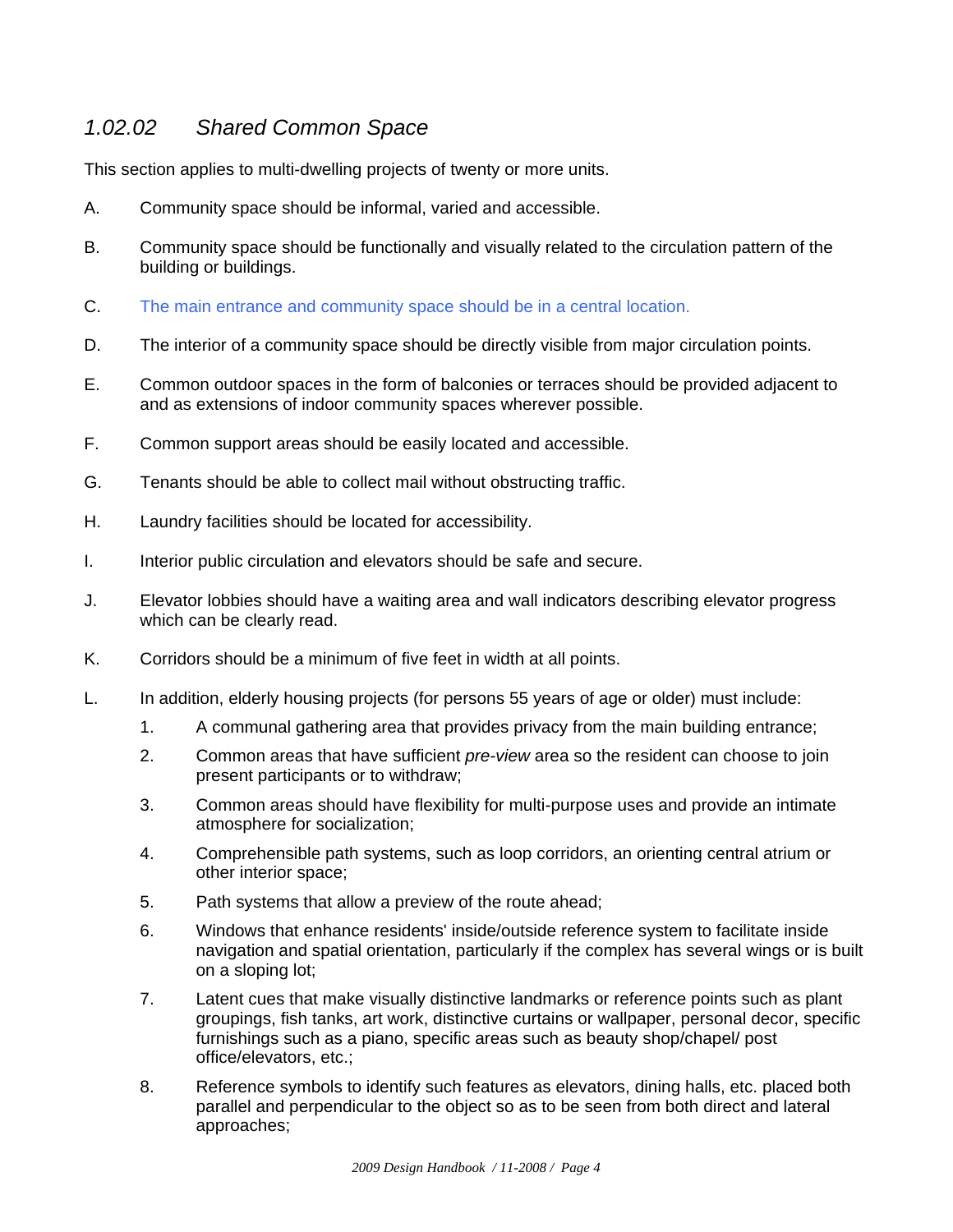- 9. Wall mounted handrails provided on each side of corridors in multi-unit buildings;
- 10. Exit signs lowered for the vision impaired who often have limited upward vision;
- 11. Contrasting colors/surfaces, or the provision of edge cues used on stairs. This will distinguish one step from another and differentiate between steps and risers;
- 12. Changes in the level of illumination graduated to accommodate a slower dark/light adaptation rate;
- 13. General lighting that is:
	- \* Indirect, to avoid glare;<br>Negative distributed to ref
	- \* Evenly distributed, to reduce shadows; and<br>\* locrosse the number of lighting fixtures in di-
	- Increase the number of lighting fixtures in dwelling units to provide more even light distribution to compensate for age related vision loss. (The Illuminating Engineering Society recommends that persons aged 60+ be provided with twice the level of light required for persons 20 years of age.)
- 14. Large, tactile, contrasting-colored numerals and signs used in elevators, on appliances, on doors, etc. to compensate for declining ability to distinguish edges, small details, and certain colors;
- 15. Signage colors that are not pastel tones, dark shades, greens, blues, and violets which are difficult to differentiate, as eyes yellow with age;
- 16. Lighting that reduces visual fatigue and gives better color rendition;
- 17. Alarm/warning systems that are available to include both visual and audible signals; and
- 18. Visual signals available to augment doorbells.

## *1.02.03 Dwelling Unit Space*

#### A. *Kitchen*

- 1. Kitchens should have natural light.
- 2. Kitchens should have direct and easy access from the exterior.
- 3. Kitchens having no available natural light should open up to the living room/dining room via a *pass-thru* window arrangement.
- 4. Placement of refrigerators in a circulation path should be avoided.

#### B. *Living Room/Dining Room*

- 1. Living Room/Dining Room areas should have windows that allow for viewing the exterior when seated.
- 2. Through circulation should be avoided.
- 3. The unit's entry area should be separated or screened from the living room/dining room.
- 4. A minimum of one wall, preferably two, should be provided with no fenestrations to allow for adequate furniture placement.

#### C. *Bedrooms*

- 1. Bedrooms should be located away from parking or street noise whenever possible.
- 2. Closets should be used to provide a sound barrier between bedrooms.
- 3. Bedrooms should be grouped together and located away from living/dining/kitchen.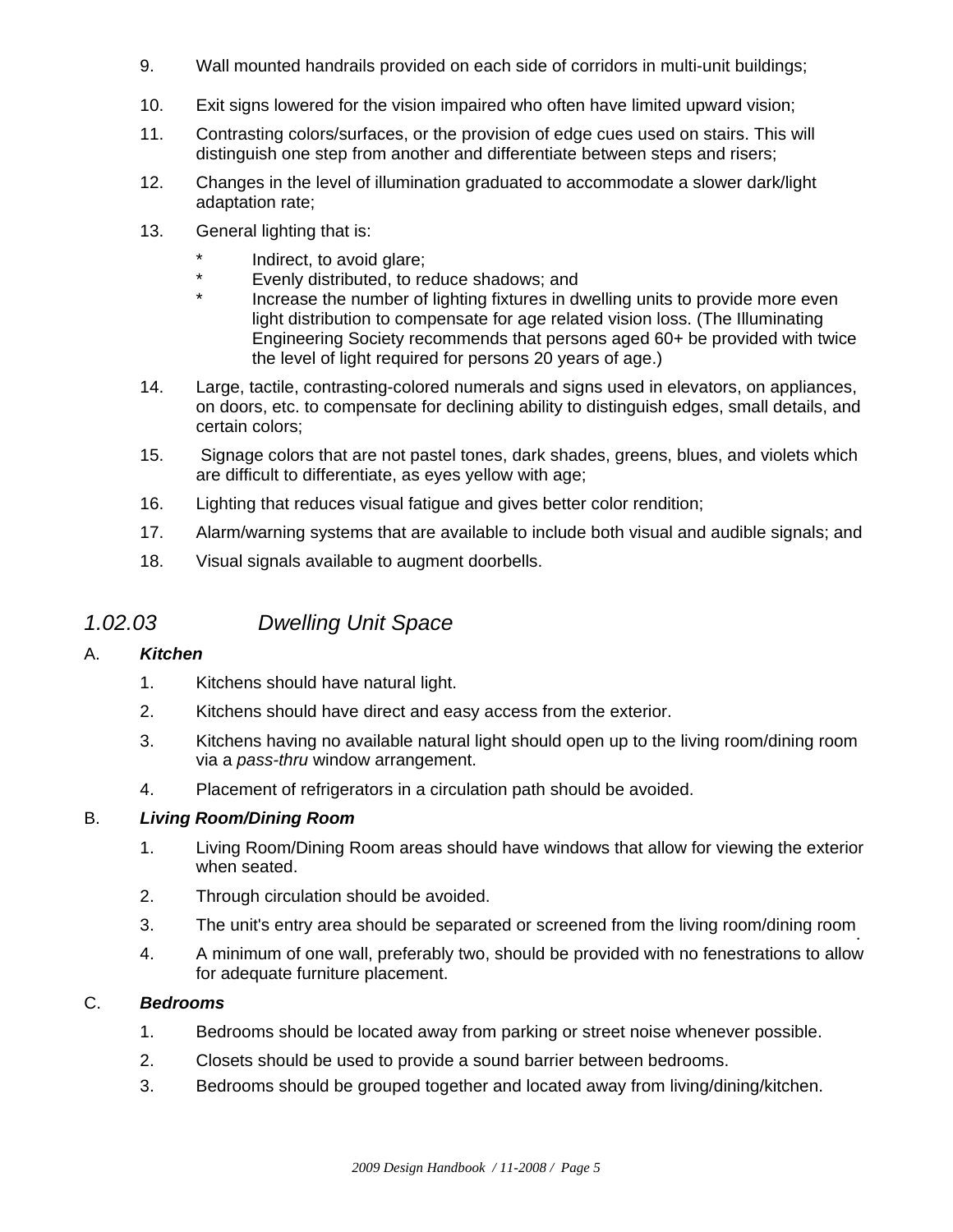#### D. *Bathrooms*

- 1. Vanities should be provided with all lavatory sinks, unless bathrooms are to be handicapped accessible.
- 2. Bathrooms should be located outside of, but adjacent to bedrooms.

#### E. *Storage*

1. Walk-in storage closets should be provided with a light and wall switch.

#### F. *Elderly Dwelling Units*

In addition, elderly housing projects (for persons 55 years of age or older) must include:

- 1. Complete apartments provided rather than studio/efficiency units. Complete apartment units (include kitchen, bathroom, living room, dining area, and bedroom) are appropriate for older persons because they prefer to cook, eat and entertain in their own apartments. Complete apartments are also non-institutional in appearance and provide greater privacy. Sufficient living/dining room space allows and encourages socialization with guests;
- 2. Individual treatment of apartment entryways that facilitates way-finding, reduces institutional appearance, and enhances individualism;
- 3. Window sill heights that are no greater than 32 inches above finished floor to allow viewing the outside from a seated position;
- 4. Pantry cabinetry provided in lieu of wall cabinets over the stove and refrigerator; and
- 5. Switches, and other operable devices, located no more than 48 inches above finished floor height, electrical outlets mounted between 18 - 24 inches above finished floor.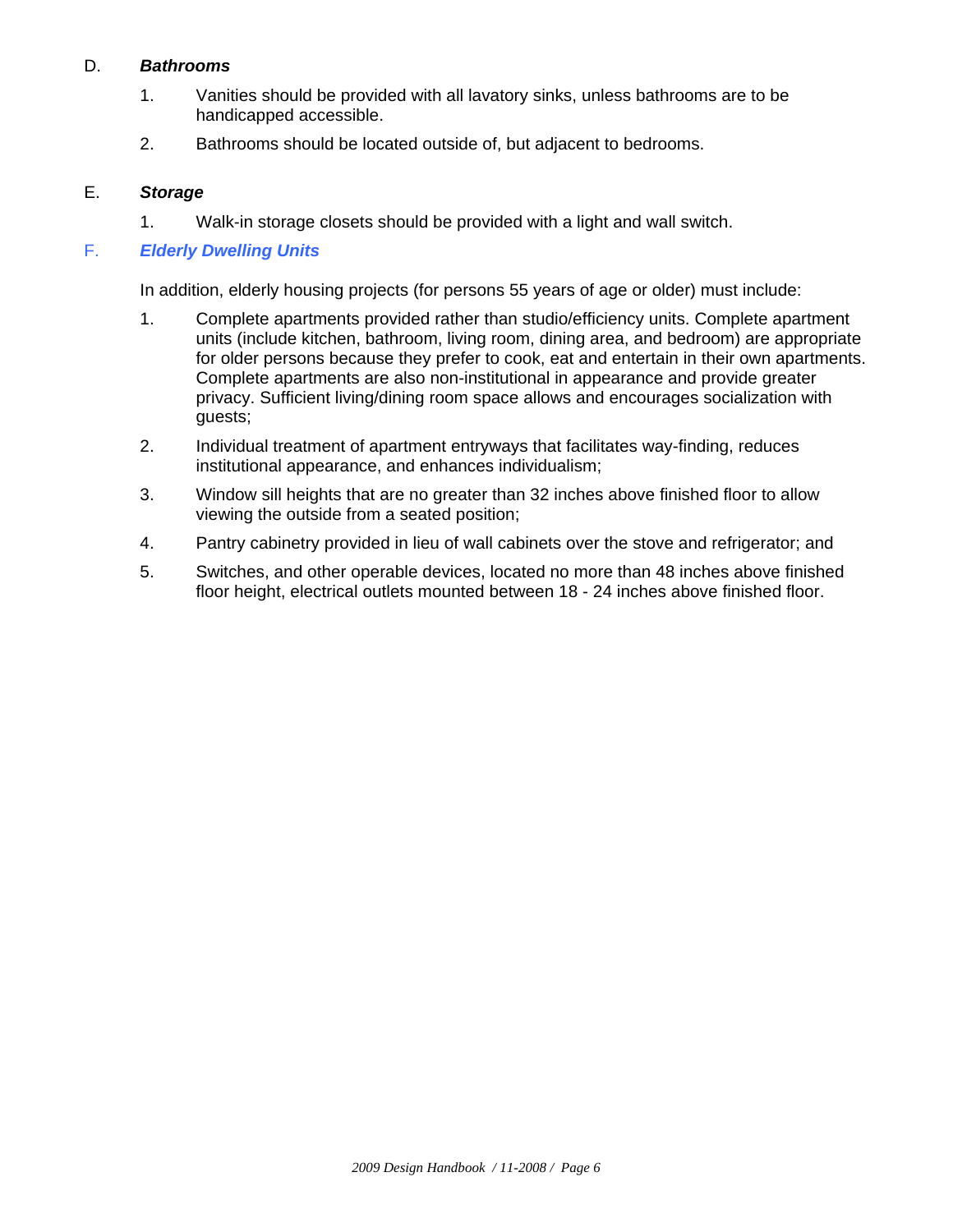# Section 2 *Construction Contracting Requirements*

At the time of application, a project sponsor must identify one of two options available to secure a construction contractor. The first option is for a project sponsor to seek construction bids through a publicized, competitive process. The second option is for a project sponsor to identify and select a builder at the time of application submission. The requirements for both options are explained below.

## *2.01 Publicized, Competitive Bidding Process*

Project sponsors electing to publicly and competitively bid the construction portion of their project must indicate this elective at the time of application submission.

This method of contractor selection requires the project sponsor to openly advertise in a well-known local newspaper for a period of four days and have a minimum bidding period of four weeks before bids are received. MBE/WBE outreach requirements will be part of the bidding process. See Section 2.04 for Federal Labor Standards (Davis-Bacon Related Acts) regulatory requirements. Upon receipt of bids, the project sponsor and architect must notify OCD of the bidding results and the name of the selected lowest qualified bidder. The contractor's schedule of values must also be submitted to OCD at that time. DHCR/HTFC reserves the right to rebid a project or to negotiate a reduction in the scope of work if all bids received are higher than the project's estimated total construction cost.

If no contractor has been selected at the time of application submission, the project sponsor must ensure that the terms of the Owner/Architect Agreement include a provision for a detailed construction cost estimate based upon the preliminary drawings and specifications prepared by a cost estimator.

## *2.02 Pre-Selected Contractor/Construction Manager Requirements*

Project sponsors who elect to include a construction manager (CM)/contractor with their application for funding will be required to indicate the CM/contractor's previous professional experience in producing low income housing units and the role the CM/contractor will play during the development and construction phases of the project.

In addition, a pre-selected contractor will be responsible for providing a detailed cost estimate of the construction work based upon the preliminary drawings and specifications with the project sponsor's application submission. See Section 2.04 for Federal Labor Standards (Davis-Bacon Related Acts) regulatory requirements. The construction cost estimate must include general requirements (3% to 6% of the labor and material costs); builder's overhead (up to 4% of the construction amount is allowed); and builder's profit (up to 10% of the construction amount allowed). General requirements that are special conditions such as security, impact fees, etc. to a project should be detailed on a separate itemized listing.

At the time of the funding commitment, the project sponsor will be required to provide a guaranteed price for the total development costs of the project. Any construction cost overruns incurred during the development and construction phases of the project shall be borne by the project sponsor and shall be paid for from the developer's fee amount. Using a pre-selected contractor permits the project sponsor to *by-pass* the Bid Document submission stage, thus creating only one set of submission requirements: the Contract Documents.

All MBE/WBE requirements applicable to the pre-selected contractor must be documented through the contractor's selection process for sub-contractor and suppliers.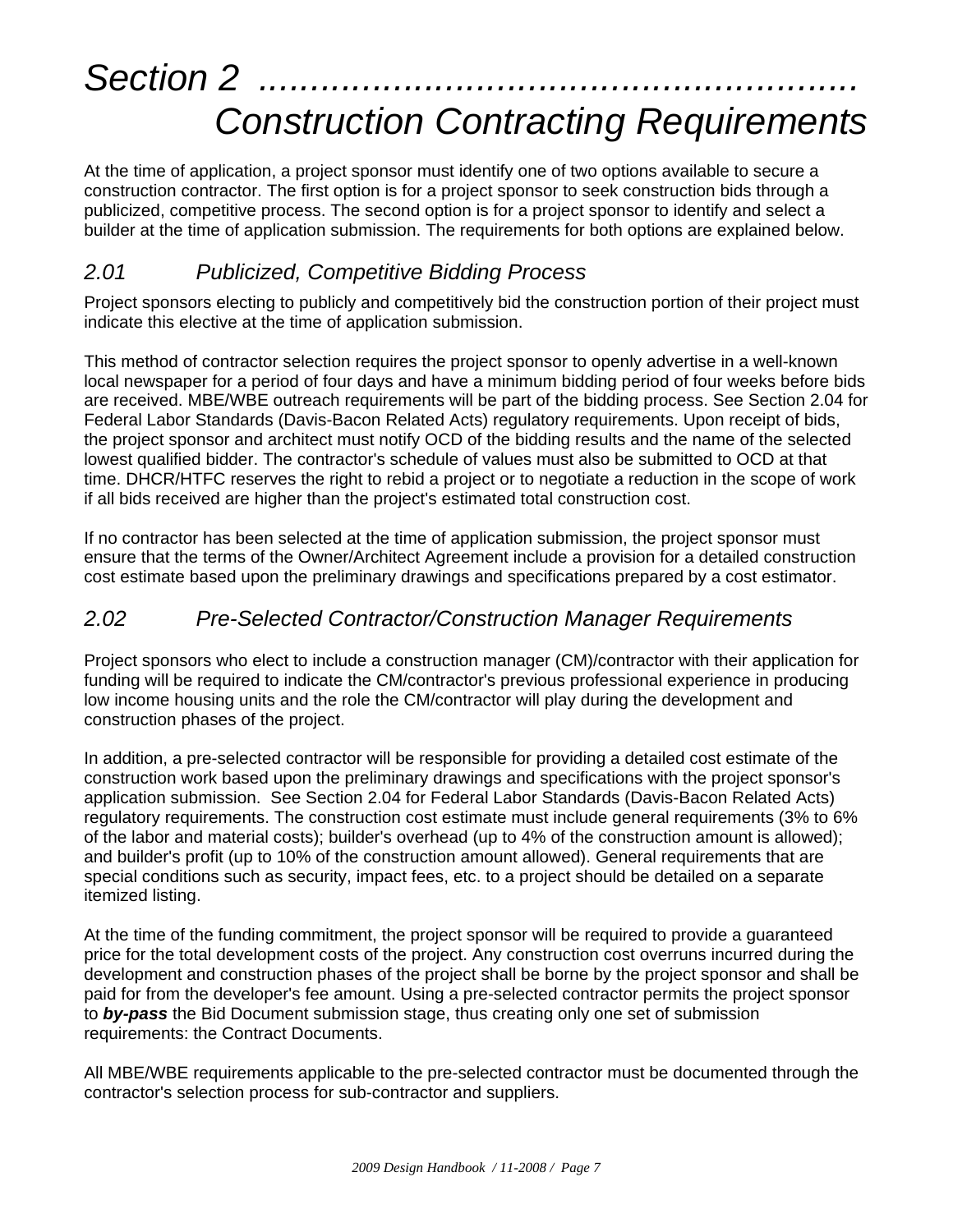## *2.03 General Construction Contracting Requirements*

Project sponsors and architects should refer to the Capital Programs manual, sections 5.11.05, 5.11.02 and 5.09.02, for related information on the selection of a builder, construction manager and bonding requirements for payment and performance.

### *2.03.01 Manufactured Housing Requirements*

Project sponsors electing to produce housing through the use of a manufactured housing company, may choose either of the options above for construction contracting. However, the purchase contract and supervision of such housing must be done as a subcontract to the general contractor's/CM's contract.

### *2.04 Federal Labor Standards*

Federal Labor Standards (Davis-Bacon Related Acts) regulatory requirements are enforced for certain Federal programs when projects meet specific threshold requirements such as HOME funded projects with 12 or more units or projects with 9 or more units of project based assistance.

Determination of appropriate schedule for structures on a project (residential or building) is made by the DHCR contracting officer.

#### A. Competitive Bidding

If the Davis-Bacon Related Acts applies to a project, include the most current wage rate schedule, for the appropriate schedule (residential or building), in the bid package. A wage rate modification published less than ten days before a negotiated contract bid opening may be disregarded if there is insufficient time to notify bidders, and a report is made to the contract file. Otherwise the updated wage rate must be used.

Wage rates are locked in at bid opening, provided the contract is awarded within 90 days. The wage determination must be updated if the contract is awarded more than 90 days after the bid opening.

Promptly file documentation relating to the bidding process, and lock in dates, with the DHCR contracting officer.

#### B. Pre-Selected Contractor/Construction Manager Requirements

If the Davis-Bacon Related Acts apply to a project, the Federal Labor Standards clauses for the relevant federal program and the most current wage rate for the location and type of construction must be incorporated into the contractor/construction manager agreement*.*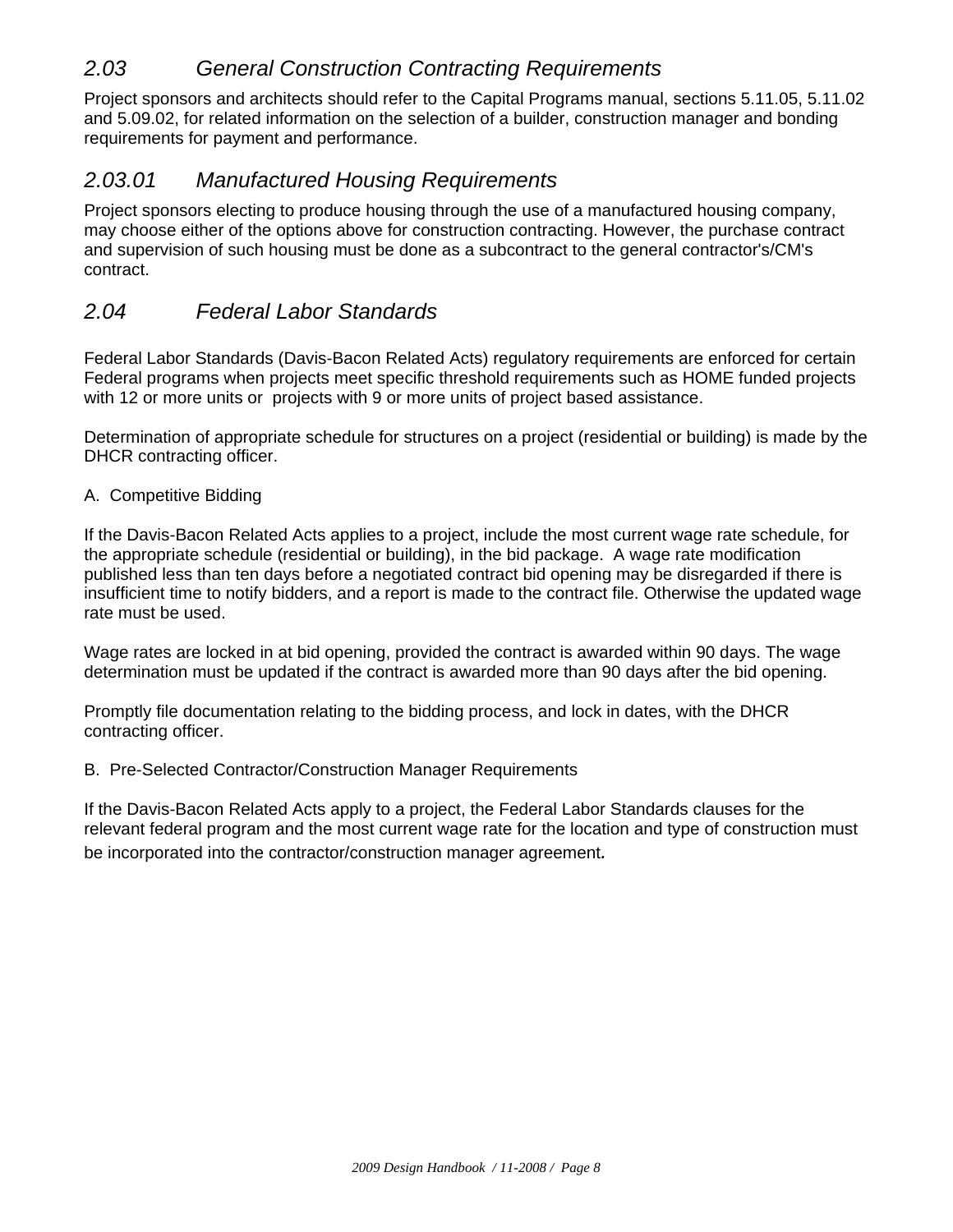## *Submission Requirements*

The following five sections explain the specific items and level of detail required for the application, architect's contract, bid, contract and close-out submissions. Completeness will be determined based upon compliance with these submission requirements. Incomplete submissions will not be reviewed by staff. Complete submissions will be reviewed and comments provided to the project sponsor.

### *3.01 Preliminary Design Review Criteria*

The most critical review stage is that of the preliminary documents. Listed below are the documents reviewed by **DHCR** architects:

- A. Proposal Summary<br>B. Organization's Rele
- **Organization's Relevant Experience**
- C. Site Specific Information
- D. Building Information
- E. Preliminary Design Documents
- F. Outline Specifications
- G. Detailed Cost Estimate
- H. Development Budget
- I. Development Timetable
- J. Zoning Compliance
- K. Site Photographs

The review criteria for each of the above-listed documents are as follows:

- A. The *Proposal Summary* is reviewed to get an overall understanding of the proposed project; to identify any special housing conditions that may need to be addressed by the design solution based on a specified tenancy; and to verify the number and unit mix indicated in the summary with the information found within the drawings.
- B. The *Organization's Relevant Experience* is reviewed to ascertain the project sponsor's development team members' experience. The experience of the architect selected by the project sponsor is reviewed to determine if the architect has sufficient knowledge and expertise in designing low-income housing; has historic preservation experience, should the building be identified as such; and, to identify any previous experience that DHCR has had with the project architect.
- C. *Site Specific Information* : Reviewed to verify that the information represented in this exhibit is in agreement with the drawings; that any State or Federal regulations effecting Historic Places, Coastal Zone, Flood Plain or Waterfront Revitalization planning has been incorporated into the design solution; that all existing utility connections are indicated on both the drawings and this exhibit; that the most efficient heating source for the building has been selected; and that there are no unusual conditions that would be costly to mitigate.
- D. *Building Information*: Reviewed to verify that the information provided in this exhibit is consistent with the drawings submitted; that the unit mix is identical to the plans; and that the square foot figures are accurate.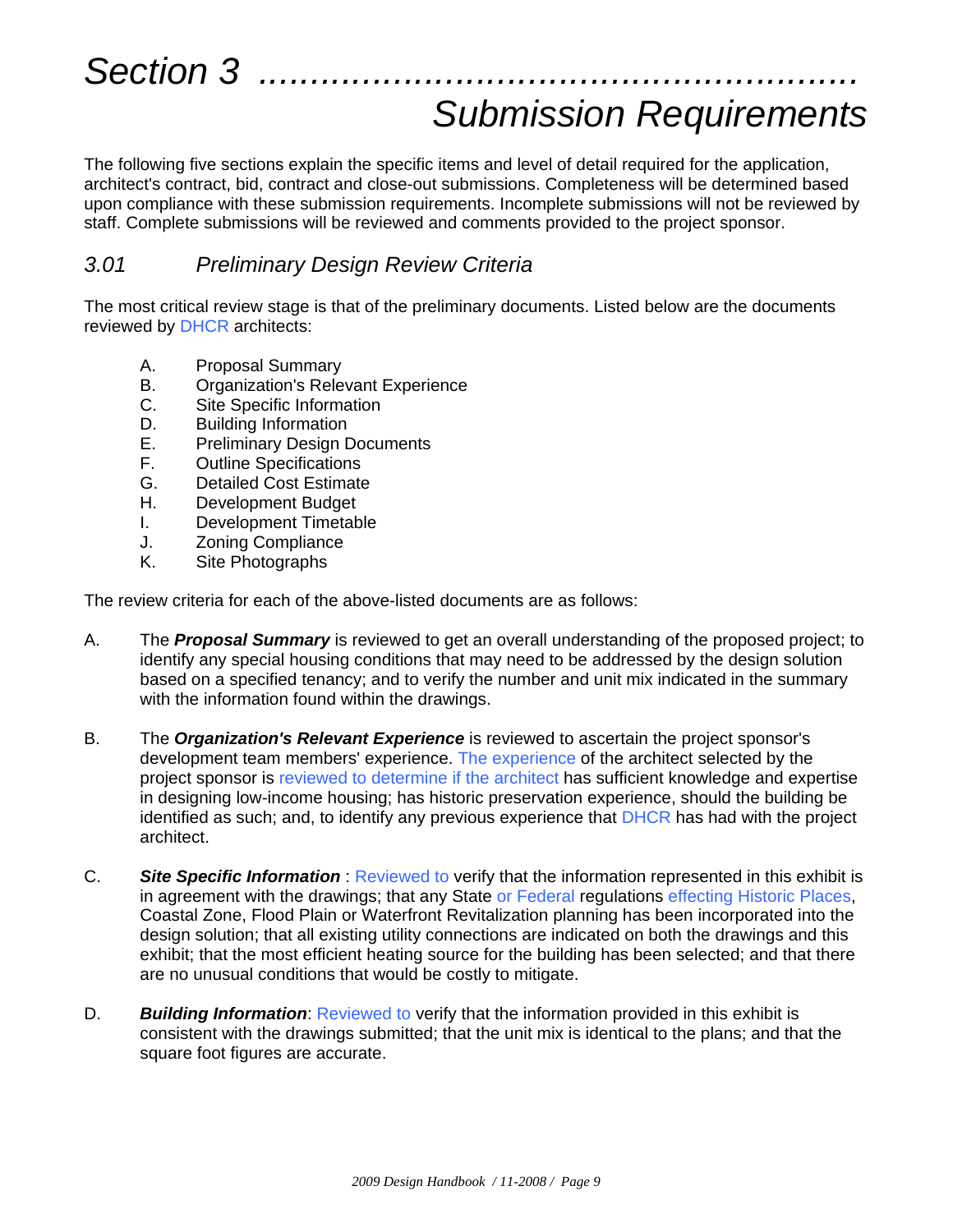#### E. *Preliminary Design Documents*:

- 1. *Site Plan*: Reviewed to verify that the site can accommodate the size and scale of the proposed project; that the site is level or can accommodate minor changes in contours without costly cut and fill procedures; that there is adequate space on the site to accommodate all parking requirements; that any zoning regulations, setbacks, existing rights-of-way do not interfere with the location of the building or other permanent structures; and, for New York City projects involving new construction; that the proposed building footprint is in compliance with the zoning regulations. For non-urban projects where a septic system or well is required, the review verifies that the proposed site has adequate space and distance separation for locating on-site utilities.
- 2. *Floor Plans*: Reviewed to verify that the minimum square footage has been achieved; that the building(s) is in compliance with all building code and zoning requirements; that the project meets all handicapped accessibility requirements: that the building(s) meets all design requirements in Section 4.00 of the Design Handbook; and, if the building has any non-residential space, that the HVAC and electrical systems are separate and independent from the systems of the residential space.
- 3. *Elevations*: Reviewed to verify that the scale, site, materials and fenestrations proposed are in keeping with the existing fabric of the adjacent structures and/or any new construction occurring in the surrounding communities; and, that the height and/or massing of the building is in compliance with all building and zoning codes and regulations.
- F. *Outline Specifications*: Reviewed to check that the notes on the drawings and the materials of the outline specifications are consistent with each other and are in compliance with the Design Handbook; that the materials and methods specified are reflected in the detailed cost estimate provided and are reflective of the approximate amounts of materials indicated; and, if the project is a rehabilitation project of a building constructed prior to 1978, that a section on lead-based paint (LBP) testing and abatement is included.
- G. *Detailed Cost Estimate*: Reviewed to verify that the items correspond to the work detailed on the drawings and indicated in the specifications; that the labor and material costs are reasonable for the amount of work shown and the location of the project; that the amount for general requirements is no more than 6% of the labor and material costs; that the overhead and profit amount is no more than 14% of the total construction amount; that the TCC, TDC and TPC costs per square foot and per unit are reasonable for the construction type and location of the proposed project. If the building is impacted by SHPO requirements, costs for repairing the historic fabric must be incorporated into the estimate and if the project requires remediation of hazardous materials those costs are also to be incorporated into the cost estimate.
- H. *Development Budget*: Reviewed to verify that the architect's fee is within the range of reasonableness for the scope of work proposed; that the total construction cost matches the cost shown on the detailed cost estimate; that all construction line items such as overhead, general requirements, profit, bond premium, site work, testing asbestos/LBP/soils, etc. are broken out and match the amounts represented in the detailed cost estimate; and, if the project has a non-residential component, to ascertain that the construction cost shown is representative of the amount of non-residential work to be constructed.
- I. *Development Timetable*: The proposed time frames are reviewed for reasonableness based upon experience with previous similar projects; any required governmental approvals needed; and, the project sponsor's and the architect's capacity, if known.
- J. *Zoning Compliance*: Reviewed to ensure that the project architect has complied with the existing zoning regulations and/or has filed for a variance if compliance cannot be achieved.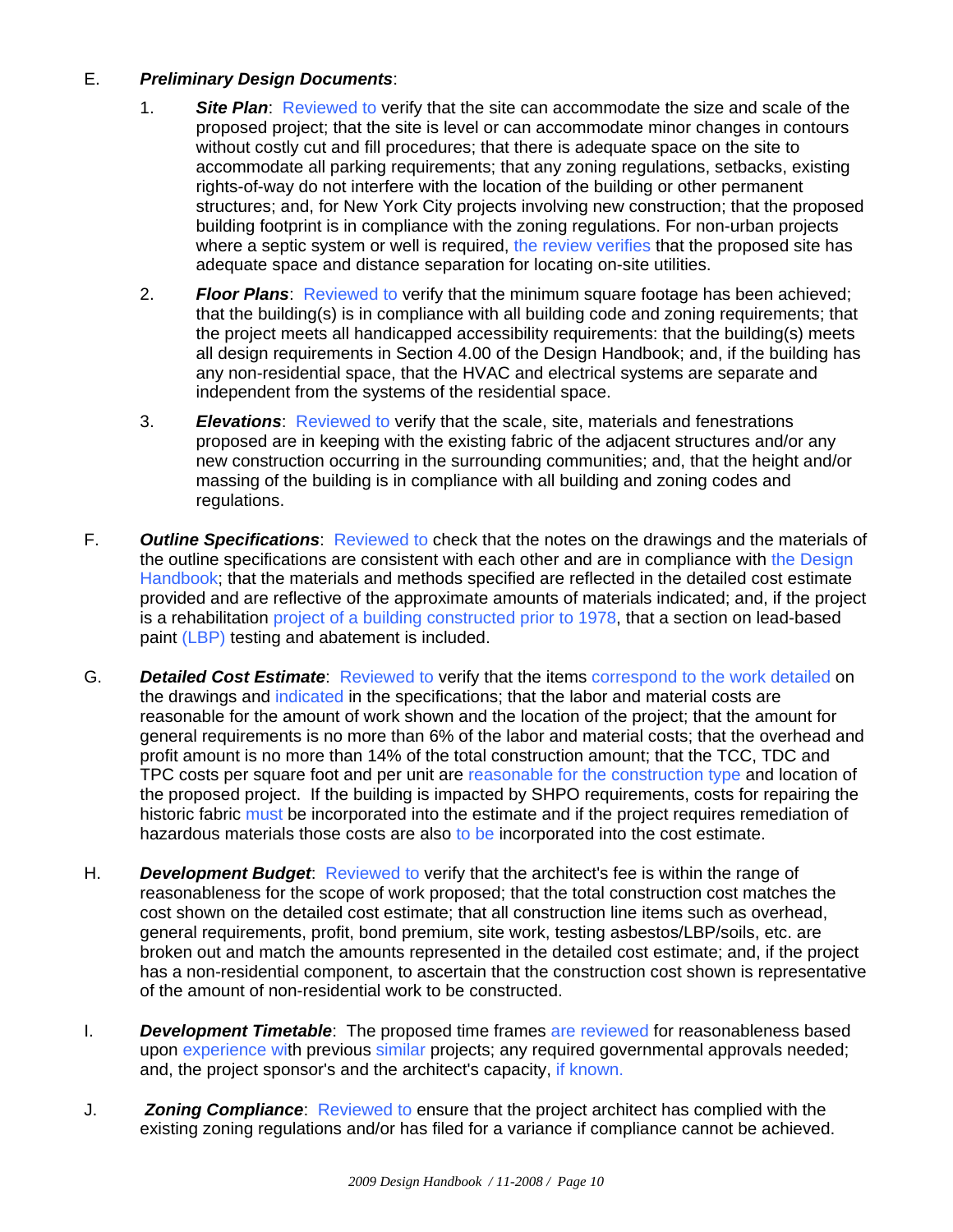K. *Site Photographs*: Reviewed to ensure that the height, size and character of the building are in keeping with the surrounding structures.

In addition to the above, DHCR architects may conduct a site visit to ensure that all existing conditions noted in the application are, in fact, actual; that no hazardous materials are visible on or adjacent to the site; that there are no visible adverse environmental conditions; that the site is of appropriate size and has adequate road access; that utilities are adjacent to the site and are available from a public access; that the contours of the site are *buildable* with a minimum amount of cut and fill required; that, if a rehabilitation project, the building has not deteriorated beyond repair; that any replacement schedules for building systems are reasonable; and that the scope of work proposed can be accomplished within the confines of the site and/or building restraints.

## *3.01.01 Preliminary Design Documents*

The preliminary design documents are required to be submitted by the project sponsor and architect as part of the application submission for project funding for OCD's review and approval. Architects are reminded that if they are designing a project for an applicant who is requesting HOME funds then that project design must comply Section 504 of the Rehabilitation Act of 1973. A CD ROM of the preliminary design documents, in Adobe PDF format, may be submitted in lieu of one of the two required sets of paper preliminary design documents. The following documents are to be prepared by an architect or engineer licensed to practice in New York State:

All drawings are to be of sufficient scale and clarity to be easily read. Illegible drawings will be rejected and will result in a termination of the review. Limit drawing sheet size to 36 by 24 inches, or smaller.

#### A. *Site Plan*:

- 1. Draw site plan and floor plans in the same orientation;
- 2. Use a North arrow;
- 3. Show existing locations of building(s); roadway(s), parking area(s), utilities, plantings, etc.;
- 4. Show existing site restrictions including set-backs; rights of way, boundary lines, etc.;
- 5. Show all proposed changes to building(s) roadway(s), parking, utilities, plantings, etc.;
- 6. Show zoning classification; and
- 7. New York City projects must include zoning calculations;
- 8. Show notations of all new and existing materials
- 9. Show existing and proposed site slopes and approximate grade elevations.
- 10. Show boundaries of any unusual site features i.e.: 100 year flood plain, wetlands, bedrock outcroppings, etc.

#### B. *Floor Plan(s)*:

- 1. Draw floor plans and site plan in the same orientation;
- 2. Use a North arrow;
- 3. Show all proposed changes to building components identifying removals and new construction;
- 4. Show room/space designation;
- 5. Provide a building code analysis indicating:
	- Occupancy classification
	- Construction type
	- Required set-backs
	- **Fire area requirements**
	- **Tenant and other fire rated separation requirements**
	- **Exiting requirements**
	- Fire Protection systems
- 6. Show building construction classification;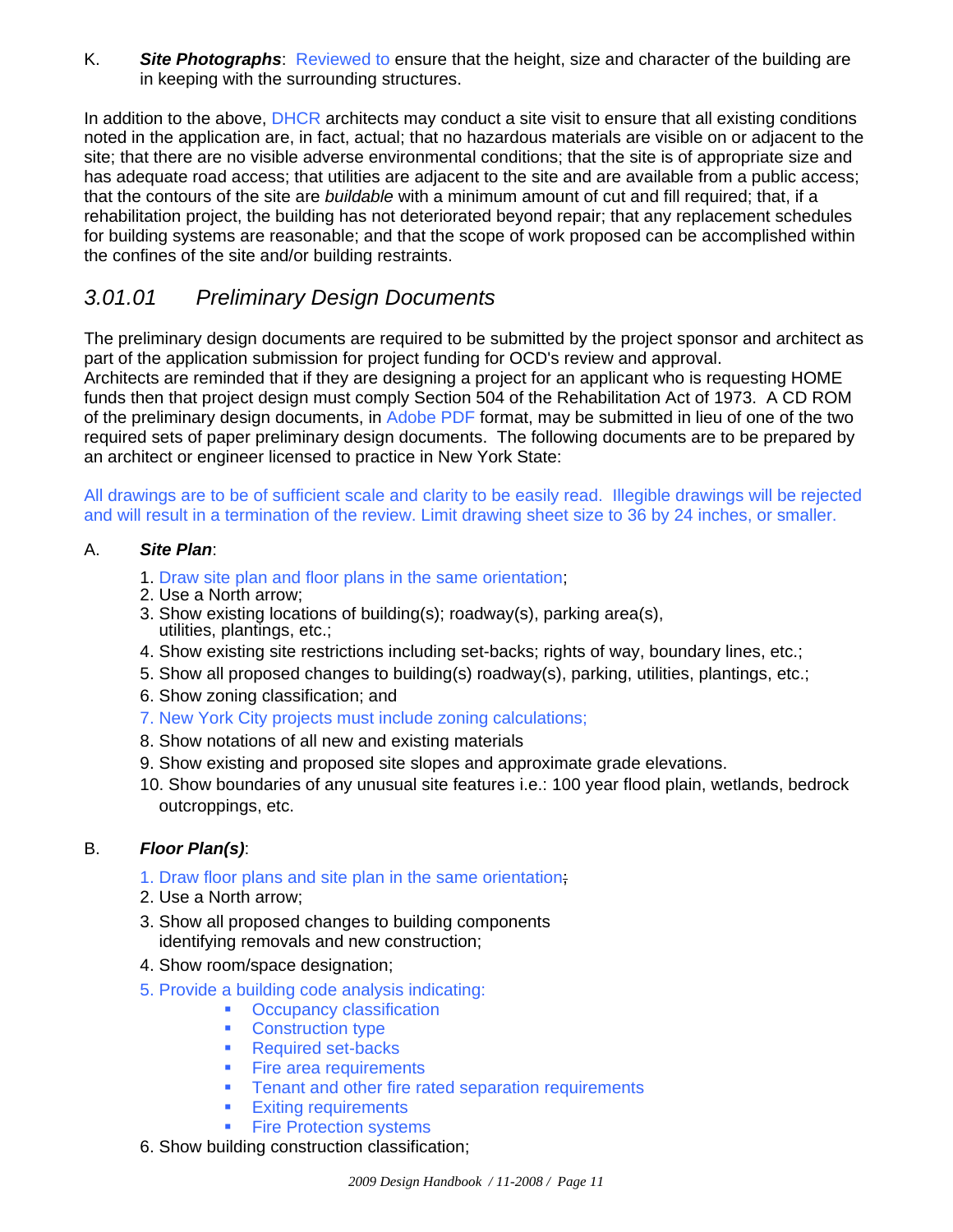- 7. Show fire area allowances;
- 8. New York City projects must indicate which code and chapter the project is designed under;
- 9. Show gross building square footage and gross dwelling unit square footage;
- 10. Show general notes identifying all new and existing materials.
- 11. Show any deviations that were allowed by an official code variance.

12. In large buildings, include overall building plans at a smaller scale and individual apartment plans at a larger scale.

13. Indicate fire rated assemblies.

#### C. *Elevations*

- 1. Show existing elevations of buildings (if applicable);
- 2. Show all new conditions of building exteriors;
- 3. Show general notes identifying all existing and new materials;
- 4. Show overall building height dimensions; and
- 5. Show finished floor height dimensions.

#### D. *Exterior Wall Section*

- 1. Show construction system(s);
- 2. Show ceiling heights;
- 3. Show window heights (and floor to sill heights).
- 4. Indicate insulation R value.
- E. Provide written specifications using the outline specification form included with the application packet or the Construction Specification Institute's (CSI) format division of work items. List and describe all work to be performed and type of materials to be provided.
- F. Provide a construction cost estimate prepared by a cost estimator utilizing the cost estimate forms included in the application packet, by major trade items, including estimated costs of general requirements, builder's overhead and profit.

#### *Please Note*:

All proposals must have a cost estimate prepared by a builder or construction estimator. OCD reserves the right to use an independent consultant to review and evaluate the reasonableness of the proposed construction costs. Consultant cost estimates that are more than five percent greater or less than those presented by a project sponsor will be used in the final evaluation and may result in a change of rank due to adjustments in reevaluating scoring and feasibility.

## *3.01.02 Professional Agreements and Certifications*

#### A. *Owner/Architect Agreement*

After a project has been selected for funding, the project sponsor must submit a copy of the executed Owner/Architect Agreement during or before a Project Development Meeting.

OCD's architectural staff review Owner/Architect (OA) Agreements for cost reasonableness and scope of work. Although no fixed fee scale is used for determining the architect's contract, a general rule of thumb that may be applied is a range of 5% to 15% of the estimated total construction cost, with 15% applying to small scale rehabilitation and/or historic preservation projects and 5% to large scale new construction projects. All contracts must use the current AIA B 141, Owner/Architect Agreement, specify a fixed-fee and include the provisions outlined in Appendix B. All O/A Agreements in excess of \$25,000 must comply with the State's Equal Opportunity and Minority/Women Business Enterprises (M/WBE) requirements.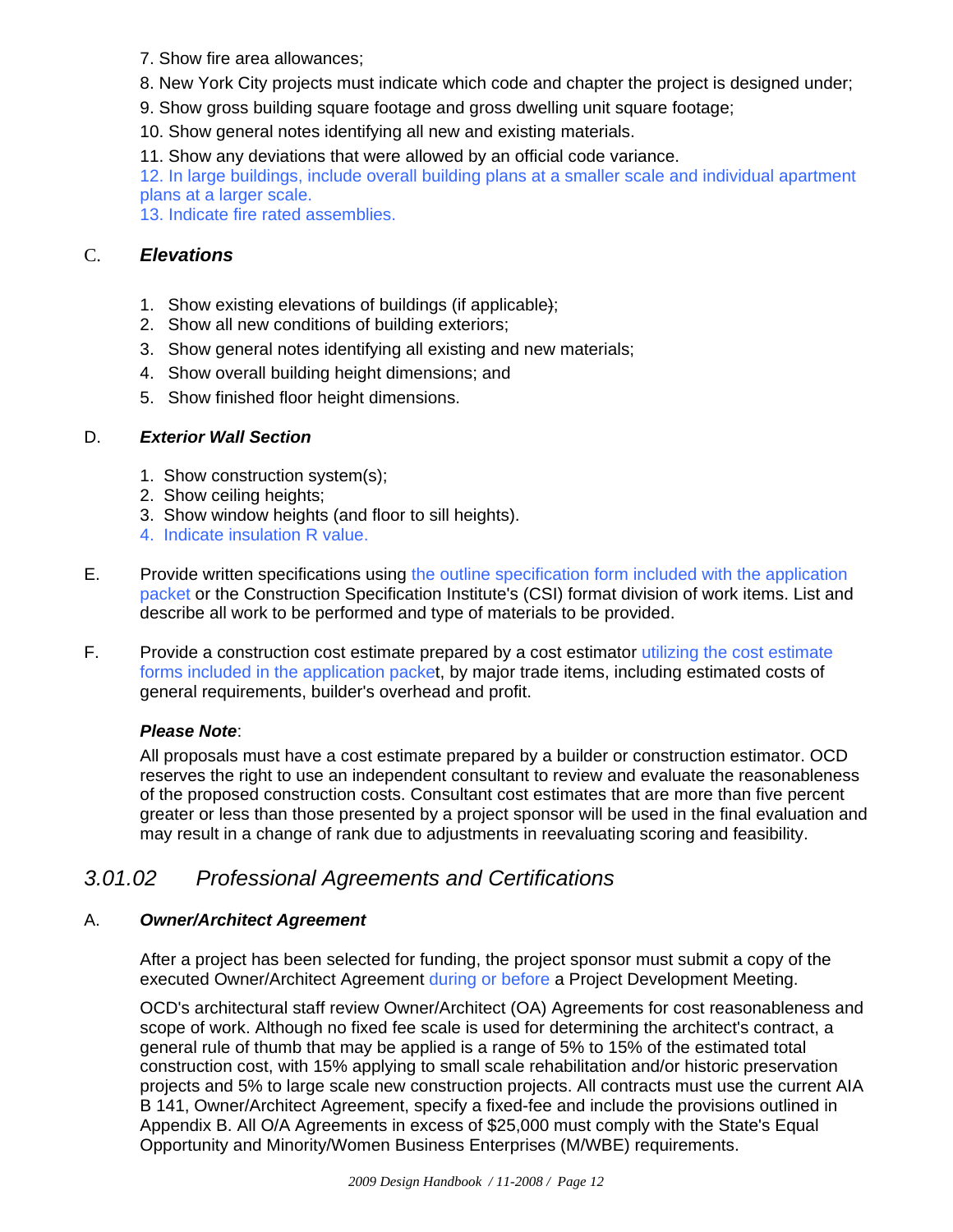The percentage of fee by design phase will be reviewed for compliance with the following schedule:

- \* Preliminary phase < 15% fee
- \* Design Development phase < 20% fee
- \* Construction Documents < 40% fee
- \* Bidding/Negotiating < 5% fee
- \* Construction Monitoring > 20% fee
- *Total Fee = 100% fee*

It is the project sponsor's and architect's responsibility to ensure that the Agreement has the proper dates, names, project address(es), project description and authorized signatures.

#### B. *Certifications*

The project sponsor and architect will be required to certify to DHCR/HTFC that plans and specifications comply with the Design Handbook's requirements, local government, State and Federal requirements including applicable environmental and applicable accessibility and adaptability requirements, at the time of each submission. *(See Appendix C for boilerplate certification statement.*)

#### C. *Construction Manager Agreement, if applicable*

If the use of a construction manager is planned, a Construction Management Plan must be submitted. The Plan must include the following:

1. The review process for selecting sub-contractors and suppliers;

2. The review process for compliance with Minority/Women Owned Business Requirements;

3. If applicable, the review process for compliance and staffing, to meet Federal Labor Standards (Davis-Bacon Related Acts) regulatory requirements.

4. The procedures and staffing capacity for monitoring the quality of construction work and progress, disbursements, change orders and cost overruns; projects in a timely manner; and

5. The procedures and staffing capacity for conducting final inspections and completion.

6. The financing available to cover all cost overruns and construction change orders.

If a Construction Manager is to be hired in lieu of a General Contractor, submit an unexecuted copy of the Owner/Construction Manager's Agreement.

### *3.02 Bid Documents*

Project sponsors using a publicized competitive bidding process to procure a general contractor for the construction work of the project are required to submit bid documents to OCD for review and approval prior to requesting bids from contractors. The specific due date for this submission will be established and will be made a condition of the Project's Funding Commitment.

Project sponsors applying with a builder/construction manager as part of their development team have guaranteed to OCD a fixed price contract for the total development cost of the project at the time of application for funding and are not required to submit bid documents for review.

### *3.02.01 Drawings and Project Manual*

In addition to the site plan, floor plan, elevations and wall section requirements, outlined in Section 3.01.01, include the following information in the Bid Document submission wherever applicable: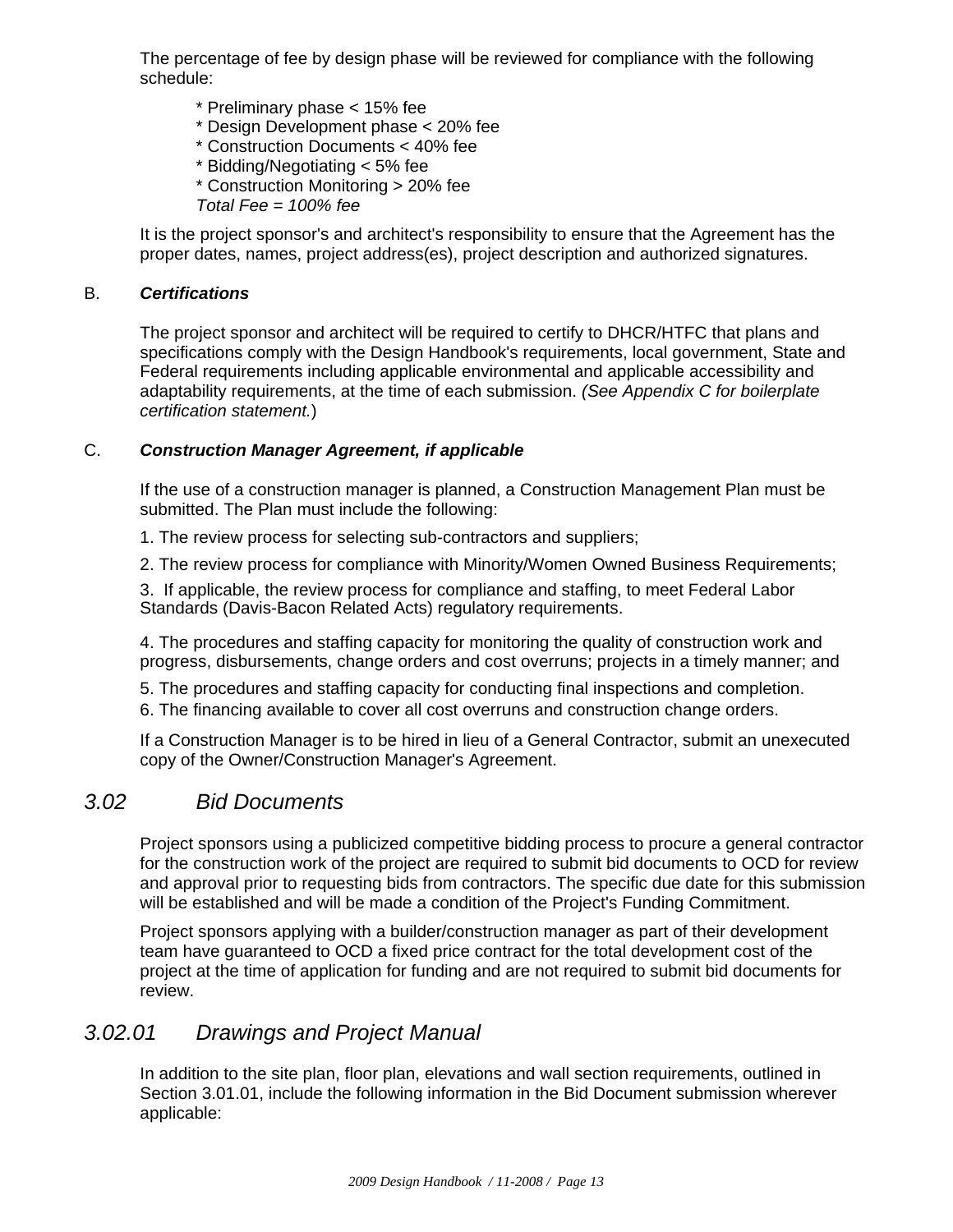#### A. *Site Plan(s)*

- 1. Draw site plans and floor plans in the same orientation.
- 2. Show all elevation changes; all drainage structures; and utilities. If public utilities are not available for project and a well and/or leachfield are proposed, provide a test well report showing: GPM, potability, local authority review report; and, soils percolation test report.
- 3. Show handicapped parking, curb cuts, parking area striping, etc.
- 4. Show details of all new construction including sidewalks, paving, retaining walls, landscaping and plantings, utilities, fences, etc.

#### B. *Floor Plan(s)*

- 1. Draw floor plans and site plans in the same orientation.
- 2. Show exterior and interior dimensions of all new construction work including section, detail, elevation, window, door and room markers referencing work shown elsewhere; and, material and symbol key. Include abbreviation list.

#### C. *Roof Plan(s) and Details*.

- 1. Draw roof plans, floor plans and site plans in the same orientation.
- 2. Show overall dimensions and dimensions for all roof structures (i.e., roof drains, hatches, smoke vents, parapets, vent pipes, ventilators, intake/exhaust shafts, chimneys, skylights, etc.).
- 3. Show all roof structures and note their material, type and fire-rating; show roof pitch and/or slope; all section and detail markers referencing work shown elsewhere.
- 4. Detail roof construction including all roof structures, flashing details, copings, etc.

#### D. *Exterior Elevations*

1. Show all new gradelines and elevation markers; all building section markers; window operation (if operable); foundation walls and footings below grade; and, all light fixtures, service connections, HVAC louvers or fan units and hydrants.

#### E. *Building Sections/Wall Sections*

- 1. Show all wall, floor, ceiling, foundation and roof components including structural members, fire rated assemblies, plumbing and heating piping and/or ductwork and specialty equipment (i.e., elevators).
- 2. Indicate all dimensional heights indicating floor heights, ceiling heights, window and door openings, wall component dimensions, etc.
- 3. Show all detail markers referencing work shown elsewhere including notations indicating all materials and assembly instructions.
- 4. Indicate the R values of all insulation materials and methods of air sealing.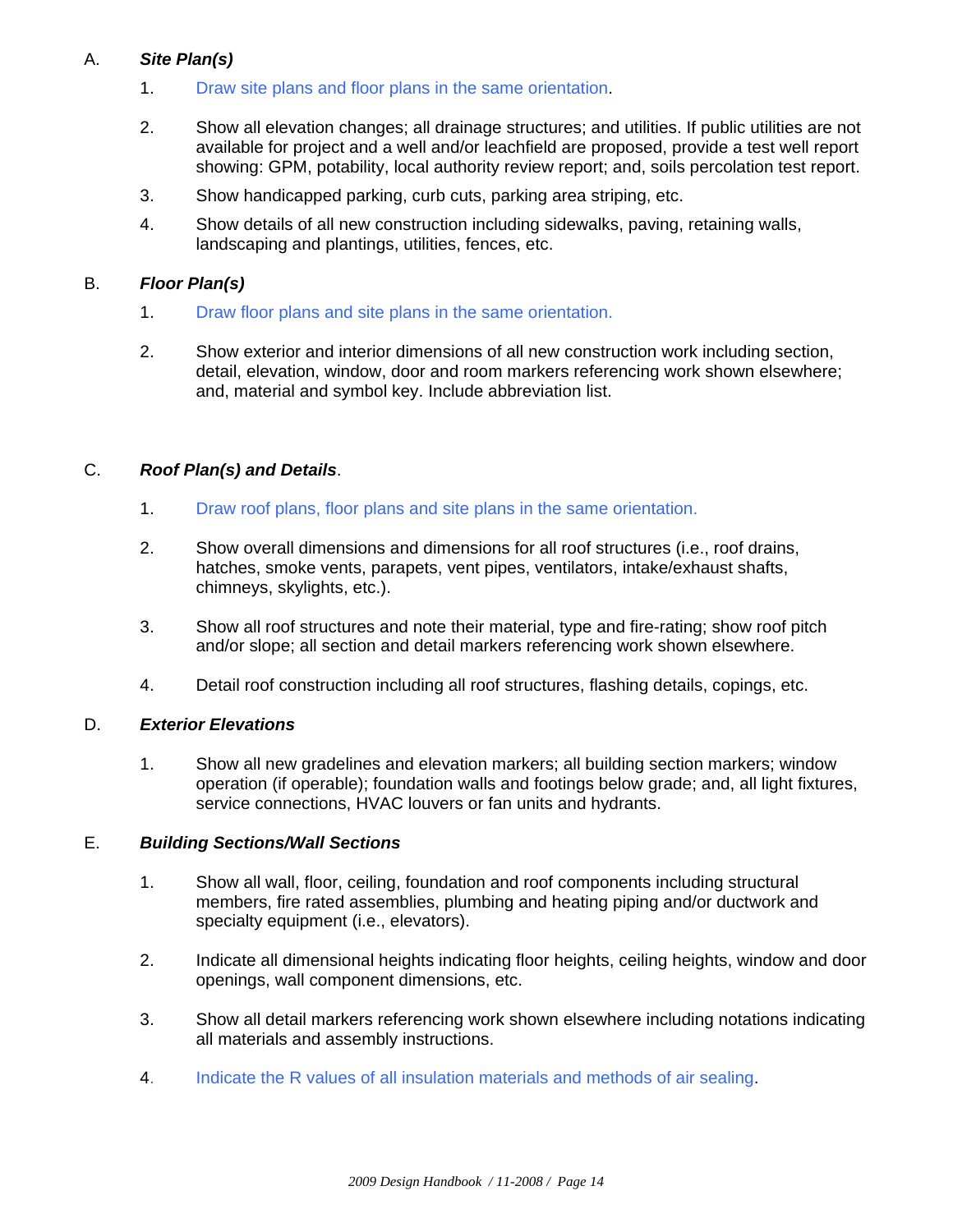#### F. *Stair Plan(s), Sections and Details*

- 1. Provide a detailed section through the stair shaft showing all wall assemblies, floor assemblies and roof assembly.
- 2. Show details of stair landings, risers, treads, handrails, etc.; dimensions of overall floor to floor heights, stair landings, risers, treads, handrails, etc.; notations of all materials and fire ratings of all assemblies and smoke vent(s).

#### G. *Elevator Plans, Sections and Details*

- 1. Detail foundation and conditions at each floor level and at roof.
- 2. Show all firestopping, fire rated construction and flashing.
- 3. Detail sump pit and provide notations for all materials and components.

#### H. *Interior Elevations*

1. Indicate all complex major components (i.e., kitchen cabinetry); show all cabinets, heights, soffits, sinks, appliances, countertops, lighting and any special features; show dimensions for all critical heights; indicate special details such as handicapped accessibility requirements; and provide notations for all materials.

#### I. *Door Schedule, Types and Details*

- 1. Indicate door height, width, thickness, material, door type, louvers or glazing, if any, frame type, frame material, and fire rating, if any. Hardware schedule may be included on door schedule or in specifications.
- 2. Show door types, dimensioning all locations of louvers and/or glass panels.
- 3. Detail all door type conditions at head, jamb and sill.
- 4. Provide notations and dimensions for all materials and components.

#### J. *Window Schedule, Types and Details*

- 1. Schedule should show window type, height and width for unit dimensions and height and width for rough opening or masonry opening.
- 2. Detail all window type conditions at head, jamb and sill.
- 3. Provide notations and dimensions for all materials and components.

#### K. *Finish Schedule*

1. Show room name, number, base material, floor material and finish, wall material and finish (North, South, East and West), ceiling material, finish and height.

#### L. *Miscellaneous Details*

- 1. Furnish, as required, clarification for all construction components.
- 2. Furnish energy calculations and compliance forms indicating compliance with the Energy Conservation Construction Code of New York State.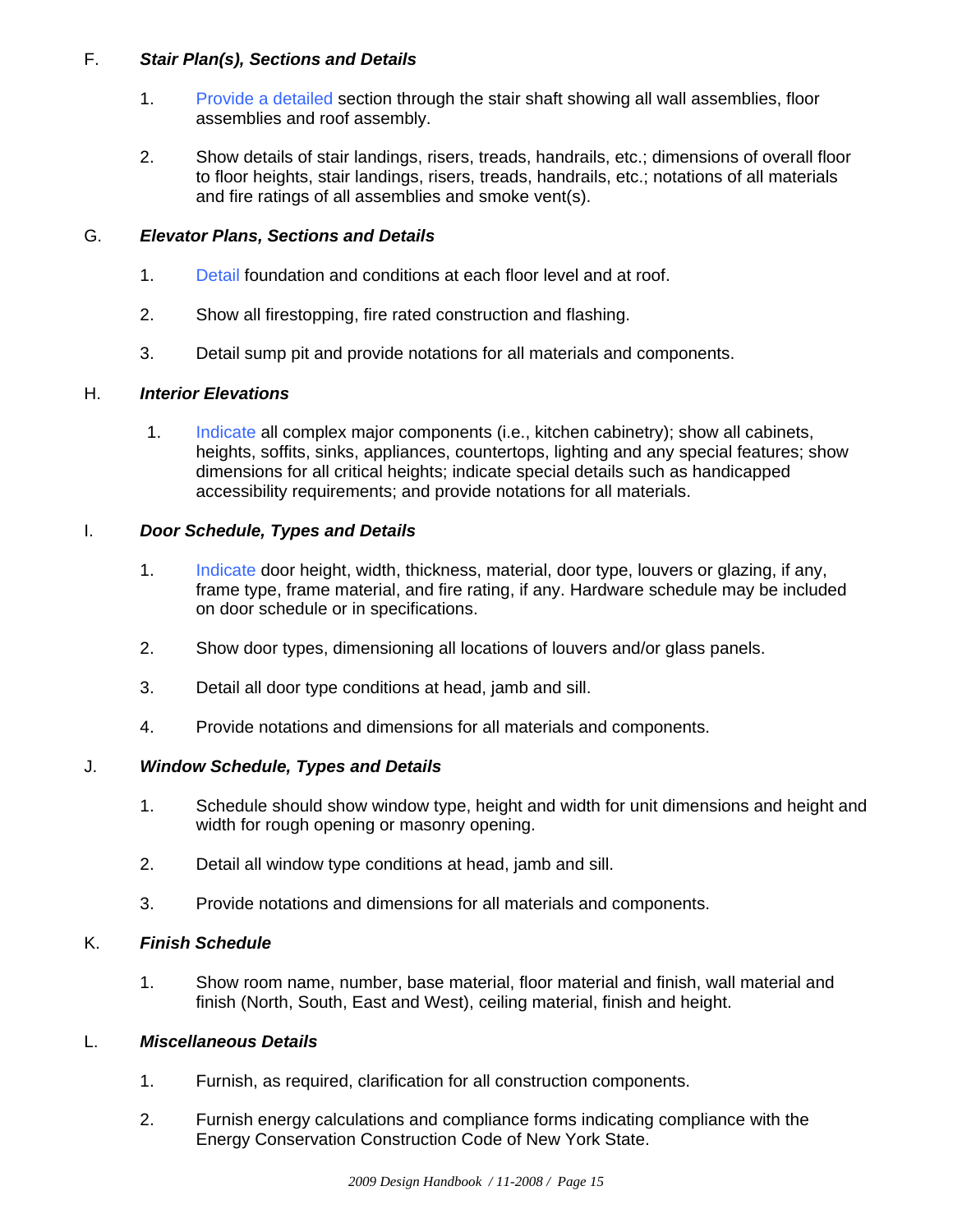#### M. *Structural Plans and Details*

- 1. For multiple dwellings requiring new foundation work, provide a soils test report.
- 2. Show notation of materials, dimensions and section and detail markers.
- 3. For structural details, show all connections with wall assemblies, floor and roof assemblies, notations of materials and dimensions.

#### N. *Heating, Ventilating and Air Conditioning (HVAC)*

For floor plans show location of all HVAC equipment including exhaust fans, grilles, registers, furnace/boilers, fin tube radiation, ducts, supply and return piping, fire-dampers, valves, tanks, service connections, etc.; notation of all materials, sizes of all components; schedule of HVAC equipment; and heating riser diagrams for piped heating systems and symbol legend.

#### O. *Plumbing*

- 1. For floor plans to show locations of all plumbing equipment including plumbing fixtures, supply and return piping, valves, gates, tanks, heaters, connection to main service, etc.; notation of all materials and sizes of all components.
- 2. Provide riser diagram(s) as necessary to show all piping connections, vent pipes, water and sewer connections, fixture connections, traps, valves, etc.; notations of all materials; plumbing fixture schedule and symbol legend.

#### P. *Electrical*

- 1. For floor plans show locations of lighting, power, wiring connections, panel boxes, telephone connections, transformers, etc.; notations of all materials; and sizes of all light fixtures, panel boxes, equipment.
- 2. For site plan show locations of all lighting, outside outlets, pad mounted or buried transformers, pull boxes, wiring, connections to existing utilities.
- 3. Provide a lighting schedule and symbol legend.
- 4. Show lighting load calculations and completed compliance forms indicating compliance with the New York State Energy Code.

#### Q. *Project Manuals*

In addition to the construction drawings, the Project Architect must prepare a manual containing the following information:

1. All pertinent information regarding the construction of a project must be bound together into a Project Manual. At a minimum, the Project Manual must contain the following *front end* documents: all required bidding information including, if applicable, the Federal Labor Standards regulatory requirements' (Davis-Bacon Related Acts) labor standards clause for the program and proposed wage rate; proposed AIA Owner/Contractor Agreement including the provisions outlined in Appendix E; OCD's Contractor's Assurances Agreement (see Appendix D), and the written specifications.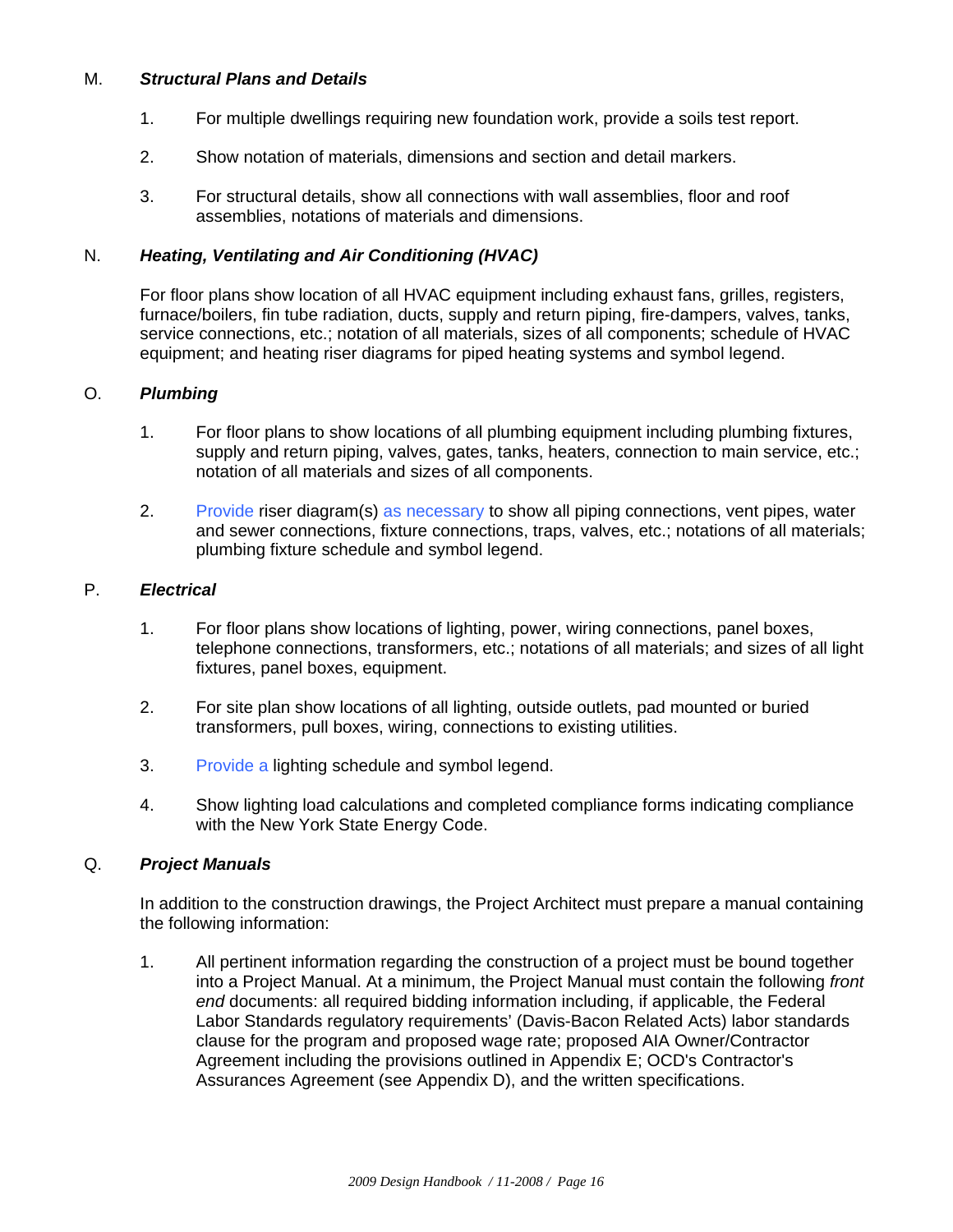- 2. All projects must provide a Project Sign as specified in Appendix F. This information should be incorporated into Part I - General Requirements of the bid documents, unless other arrangements for its procurement have been made by the applicant.
- 3. Written specifications must contain written descriptive detailed account of all product and work to be performed as indicated elsewhere in the bid documents. Organize all information using the Construction Specification Institute (CSI) Section Format as established by the three basic specification section parts:
	- \* Part 1, General: Defines the specific administrative and procedural requirements unique to the section.
	- \* Part 2, Products: Describes, in detail, the quality of items that are required for incorporation into the project under the section.
	- \* Part 3, Execution: Describes, in detail, preparatory actions and how the products are to be incorporated into the project.

Bind all specifications and required *front end* documents into a Project Manual whose title shall include the following information:

- \* Name of applicant/owner;
- \* Name and location of project site;
- \* DHCR/HTFC (SHARS ID) number;
- \* Name of the architectural firm; and
- \* Architectural firm's address and telephone number.

### *3.02.02 Cost Estimate*

Bid document phase cost estimate by major trade items, including estimated costs of general requirements, builder's overhead and profit.

For all projects provide Annual Heating Cost Estimate.

- 1. BTU loss calculations can be based on either an analysis of the entire building envelope or an analysis of the building by dwelling unit types such as end unit, upper floor unit, first floor unit, middle unit, etc.
- 2. If the Heating Cost Estimate is based on a unit analysis, furnish worksheets and calculations for each unit type.

### *3.02.03 Government and Environmental Approvals*

Submit documentation from the State Historic Preservation Office, indicating the final determination/conditions for the project, if not previously submitted.

Submit documentation from the municipality, indicating compliance with the State Environmental Quality Review process, if project is classified as a Type I action.

Submit any Federal, State or local permits or other approvals required to comply with environmental regulations.

Submit documentation and written approval from the Code Review Board of any variances from building code requirements.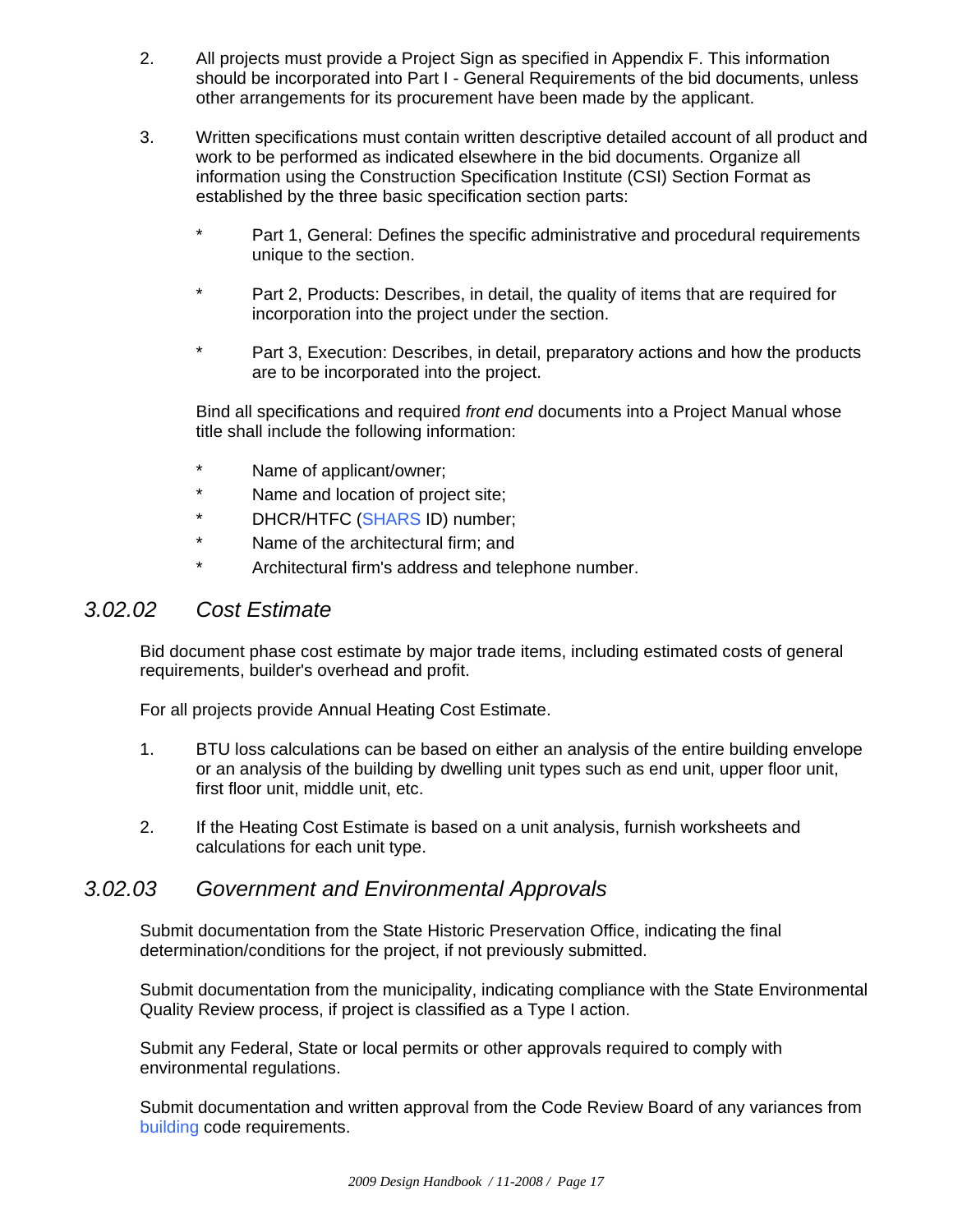## *3.03 Contract Documents*

The Contract documents which include the Bid Documents as enumerated in 3.02.01 are required to be submitted by the project sponsor and the project architect for OCD's review and approval prior to a construction loan closing. The specific due date for this submission will be established and will be made a condition of the Project's Funding Commitment. The following Contract Documents are required:

- A. Two complete sets of Construction documents sealed by the project architect, including all trades, approved by the local building department having jurisdiction over the project.
- B. A Bid Tabulation showing that a minimum of 3 qualified contractors submitted bids for the proposed project and an indication of which bidder has been selected for contract award. (If the applicant has selected a contractor that is not the *apparent low bidder*, written justification for such a selection must accompany the submission.) If the project is to be managed by a construction manager or if the builder has been pre-selected at the time of application, submit a list of all bids received from all major sub-contractor(s) and suppliers, indicating which bidder has been selected.
- C. A copy of the selected contractor's Trade Payment breakdown showing the contract amount for each major trade as outlined by the specification, or by each subcontractor and supplier.
- D. An executed copy of the Owner/Contractor's agreement, with all applicable information and attachments completed and included.
- E. Two copies of the Building Permit for the project.
- F. A copy of the Contractor's 100% Payment and Performance Bond.

### *3.04 Construction Administration*

Please refer to OCD's Capital Programs Manual, Section 6.00 which describes the general construction processing procedures and requirements; the roles and responsibilities of the project participants; the procedures for change orders, budget modifications, award increases and escrow accounts; the disbursement process; and the requirements for inspections, cost certification and project closeout.

- A. Final as-built drawings must comply with the following:
- 1. Final submission of as-built drawings shall be submitted either printed on mylar sheets; or on 20# archival bond paper plus three copies of the documents on CDs (compact disks) submitted in Adobe PDF format. A preliminary submission of the final drawings printed on bond paper may be submitted for review before producing the final as-built set. Drawings submitted on CDs must comply with the following:
	- a. Include a generic text file document which explains the contents of the disk and the format of the drawing files.
	- b. Save files in folders and with file names which correlate to the printed documents.
	- c. Save drawings files in a format which matches the final version of the printed drawings. Provide only information relevant to the each drawing and do not include extraneous information and details which are not included in the final documents.
- 2. Label all drawing sheets with an as-built drawing title and final date. Any sheets with no changes are to have a statement added that no changes have been made from the original drawing sheet.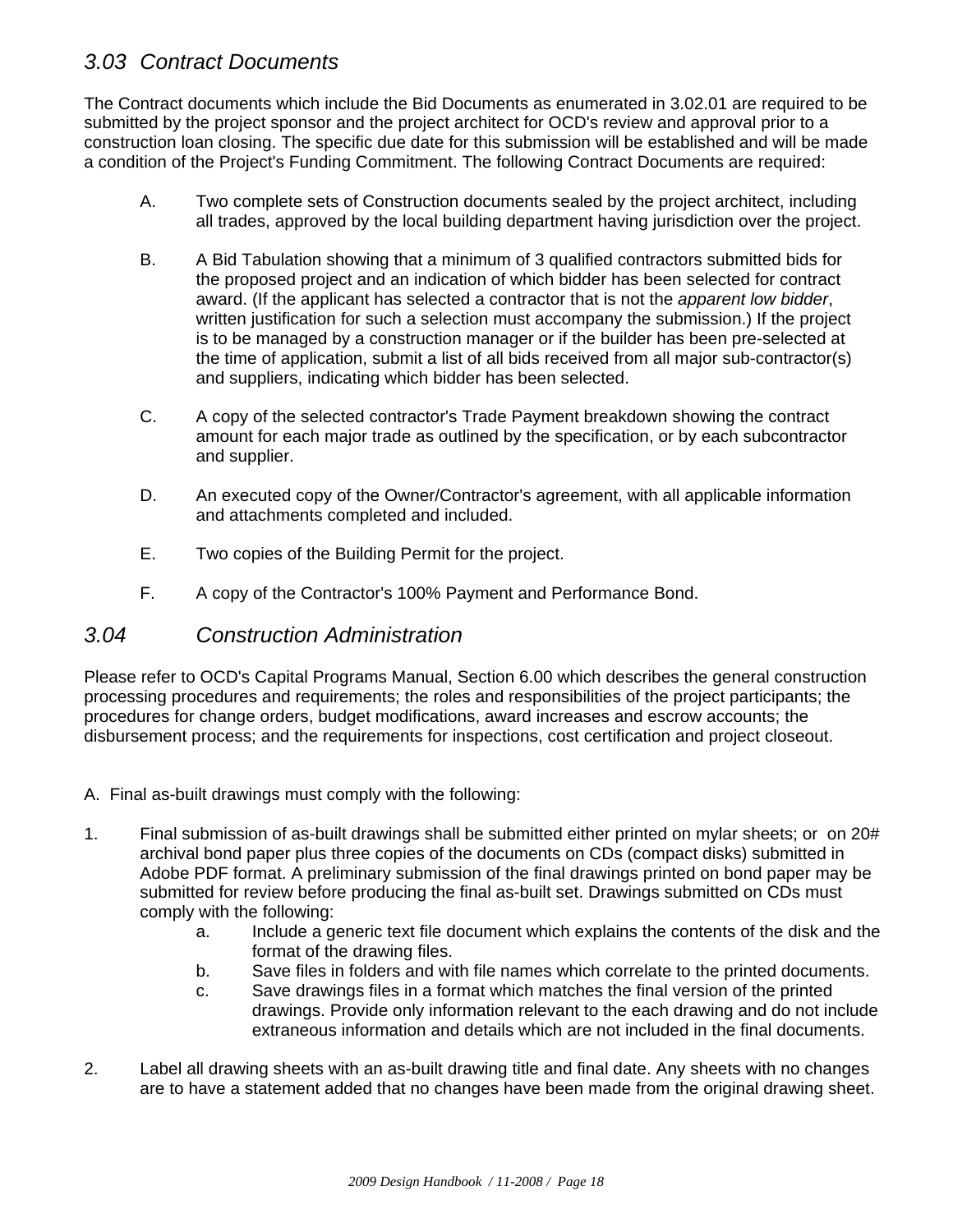- 3. Drawings shall consist of a reproduction of the complete contract drawings updated to reflect changes made during the construction of the project and with added information, as necessary, to explain aspects of the project in further detail than in the contract set.
	- a. Add details to the contract set of drawings issued during construction by the project architect for change orders and supplementary instructions.
	- b. Add sheets which include shop drawings, manufacture data, or details from product submissions issued during construction which explains this information in better detail. (Boilers schematics of controls & piping are a good example of this).
	- c. Update the drawing index to denote changes made by adding or deleting drawings from the original contract drawings.
- 4. Insure that special attention is given to explain locations, with dimensions, of buried utilities & structures, utility valves & shut-offs, electrical controls, and other maintenance devices.
	- a. Any buried utilities which are installed as located on the contract drawings shall be noted as such.
- 5. Drawings shall be submitted with a cover memo from the project architect stating that he/she has reviewed the set and is satisfied that the set is complete and that included information is well coordinated without inaccuracies or confusing duplications.
- B. Warranties must comply with the following:

1. All components and building systems to have a minimum of one year materials and labor warranty.

2. All the warranties and guarantees listed in the project specifications must be submitted in the close out manual. The following items, although not entirely inclusive, must be included in the project close out warranty manual (as applicable): Roof; doors; door hardware and accessories; windows; flooring; specialties; mechanical systems; electrical systems; plumbing; and elevators.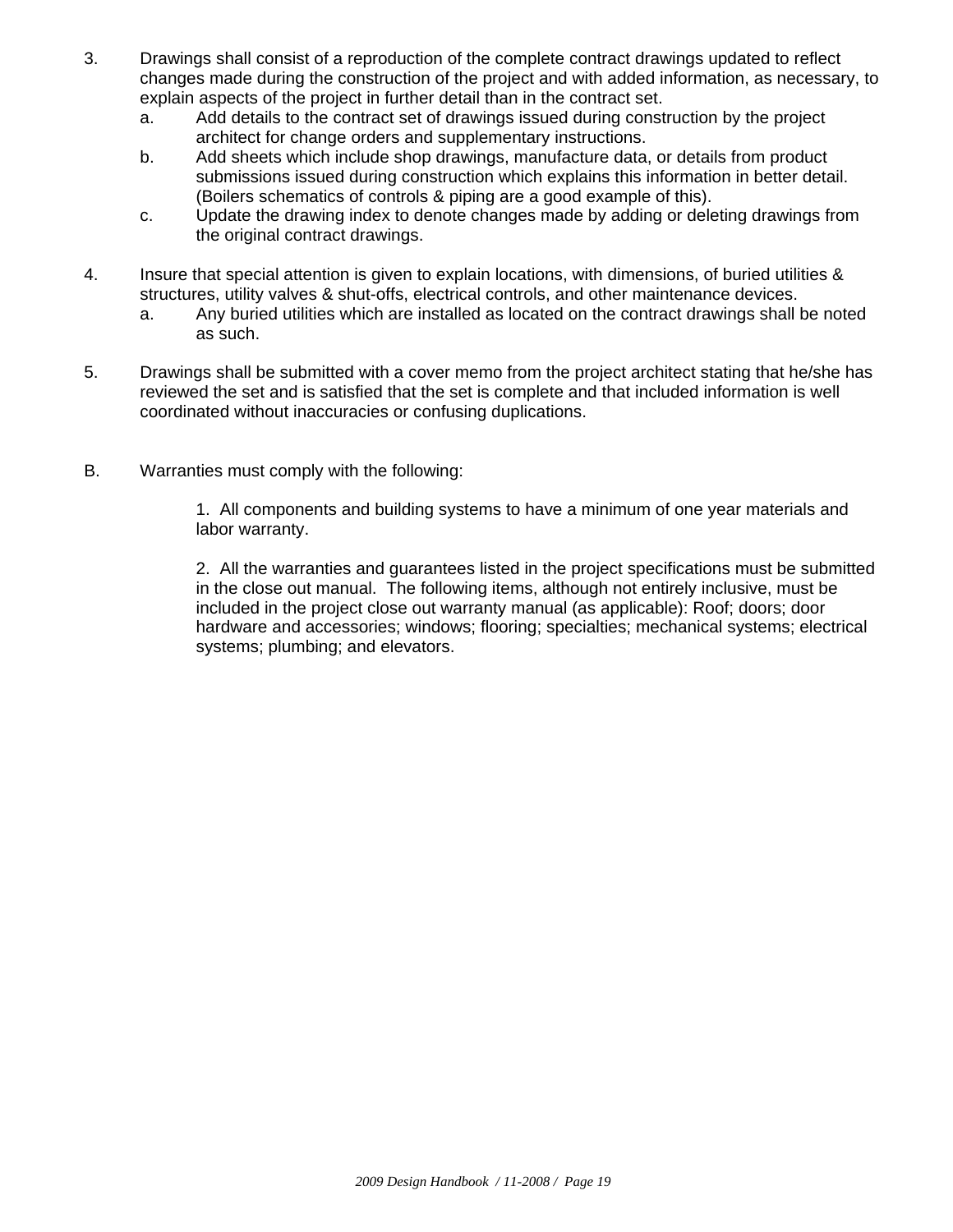## Section 4 *Design and Specification Requirements*

Office of Community Development has developed design and specification requirements to ensure minimum standards of quality for function and durability. DHCR architects will review all submissions for compliance with the requirements contained herein. Any proposal not meeting these minimum standards will not be recommended by DHCR architects for further processing.

Minor deviations from these requirements will be allowed if they are necessary to avoid costly structural changes in rehabilitation projects or if they result in a superior design solution. These requests will be reviewed on a case-by-case basis, by the Deputy Commissioner of the Office of Community Development, who may consider waiving a requirement based upon the project sponsor's ability to demonstrate one of the following:

- \* Cost-effectiveness of the alternate solution
- Functional appropriateness of the alternate solution

Durability and operating appropriateness of the alternate solution. (Impacts on operating costs/efficiency must also be reviewed by the Underwriting Unit.)

All waiver requests must be in writing and must be presented to Office of Community Development 60 days prior to each required submission.

Once a design is approved, there will be no substitutions. A waiver process will be available if the waiver request is submitted at least 60 days prior to submission of contract documents.

## *4.01 Applicable Programs and Housing Activities*

The design and specification requirements contained herein apply to all projects applying for funding administered by DHCR or HTFC except as noted below:

- \* Housing Development Fund (HDF);<br>\* 1.0W Income Housing Credit Program
- \* Low-Income Housing Credit Program (LIHC)(See special requirements in CPM);<br>\* Pural Bental Assistance Program (RRAP); and
- \* Rural Rental Assistance Program (RRAP); and<br>\* HOME Program (multi-site programs only)
- \* HOME Program (multi-site programs only).<br>\* PAPP LU
- RARP, UI

In addition, all HOME-funded projects must comply with the U.S. Department of Housing and Urban Development's (HUD) Section 8 Housing Quality Standards (HQS). Copies of HQS can be obtained from the U.S. Department of Housing and Urban Development, Jacob K. Javits Federal Building, Room 3200, 26 Federal Plaza, New York, New York 10278-0068, Telephone (212)264-0777, Extension 3701.

#### *Projects with NYC HPD Involvement:*

All projects located within New York City that involve the City of New York Department of Housing Preservation and Development (HPD) funding, site control and approval must also comply with HPD's applicable *Design Guidelines for Housing*. Copies may be obtained by contacting: NYC Department of Housing Preservation, Division of Architecture and Engineering, 100 Gold Street, New York, New York, 10038, telephone (212) 978-6326.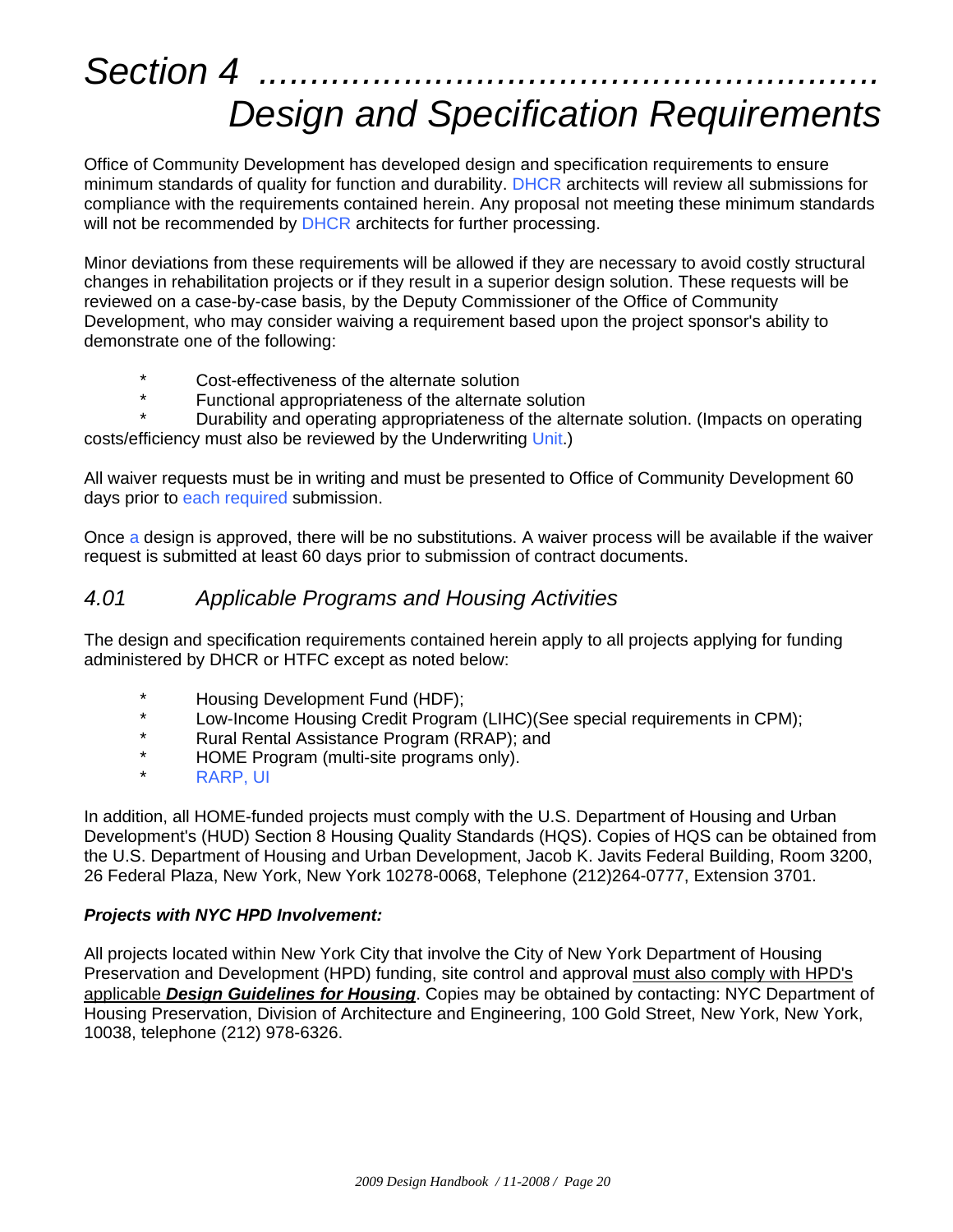The purpose of this section is to establish minimum requirements for the development of low-income housing projects funded under the Housing Trust Fund Corporation or the Division of Housing and Community Renewal. These requirements are not intended to supersede the requirements of any other laws, rules or regulations of any other agency having jurisdiction.

In addition, where applicable, all projects must comply with:

- \* NYS Uniform Fire Prevention and Building Code or, in New York City, the New York City Building Code;
- Energy Conservation Construction Code of New York State;
- \* Multiple Dwelling Law;
- \* New York State Labor Law, Industrial Code Rule 56;
- \* Federal Fair Housing Act;
- \* Section 504 of the Rehabilitation Act of 1973.(applies to projects funded with HOME fundsrefer to Appendix G) and;
- \* Federal Labor Standards regulatory requirements (Davis-Bacon Related Acts).

#### *4.02.01 Accessibility*

The Housing Trust Fund Corporation and the Division of Housing and Community Renewal has adopted the following definitions relating to accessibility, adaptability, visitability. HTFC/DHCR encourages developers of affordable housing to initially adapt as many units as possible.

- A. **ACCESSIBLE** when used with respect to the design, construction, or alteration of an individual dwelling unit, means that the unit is located on an accessible route and when designed, constructed, altered or adapted can be approached, entered and used by individuals with physical disabilities. A unit that is on an accessible route and is adaptable and otherwise in compliance with the applicable standards set forth in the Building Code of New York State, New York City Building Code, Section 504 of the Rehabilitation Act of 1973, the Federal Fair Housing Act and their respective regulations and guidelines is accessible within the meaning of this paragraph.
- B. **ACCESSIBLE ROUTE** means a continuous unobstructed path connecting accessible elements and spaces in a building or facility that complies with the space and reach requirements of applicable standards prescribed by the Building Code of New York State, New York City Building Code, Section 504 of the Rehabilitation Act of 1973 and the Federal Fair Housing Act and their respective regulations and guidelines.
- C. **ADAPTABLE** means the ability of certain elements of a dwelling unit, such as, but not limited to, kitchen counters, sinks, and grab bars, to be added to, raised, lowered, or otherwise altered, to accommodate the needs of persons with or without disabilities, or to accommodate the needs of persons with different types or degrees of disability. The adaptation of an element shall require no special knowledge or tools and shall be accomplished with no structural change. For example, in a unit adaptable for a hearing-impaired person, the wiring for visible emergency alarms may be installed but the alarms need not be installed until such time as the unit is made ready or occupancy by a hearing-impaired person.
- D. **VISITABILITY** shall mean that a residential unit includes the provision of at least one means of entry on an accessible route (no-step entrance), a 36 inch or greater clear circulation path through the first floor of the unit, including all interior doorways, and at least, a half-bath on the first floor of the unit large enough to accommodate a person in a wheelchair and allow that person to close the door.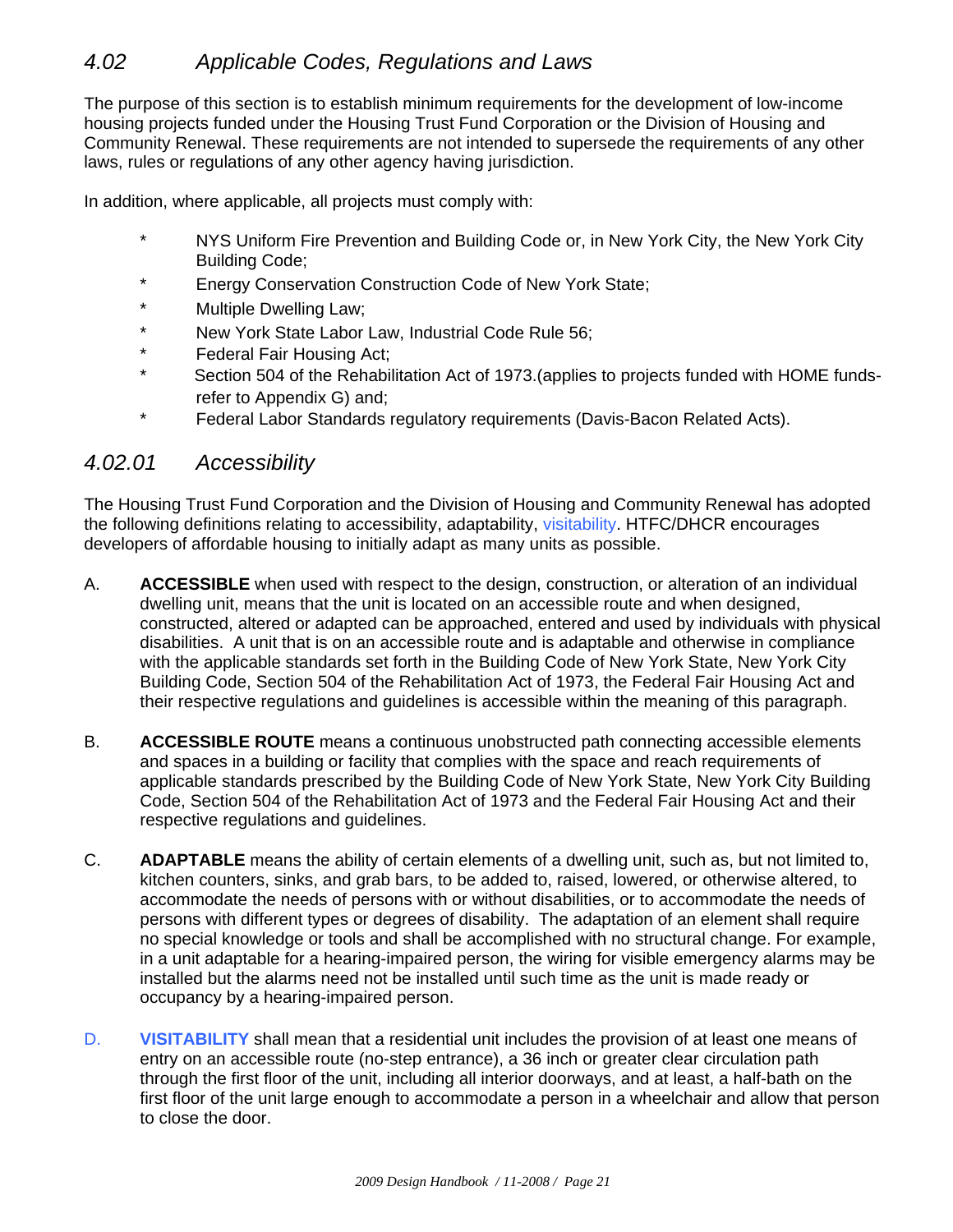These standards shall apply to all first floor residential units in all new construction projects without an elevator; all residential units in new construction projects with an elevator; and as many units as feasible in an adaptive reuse or rehabilitation project.

## *4.02.02 Lead Based Paint*

Projects involving the rehabilitation of buildings constructed prior to 1978 must comply with HUD rules and guidance for testing and abatement of lead-based paint. (Refer to *Guidelines for the Evaluation and Control of Lead-Based Paint Hazards in Housing*, HUD-1539-LBP, July, 1995 and 24 CFR Part 35). Provide certified third-party clearance examination reports for: each work area to demonstrate that the hazard reduction activities are complete; and, at the completion of the project, prior to occupancy, to demonstrate that no soil-lead hazards or settled dust-lead hazards exist.

## *4.02.03 Variances*

Any proposed variances from code requirements or local zoning ordinances must be submitted concurrently to OCD and the applicable governmental review agency. Written governmental approval of any variances must be submitted by the project sponsor with the Bid Document submission.

## *4.02.04 Environmental Review*

All projects are required to undergo an environmental review. Project sponsors and architects are required to review and certify that the project complies with the following State and Federal agencies that may have jurisdiction over the proposed scope of work:

- \* Environmental Protection Agency
- \* Department of Housing and Urban Development<br>\* Department of State (Waterfront Pevitalization and
- \* Department of State (Waterfront Revitalization and Coastal Resources Act)<br>\* Department of Health
- \* Department of Health<br>\* Department of Enviror
- \* Department of Environmental Conservation (DEC)<br>\* Adiropdack Bark Agency (ABA) (if applicable)
- \* Adirondack Park Agency (APA) (if applicable)
- \* Department of Labor<br>\* New York City Engine
- New York City Environmental Review Board (CEQR) (Refer to the Capital Programs Manual, Section 5.02 for additional information)
- \* Office of Parks, Recreation and Historic Preservation<br>\* I Inited States Army Corps of Engineers (Wetlands)
- \* United States Army Corps of Engineers (Wetlands)
- Occupational Safety and Health Administration

### *4.02.05 Mold*

Where mold is identified prior to, or during the construction or rehabilitation of any project, the project must comply with New York City "Guidelines on Assessment and Remediation of Fungi in Indoor Environments" www.nyc.gov/html/doh/html/epi/moldrpt1.shtml.

An independent certified industrial hygienist, retained by the project owner, must prepare a mold remediation report, including a plan for future maintenance, and certify that the remediation work has been successfully completed.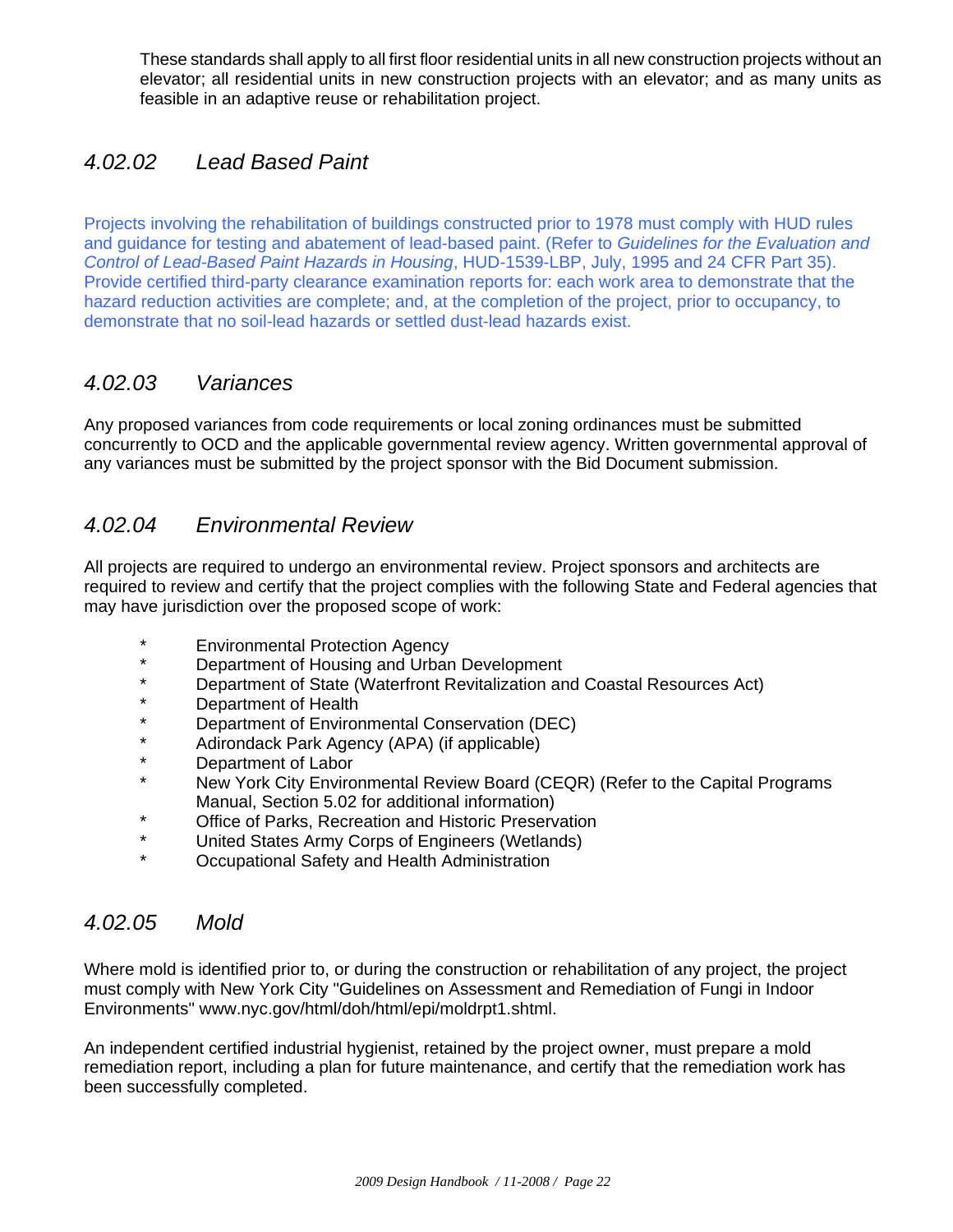## *4.02.06 Radon*

For new construction projects in EPA Zone 1 and 2 areas, install passive radon-resistant features below the slab along with a vertical vent pipe with electrical junction box(es) available, if an active system should prove necessary. The passive radon-reduction system shall be activated should tests confirm the presence of radon gas in the building. For rehabilitation projects, install an active radon-reduction system and measures should test confirm the presence of radon gas in the building (in EPA Zones 1 and 2). Tests prior to rehabilitation work are only valid if such tests are conducted in an environment which is representative of the conditions which will be present in the completed building.

## *4.02.07 Federal Labor Standards (Davis-Bacon Related Acts)*

#### **THIS SECTION MOVED FROM 3.04, CONSTRUCTION ADMINISTRATION**

Federal Labor Standards (Davis-Bacon Related Acts) regulatory requirements are enforced for certain Federal programs when projects meet specific threshold requirements such as HOME funded projects with 12 or more units or projects with 9 or more units of project based assistance.

The DHCR contracting officer enforces the Federal Labor Standards requirements contained within Title 29 CFR Parts 1,3,5,6 and 7 and rules promulgated by the HUD Office of Labor Relations. These requirements include providing initial information on wage rates, making determinations of appropriate rate schedules, locking in wage rates and serving as the depository for required federal payroll filings throughout the project.

#### A. Davis-Bacon Related Acts Submissions:

Federal Labor Standards (Davis-Bacon Related Acts) regulatory requirements are enforced for certain Federal programs when projects meet specific threshold requirements such as HOME funded projects with 12 or more units or projects with 9 or more units of project based assistance.

Determination of appropriate wage rate schedule for structures on a project (residential or building) is made by the DHCR contracting officer.

1. Wage Rate Lock In Submissions

Projects subject to Federal Labor Standards regulatory requirements may generally lock in wage rates by one of three different methods:

a. The Owner–General Contractor Contract method: through submission of a signed copy of a valid owner-general contractor contract to the DHCR contracting officer. For an owner general contract to be considered effective for the purposes of Labor Standards, it must contain a copy of the Federal program's labor standard clause (e.g. for CDBG and HOME, a copy of the HUD 4010 form); a copy of the wage rate schedule for the locality and type of construction (residential or building rate), current on the date the contract is signed.

b. Start of construction method: by determining a date that 'beneficial start of construction' was achieved for a project. This is determined by submitting documentation identifying which contractors were on site, performing which type of work, to the DHCR contracting officer who can then make a determination as to whether US Department of Labor criteria has been met and assign a lock-in date.

c. Variance method (or other similar communications from the U.S. Department of Labor): an assigned wage rate(s) to a project may be submitted to the DHCR contracting officer and serves to lock in a rate.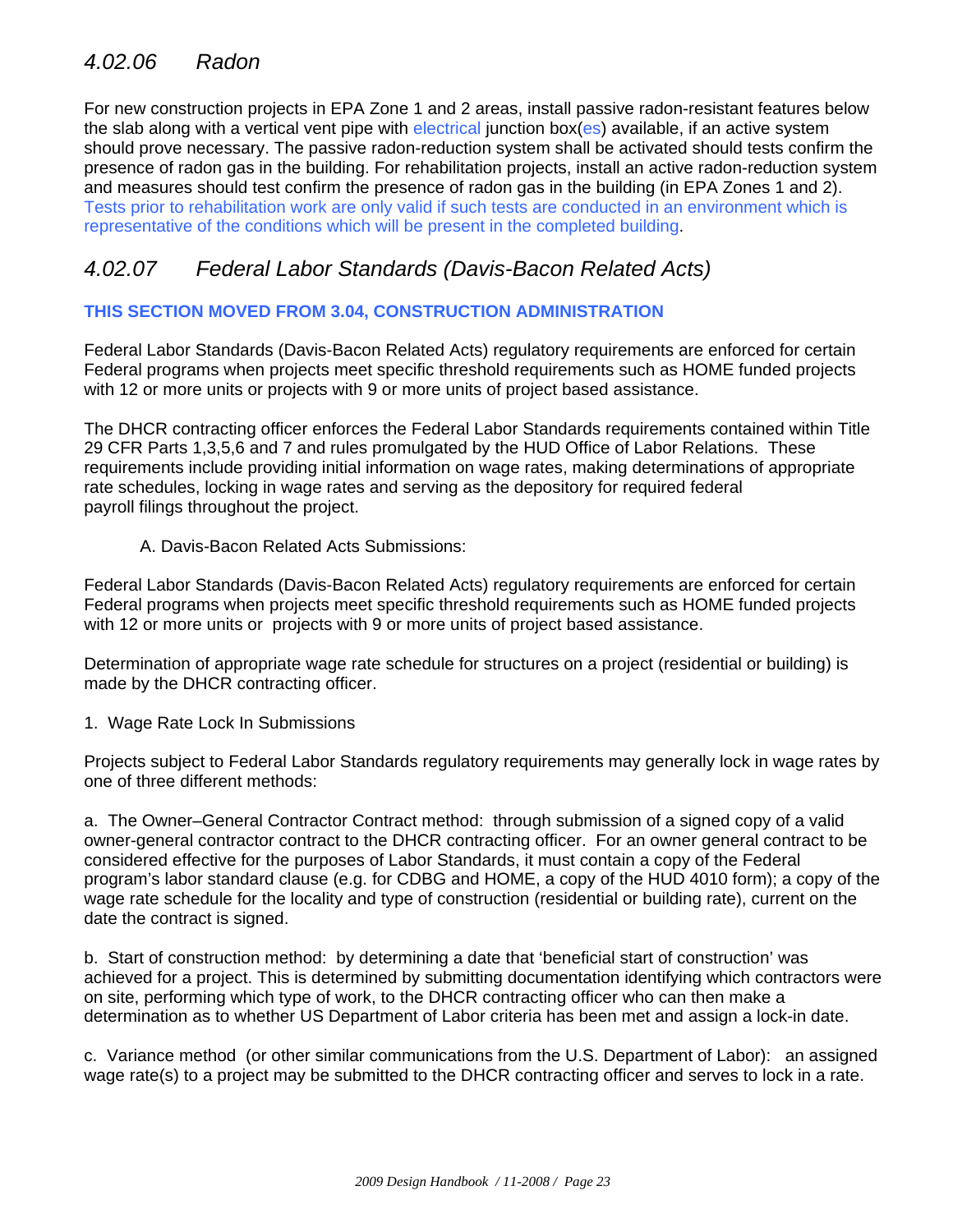#### 2. Payroll Submissions:

a. Mechanics and laborers employed by the contractor and sub-contractors are required to report on weekly payrolls. Reports should be collected on a regular basis, most often in conjunction with the construction draw meetings.

b. Reports should be reviewed for errors and omissions, as well as spot checked for compliance with the locked in wage rate schedule posted for the project, and for overtime payment compliance, prior to submission to the DHCR contracting officer.

- c. Each Payroll submission must contain:
	- i.. Cover Sheet with the project name, SHARS number, and any particular problems with overdue or missing reports from each payroll draw; Contact information for the person submitting the report;
	- ii. Lists of all active subcontractors working on the projects, identifying which are reporting this contract draw period.
	- iii. All collected and reviewed WH 347 payroll reports and WH 348 certifications. (Computerized payroll reports, or any reasonable substitute containing the same information as the WH 347 may be used if accompanied with a signed 348 certification.)
	- iv. For each sub-contractor ending work on a project, indicate "final report" on the cover sheets.
	- v. At the end of a project, submit a report marked "Final. No further payrolls expected".
	- vi. For punch list work, submit new reports, even if considerable time has passed since the completion of the project.
	- d. If a construction delay of more than one month occurs, submit a simple report on a cover sheet indicating "no construction this period".

All projects with 12 or more HOME financed units are subject to Federal Labor Standards regulatory requirements (described in Title 29 CFR Parts 1,3,5,6,7) comprised of the Davis-Bacon Related Acts (DBRA); Contract Work Hours and Safety Standards Act (CWHSSA); the Copeland Act (Anti-Kickback Act) and the Fair Labor Standards Act (FLSA).

#### *4.03 Design Requirements*

#### *4.03.01 Exterior Design Requirements*

- 1. The main building entrance must be designed to be prominent, attractively delineated, covered to protect residents as well as designed to maximize energy efficiency.
- 2. Building facades exceeding 45 feet in length, and that face the street, must include design measures that increase the building's aesthetic appeal in all of the following areas:
	- a. provide articulation of the building facade using forms such as porches, terraces, bay windows, dormers, pilasters or other building setbacks, and
	- b. provide architectural details such as brackets, banding, railings, chimneys, entry columns or shutters which must be provided to be compatible with the better buildings in the neighborhood context, and
	- c. provide roof shapes for sloped roofs, such as hips, gables, or cupolas that are visually appealing and compatible with the better buildings in the neighborhood context. For buildings with flat roofs provide a parapet with coping and cornice.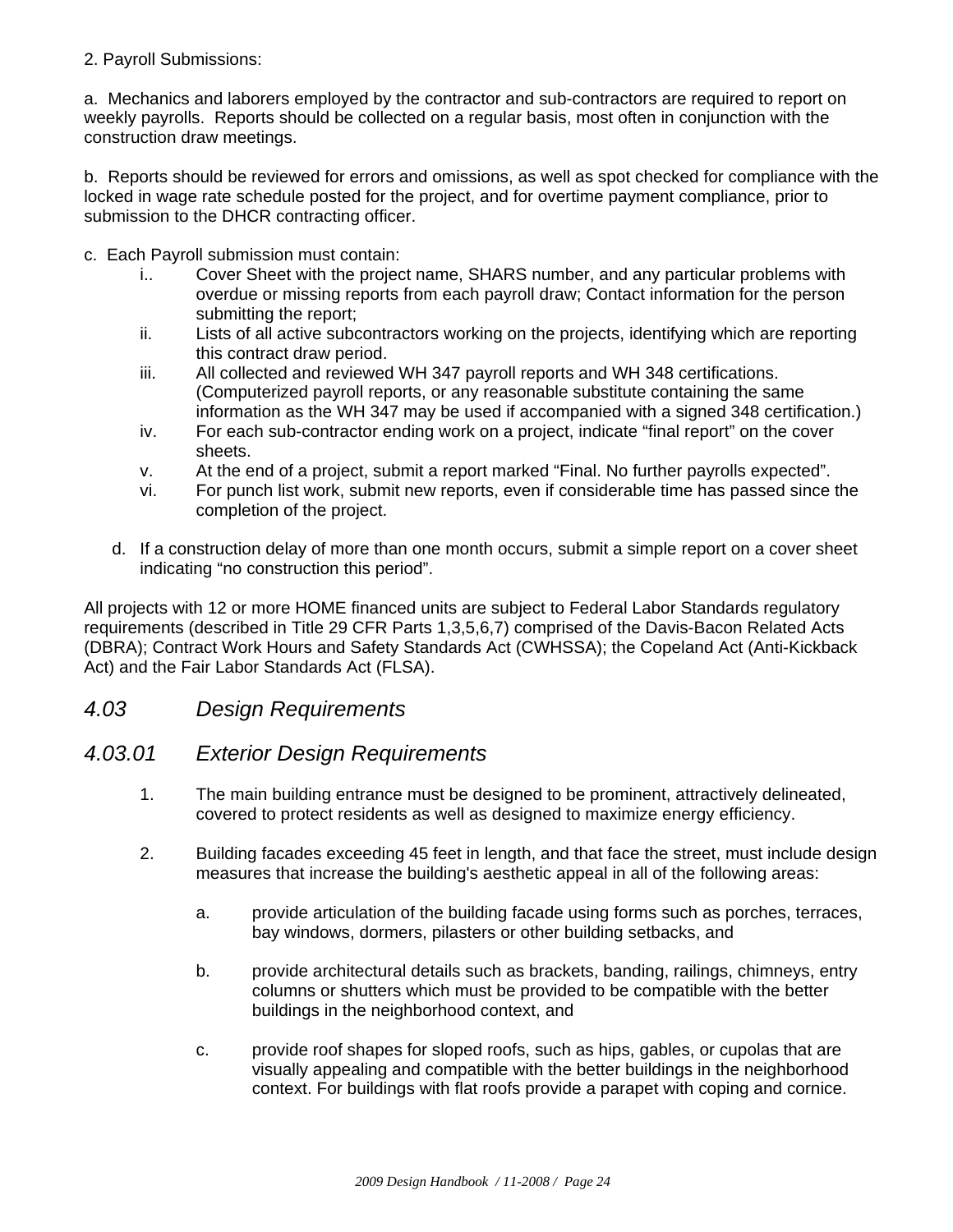- 3. Buildings constructed in any of the following locations must have masonry exteriors:
	- a. the five boroughs of New York City;
	- b. urban areas where the immediate neighborhood context is masonry;
	- c. urban areas where the proposed building(s) is greater than two stories in height.
- 4. Provide landscaping that enhances the building, including indigenous shrubs, berms, decorative fencing, special lighting and signage. For senior projects shade trees must be provided.
- 5. Provide screening for all exterior mechanical equipment, meters and dumpsters.
- 6. Commercial signage, installed by either the project owner or tenant, must be compatible with the building design and consistent in size, lettering, shape and color.

## *4.03.02 Shared Common Space*

*Residential space* is defined as space provided for the exclusive rights of the tenant or homeowner including shared common space in multiple dwelling buildings (i.e., hallways, stairways, lobby, mailroom, trash room, manager's office, laundry room, community room, etc.).

*Non-residential space* is defined as any space that is not for the exclusive use of the residents such as civic space, commercial space, public day-care centers, organizational offices, training rooms, counseling offices, etc.

#### 1. *All Multiple Dwelling Buildings:*

- a. All non-residential and residential space must be self supportive, e.g., separate heating, ventilation and electrical systems.
- b. Electric heating systems and electric domestic hot water heaters are not permitted.
- c. Shared common space must be less than 25% of the total residential space.
- d. The lobby area must have clear sight lines to the elevators/stairways, manager's office and mailboxes.
- e. Public corridors must have clear sight lines to stairways/elevators.
- f. Laundry rooms are required in all rental projects and must contain a minimum of one commercial washer and one commercial dryer for every ten dwelling units.
- g. Elderly housing projects, for persons 55 years of age or older, having two or more floors, must have an elevator.

#### 2. *All Multiple Dwelling Projects having 20 or More Units:*

- a. A community space must be provided as follows: 15 square feet for each 1 bedroom unit, 25 square feet for 2 and 3 bedroom units and 35 square feet for 4 and more bedroom units.
- b. A janitor's closet with slop sink is required on every floor of buildings with corridors serving more than 8 dwelling units.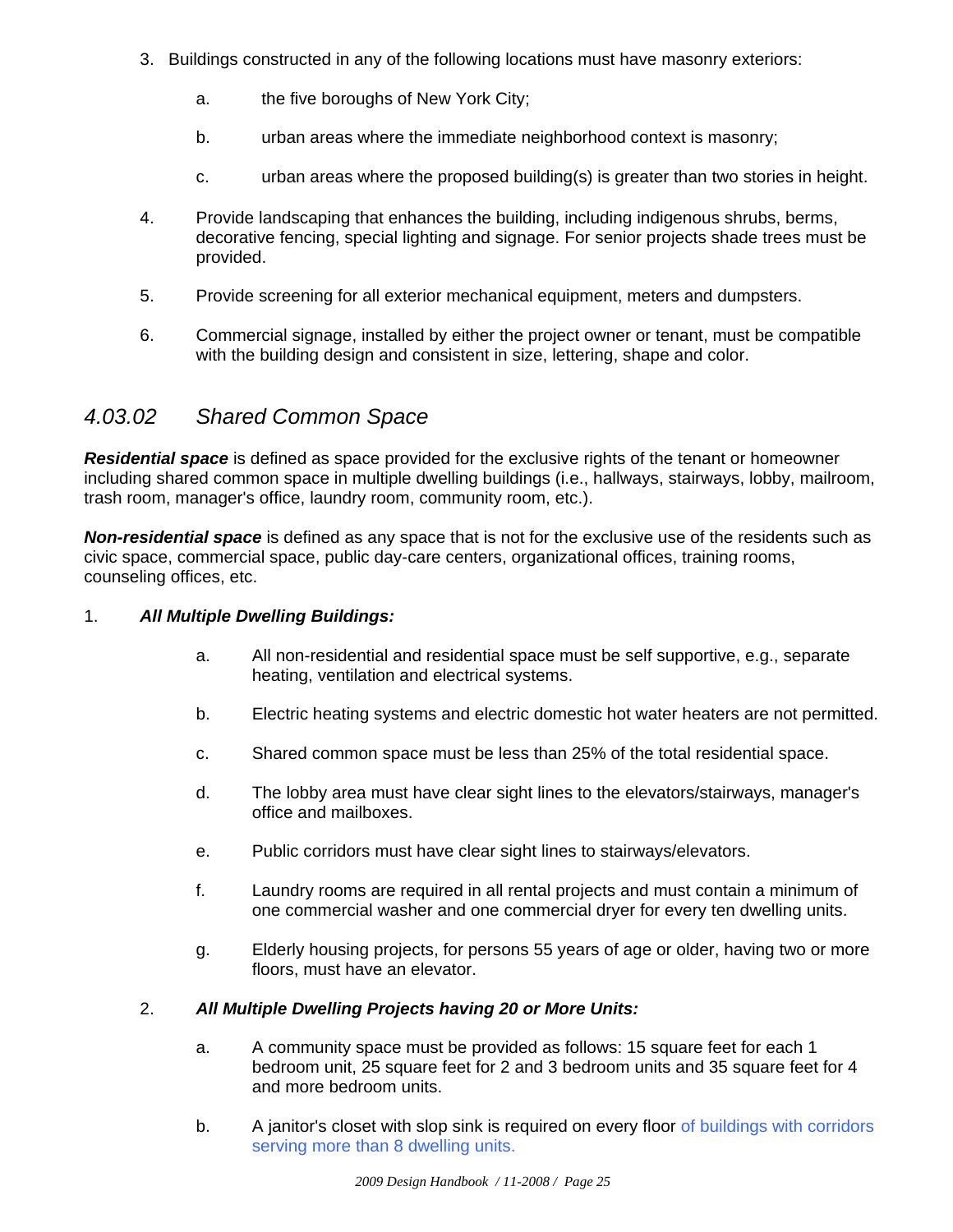c. A trash collection room or trash compaction system must be provided on every floor of buildings with corridors serving more than 8 dwelling units.

## *4.03.03 Dwelling Unit Space*

A *dwelling unit* is defined as the private space provided for the exclusive rights of a tenant or homeowner consisting of a bathroom, kitchen (kitchenette), bedroom/living/dining room area. All substantial rehabilitation and newly constructed dwelling units must meet the minimum gross square footage enumerated below and cannot be larger than the maximum square footages:

Studio - 450 sq. ft. but not greater than 550 SF 1-Bedroom - 600 sq. ft. but not greater than 725 SF 2-Bedrooms - 750 sq. ft. but not greater than 950 SF 3-Bedrooms - 900 sq. ft., w/additional one half bath but not greater than 1150SF 4-Bedrooms - 1,050 sq. ft., w/additional full bath but not greater than 1300 SF 5-Bedrooms - 1,200 sq. ft., w/additional full bath but not greater than, 1450 SF

#### *See Section 4.01 for additional requirements for projects involving NYC HPD.*

- 1. Gross square footage is defined as the area contained within exterior wall surfaces and/or centerline of common wall(s) separating adjacent common space and/or dwelling units (s)
- 2. Unit sizes may be increased by 50 SF to accommodate visitability
- 3. For dwelling units located on more than one level add an additional 60 square feet.
- 4. All dwelling units in new buildings shall have ceiling heights of 8 ft.-0 in.
- 5. Unit occupancy is based upon two persons per bedroom.
- 6. All habitable rooms must have natural light (minimum of 8% of floor area) and natural ventilation (minimum of 4% of floor area).

#### A. *Living Room*

- 1. Provide adequate wall area in living room to allow for the placement of furniture based upon the maximum allowable number of unit occupants.
- 2. Fireplaces are not fundable.

#### B. *Dining Room*

Provide adequate floor area to accommodate a table and chairs to seat the maximum allowable number of occupants.

#### C. *Kitchen/Kitchenette*

1. Each kitchen shall be separated from other areas with a 12 inch dropped header at the ceiling and be equipped with a range/oven, vented exhaust fan, refrigerator, sink, base and wall cabinets. The following minimum lineal foot of countertop space and shelving shall be provided: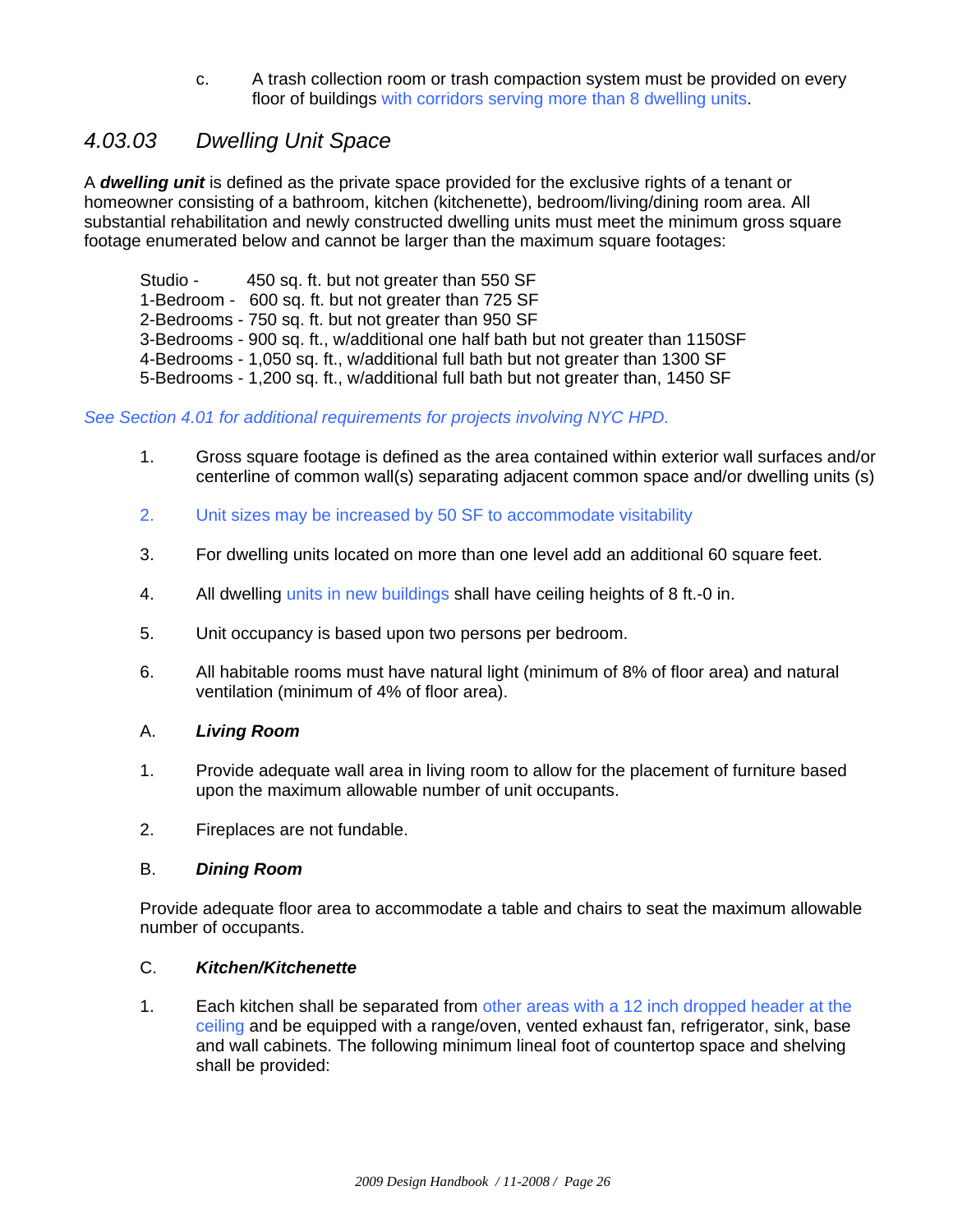| <b>Unit Size</b> | <b>Countertop</b> | <b>Shelving</b> |
|------------------|-------------------|-----------------|
| 0-Bd./Studio     | 4.5 lineal ft.    | 25 lineal ft.   |
| I-Bedroom        | 5.0 lineal ft.    | 30 lineal ft.   |
| 2-Bedrooms       | 6.0 lineal ft.    | 35 lineal ft.   |
| 3-Bedrooms       | 7.0 lineal ft.    | 40 lineal ft.   |
| 4-Bedrooms       | 8.0 lineal ft.    | 50 lineal ft.   |

- 2. Each kitchen shall have a minimum of three cabinet drawers. A minimum of 18 inches of counter space shall be adjacent to both sides of the sink and at least one side of the refrigerator and range. Place ranges within counter runs; do not place ranges against sidewalls or leave sides of ranges exposed.
- 3. The minimum aisle width between cabinets shall be 42 inches.

#### D. *Bedrooms*

- 1. The primary bedroom must have minimum dimensions of at least 10 feet by 10 feet; secondary bedrooms must be a minimum of 80 square feet.
- 2. Every bedroom must have a closet with a shelf, closet rod and a door.
- 3. Every bedroom must be of sufficient size to accommodate a bed, storage chest, night table, chair and circulation space.
- 4. All bedrooms must have a 2-8 inch or larger door unit with a privacy lock set.

#### E. *Bathrooms*

- 1. Every unit must have a bathroom containing a bathtub unit with shower head, a sink, a wall mirror medicine cabinet and a toilet. Every three-bedroom unit must have an additional half bathroom containing a sink, mirror and a toilet. Every unit having four or more bedrooms must have a second full bathroom, although a shower unit may be substituted for a tub/shower unit in the second bathroom.
- 2. All bathrooms must have a 2-6 inch or larger door unit with a privacy lock set.
- 3. All bathrooms must be mechanically ventilated.
- 4. Windows must not be located over tub or shower units.
- 5. Bathrooms must be accessible from within the dwelling unit and without traveling through the kitchen, living room or dining room.
- 6. Whirlpool/baths or spas and residential washers and dryers are not fundable.

#### F. *Storage Areas*

1. Each dwelling unit entry area must have a storage closet for outerwear with the following minimum square foot floor area:

0 Bedroom - 6 sq. ft. 1-Bedroom - 8 sq. ft. 2-Bedroom - 8 sq. ft. 3-Bedroom - 10 sq. ft. 4-Bedroom - 12 sq. ft. (Add 2 sq. ft. for each additional bedroom above a four bedroom unit.)

- 2. Every bedroom must have a clothes closet with the minimum dimensions of 2 feet, 0 inches by 4 feet, 0 inches wide.
- 3. Every dwelling unit must contain a storage closet for linens with 6 linear feet of shelving with minimum dimensions of 1 foot, 6 inches deep and 2 feet, 0 inches wide.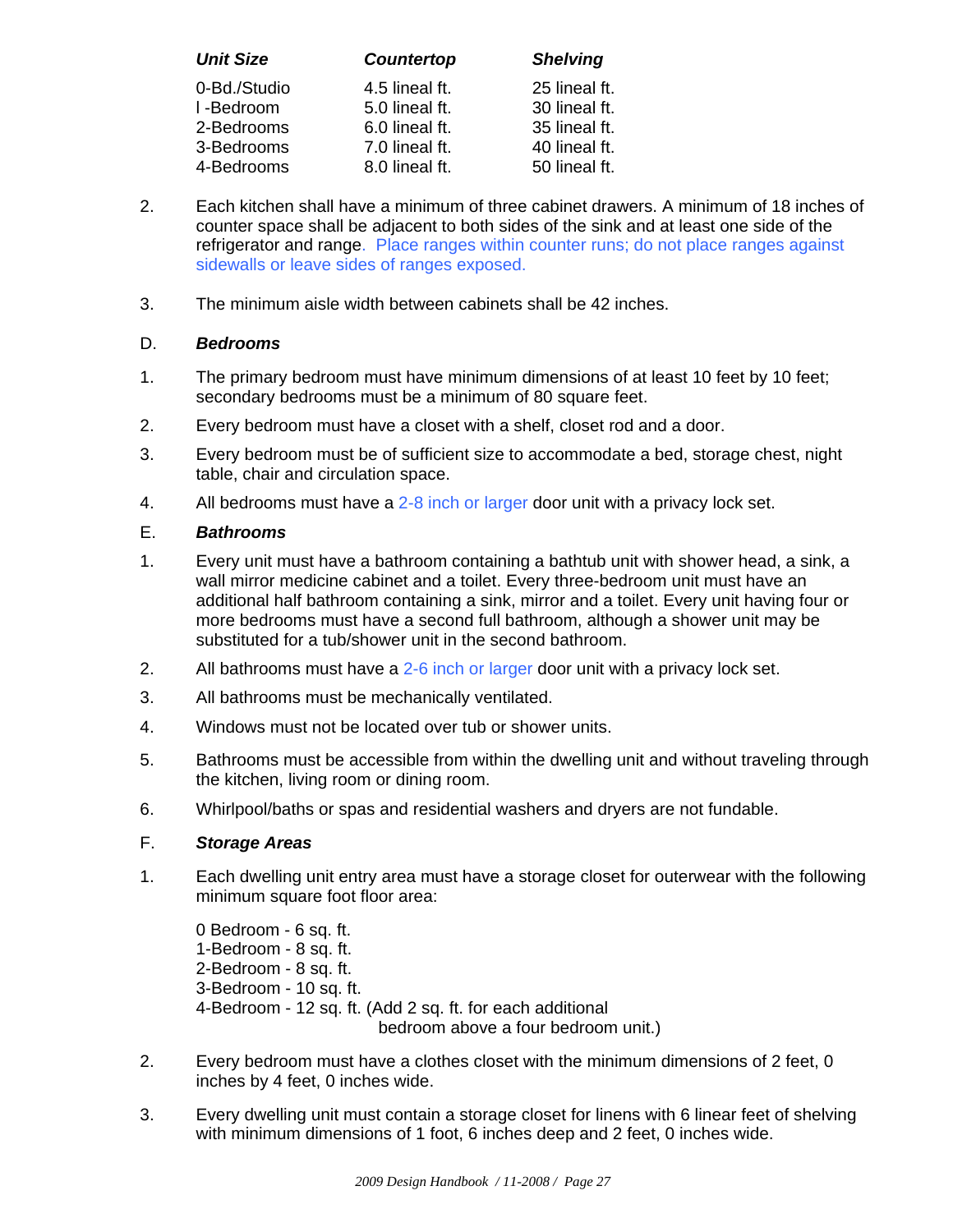- 4. Additional bulk storage must be provided for each dwelling unit as follows:
	- 0 Bedroom 15 sq. ft. 1-Bedroom - 20 sq. ft. 2-Bedrooms - 25 sq. ft. 3-Bedrooms - 35 sq. ft. 4-Bedrooms - 45 sq. ft.
- 5. Dwelling unit sizes may be increased to accommodate bulk storage space located within the dwelling unit.
- 6. All storage closets must have door units and door hardware.

#### *4.04 Specification Requirements*

### *4.04.01 General Requirements*

The definition for *general requirements* is all project specific expenses that are borne by the general contractor, including but not limited to: supervision (including project scheduling, project meetings, submittals); field engineering; field office expenses; temporary facilities; temporary utilities; cleaning and rubbish removals; temporary security; project sign; and project closeout. General requirement costs must not exceed 6% of the total cost of labor and materials.

*Note:* Builder's overhead is a separate line item from general requirements and includes the administrative office expenses of the contractor as they relate to the general management of the project. These may include, but are not limited to: payroll and accounts; general office telephone charges; rental or mortgage cost of operating a construction office; utilities of the main office; administrative staff salaries; MBE/WBE processing; and Davis-Bacon wage compliance.

#### *4.04.02 Sitework*

- A. Provide a minimum 4-inch base of compacted, sound, granular, durable material, free from organic materials, beneath all exterior driving or walking surfaces.
- B. Asphalt paving must be a minimum of 2" in thickness and compacted with a 10 ton roller. Provide positive drainage of all driveways, parking areas, ramps and walkways to prevent standing water.
- C. Outdoor benches and seats must have backs.
- D. Exterior seating must be of durable, low maintenance materials. Assemblies of concrete, wood and/ or metal are acceptable if manufactured for the intended purpose. Exterior seating, and other amenities must be permanently anchored in place.
- E. Plant material must be indigenous or non-invasive to the climate and area, non-poisonous, and be selected to minimize water usage and maximize energy efficiency.
- F. Trees at streetscape must be at least 2-1/2 inch caliper. Trees sited for building landscaping must be at least 1-1/2inch in caliper.
- G. All primary walkways, sidewalks from parking areas, and sidewalks to secondary entrances must be concrete.
- H. Ornamental fences are to have horizontal top bars with no pickets projecting above the bar. Wood picket fences are to have flattened tops or a horizontal cap above the pickets.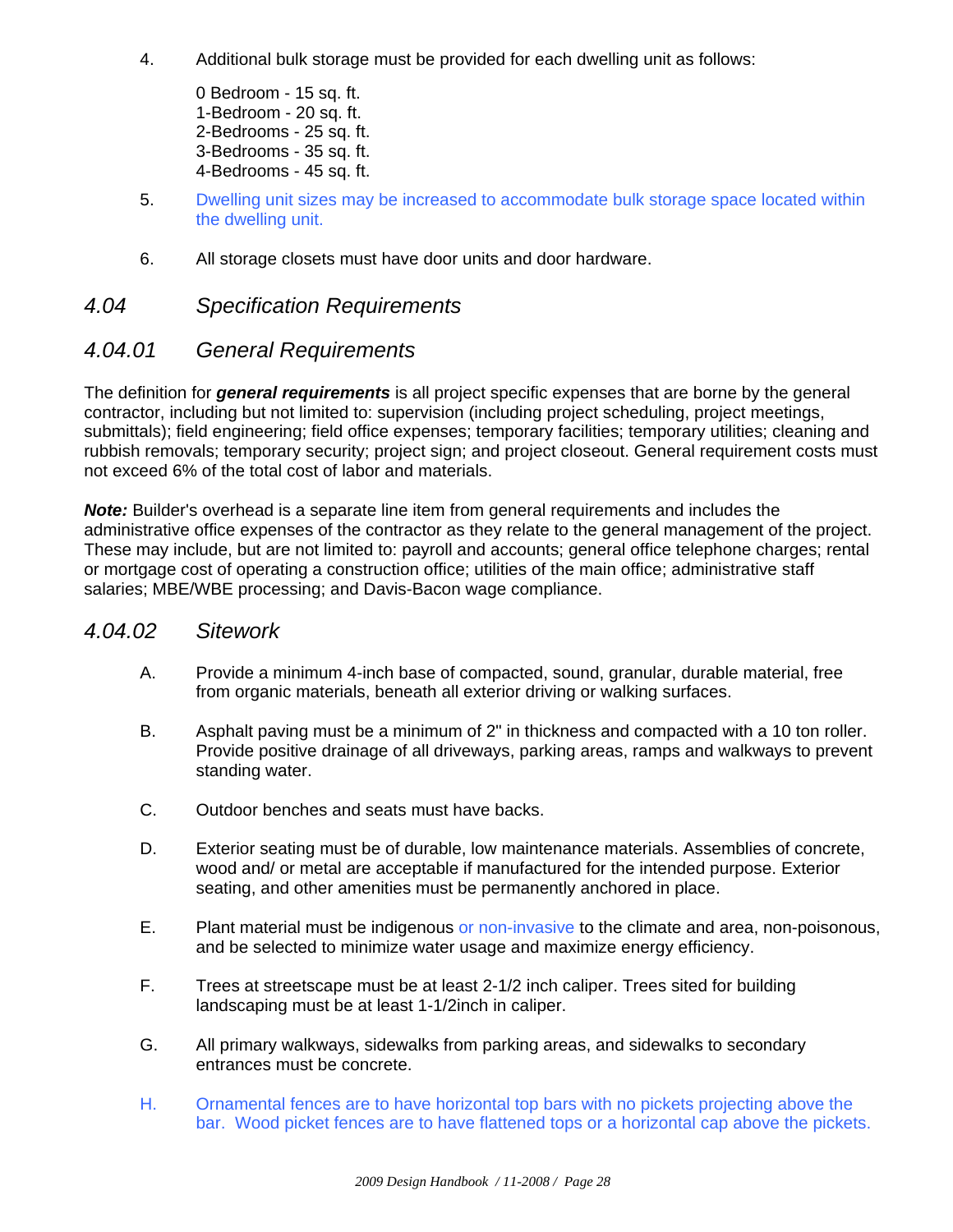### *4.04.03 Concrete*

- A. Provide a chemical hardener and sealer to all troweled finished interior floors which are to be left exposed.
- B. Provide a non-skid finish to all concrete walkways and pitch to avoid ponding.
- C. All concrete exposed to weather must have a minimum ultimate design strength of 4000 psi and contain an air entrainment admixture. Concrete walkways must be reinforced and have a non-skid finish.
- D. All interior concrete must have a minimum ultimate design strength of 3,000 psi.

#### *4.04.04 Masonry*

- A. Provide brick masonry units of *SW* grade meeting ASTM-C-216 standards.
- B. Provide adjustable unit type wall ties of a non-corrosive material.
- C. For all masonry cavity walls provide three horizontal rows of weepholes spaced a maximum of 32 inches on center at the base courses and at the lintel courses above all openings.
	- o Place weep holes above base flashing at the bottom of wall cavities and above all other flashing locations. Flashing material and spacing of weep holes shall be in accordance with Brick Institute of America requirements.
- D. Provide control joints in all masonry walls no less often than every 50 feet. Locate all control joints at points of natural weakness in the masonry work.

#### *4.04.05 Metal*

- A. All steel work must conform to the following standards:
	- \* Standard Practice: *Code of Standard Practice for Steel Buildings and Bridges by the American Institute of Steel Construction (AISC Code)*, latest edition.
	- \* Welding: *Structural Welding Code Steel, AWS D1.1*, by the American Welding Society (AWS Code).
	- \* Cleaning Painted Steel: Comply with the appropriate specifications, *SSPC SP-X* by the Steel Structures Painting Council.

#### *4.04.06 Wood*

- A. All construction lumber and sheathing must at a minimum conform to the referenced standards in the *New York State Uniform Fire Prevention and Building Code*.
- B. All wood siding applications must be free and clear of knots, checks and other defects.
- C. All wood exposed to the weather and wood blocking used in roofing must be pressure treated.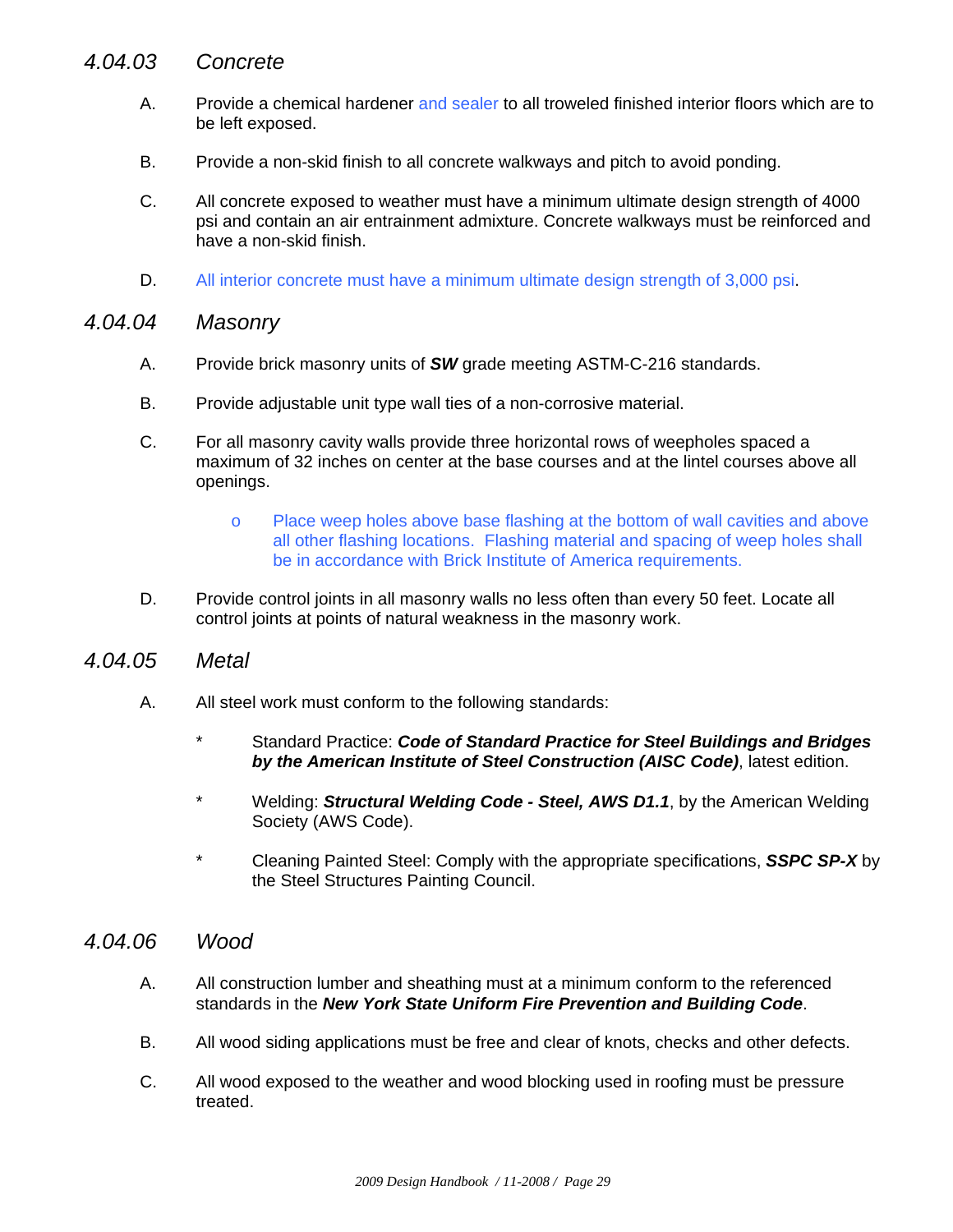- D. For buildings utilizing wood roof trusses spaced at 24 inches on center H clips must be used with a minimum of 5/8 inch thick plywood roof sheathing, or OSB sheathing panels manufactured with an exterior adhesive system. All roof sheathing to have an exposure 1 classification and a structural 1 classification. OSB panels must be water resistant and not subject to deterioration or delamination when exposed to the elements for a minimum period of 90 days, and shall carry a 50 year manufacturer's warranty.
- E. All floor sheathing must be a minimum of 3/4" tongue and grooved plywood or OSB tongue and groove sheathing panels manufactured with an exterior adhesive system. All floor sheathing to have an exposure 1 classification and a structural 1 classification. OSB panels must be water resistant and not subject to deterioration or delamination when exposed to the elements for a minimum period of 90 days, and shall carry a 50 year manufacturer's warranty.

 F. Underlayment must be in conformance with the floor finish manufacturer's acceptable standards.

### *4.04.07 Thermal And Moisture Protection*

- A. For all construction/rehabilitation projects, provide R and U values that comply with Energy Conservation Construction Code of New York State, latest edition. Submit thermal rating documentation for the walls, roofs, windows, doors, perimeter slabs, basements, HVAC, lighting, etc.
- B. New roofing systems are required on all projects.
- C. Non-urban units, and low-rise multi-dwelling buildings (2-3 stories i.e., row houses, garden apartments) must have pitched roofs with a minimum roof pitch of 5/12, or greater to  $\theta$ match those of existing surrounding residential structures.
- D. For low slope roofs, provide single ply EPDM, single ply PVC, single ply Hypalon roofing membranes or modified bitumen.
- E. Provide pressure treated wood nailers and curbing.
- F. All low slope roofing systems must provide a 15-year, full systems manufacturer's warranty for labor and materials with no dollar limit. In addition, the roofing contractor is to provide a minimum two-year, labor warranty for all roofing and sheetmetal work.
- G. For all shingle roofing, provide a minimum manufacturer's warranty of 25 years and a two-year roofing contractor's labor warranty for all roofing and sheetmetal work.
- H. For all metal roofing and others not listed, a 20-year manufacturer's material and workmanship warranty must be provided and a two-year roofing contractor's labor warranty for all work.
- I. All flashing material must be a minimum of .019 inches aluminum.
- J. Solid vinyl siding shall not have fillers, and shall be a minimum of .044 inch in thickness. Provide backing as recommended by the manufacturer. Wood clapboard siding is permissible when required by the State Historic Preservation Office (SHPO) and for existing buildings where the siding is in good repair. Fiber cement board siding shall be prefinished with a manufacturer's finish warranty of 25 years.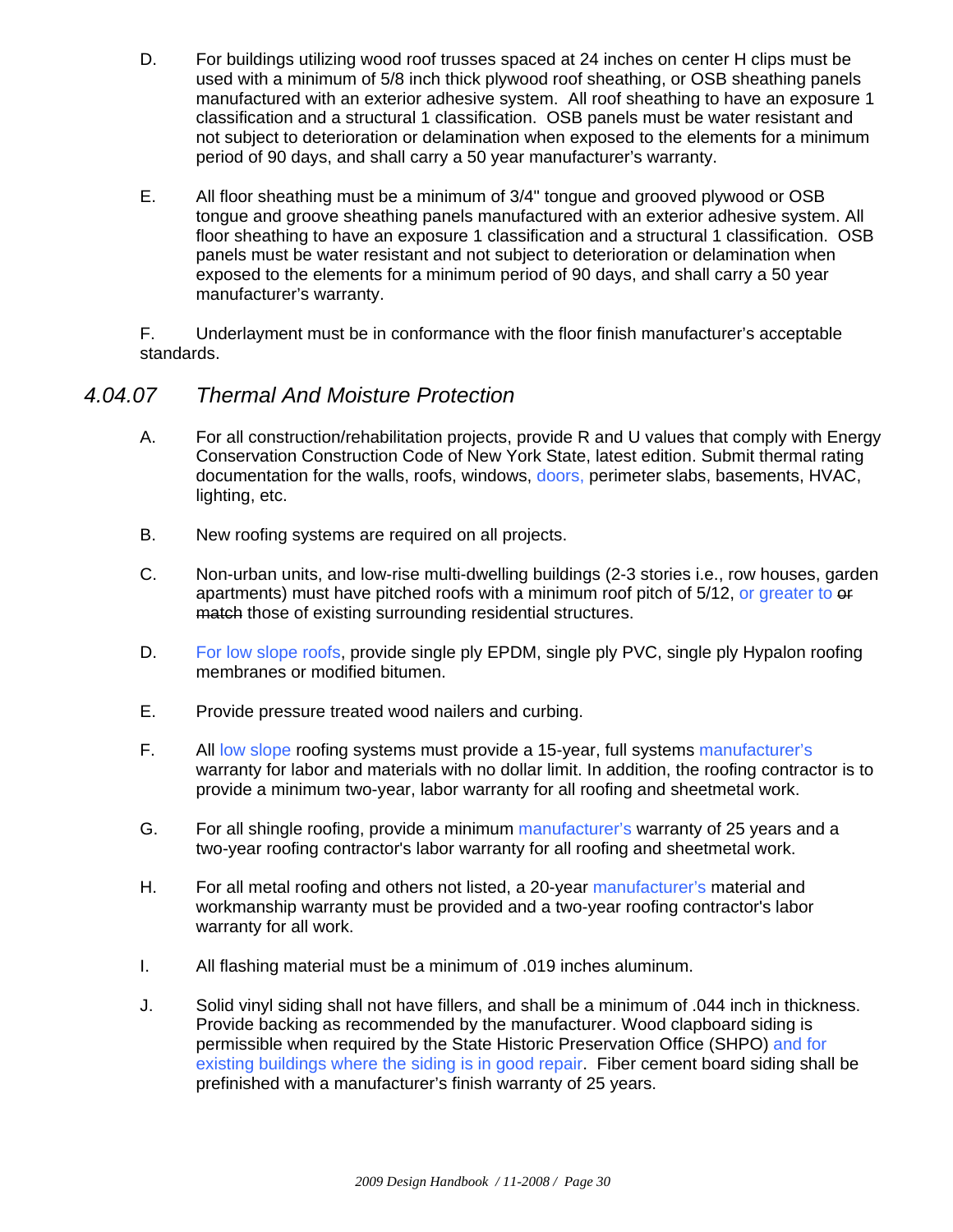## *4.04.08 Doors And Windows*

#### A. *Doors*

- 1. For multiple dwelling unit projects provide insulated primary entry doors with vision panels. Exterior steel doors and frames should be galvanized/shop primed.
- 2. Interior apartment entrance door units are to be made of reinforced hollow metal conforming to steel door institute standards, or solid core wood.
- 3. Provide a security peep hole on all dwelling unit entry doors.
- 4. Interior room doors are to be at a minimum molded hardboard construction.
- 5. Provide vision panels in all doors located in the path of egress.

#### B. *Windows*

- 1. Window units are to meet the AAMA/NWWDA 101/I.S.2-97 standard. The standard was created by the American Architectural Manufacturers Association (AAMA) and the National Wood Window and Door Association (NWWDA). The minimum acceptable performance classification for vinyl and aluminum windows is H-C-50. Wood and fiberglass windows are required to have a minimum design pressure rating of 40 PSF. Wood windows must have exterior cladding except as may be required in historic preservation projects. Window units must have a maximum U value of .41 and an air infiltration rate of .19. All operable windows are to be provided with full aluminum mesh screens.
- 2. For rehabilitation projects where original primary windows are remaining, provide aluminum triple track storm/screen window units at all windows. If original window unit must be replaced, replace with a unit of the same size and configuration.
- 3. All windows must have a locking device as well as locks that are tamperproof from the exterior.
- 4. For family units located in urban neighborhoods, provide window child guards on all unit windows and hall windows above the first floor. Window child-guards to comply with New York City Housing Authority standards for size and configuration.

#### C. *Hardware*

- 1. For multiple dwelling buildings with interior dwelling unit entry doors, provide a mechanical doorbell device.
- 2. Provide door bumpers at all doors, interior and exterior, as applicable.
- 3. Exterior entry doors and dwelling unit entry doors are to be self closing.
- 4. For family units provide commercial (Grade 1) locksets for main and secondary unit entry doors. For senior units and adaptable/adapted dwelling units, provide Grade 1 lever handle mortise locksets for all main and secondary unit entry doors. For all public space and maintenance spaces provide Grade 1 lever handle mortise locksets. All locksets are to be master keyed with removable cylinders.
- 5. Provide deadbolt locks with one inch throw and interior thumbpiece latch on all main and secondary unit entry doors.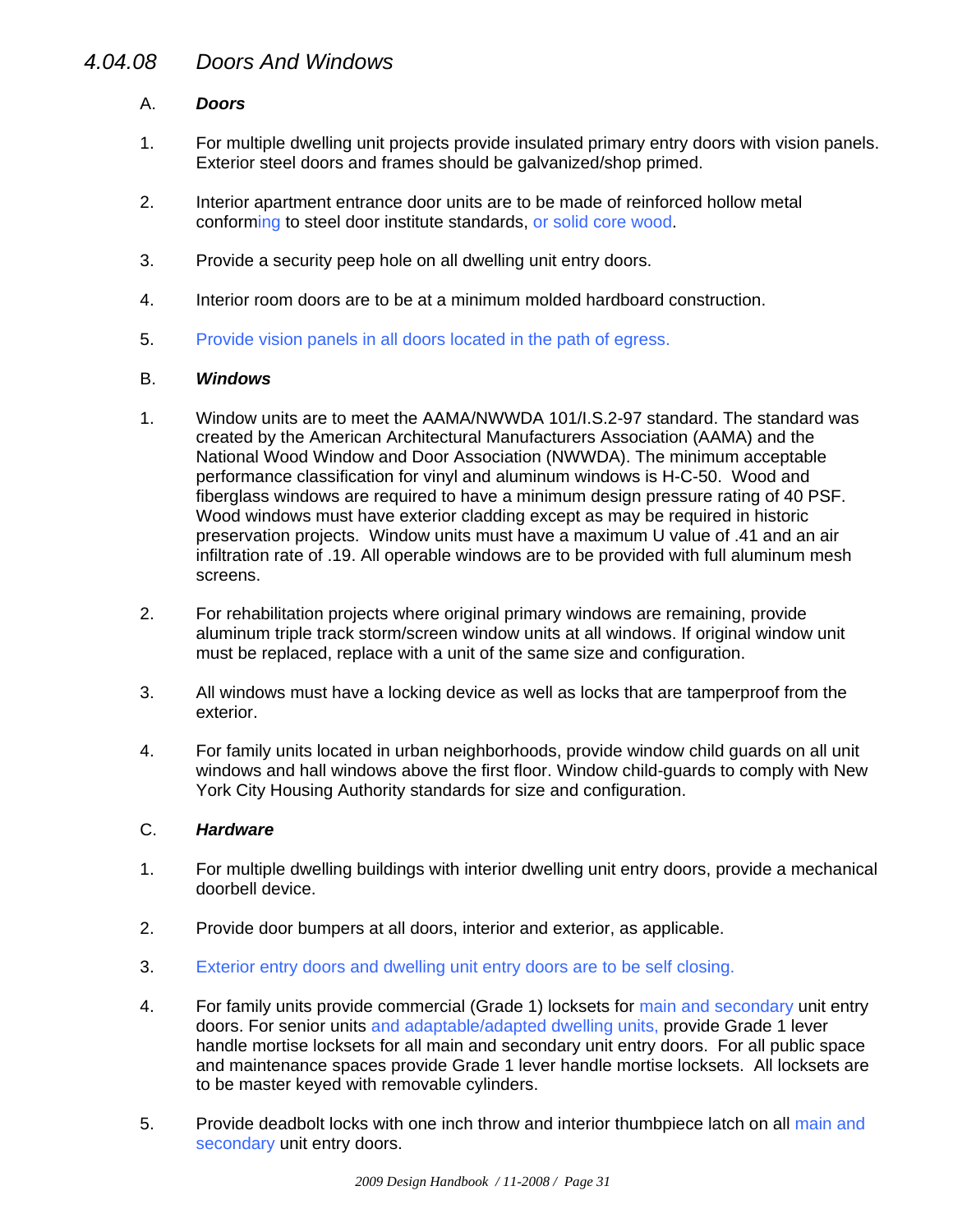- 6. Provide grade 2 privacy locks at all dwelling unit bathroom and bedroom doors.
- 7. For multiple dwelling unit projects located in areas with security concerns, provide decorative security grilles at basement, first floor and all other windows air conditioner sleeves and at doors with glass lights accessible from the exterior. Security grilles must be constructed of expanded metal or wrought iron and secured in place with hardware that is not removable from the exterior. Security grilles must have push bars that make them operable in an emergency from within the apartment.
- 8. Provide all operable windows with hardware pulls or integral recessed pulls for ease of operation.
- 9. In historic renovation projects which must utilize existing large windows or have new large windows meeting historic configurations, provide window hardware which eases window operation for elderly tenants and tenants with physical disabilities.
- 10. For elderly units, provide loop or *D* shape handles on cabinet doors and drawers.

#### *4.04.09 Finishes*

- A. In all dwelling units provide either a minimum of 26 oz., level-loop, commercial grade carpet or minimum 26 oz. residential cut-loop carpet, or 3/4" tongue and groove hardwood flooring or resilient vinyl flooring with minimum thickness of 1/8".
- B. Provide waterproof assemblies for floor systems of laundry rooms, bathrooms or similar spaces. Extend waterproofing four inches or more above the floor.
- C. Provide one coat of primer and one coat of flat paint to all interior walls and ceilings except in bathroom, kitchen, shared common space walls and all trim, where one coat of primer and two coats of semigloss paint must be provided.
- D. For all dwelling units, interior wall finishes must be smooth finished gypsum board or existing smooth plaster finish. Interior ceiling finishes must be smooth finished gypsum board, smooth finished plaster or sprayed or textured paint (popcorn finish). Acoustical ceiling tiles and wall paneling are not acceptable.
- E. Provide moisture resistant gypsum wallboard on all bathroom walls.
- F. For ceramic tile applications, provide cementitious backer board. Ceramic tile bathtub and shower surrounds shall received solid wood blocking for the installation of grab bars.
- G. The maximum vertical rise in any change in flooring material must be no greater than 1/4 inch.
- H. In family multiple dwelling units rental projects, public corridors and stairways must have vinyl composition flooring.
- I. Provide high contrast, non-slip nosings at public stairways.
- J. Provide finished ceilings in all spaces that may be accessed by tenants.
- K. Provide a base finish at all exposed walls and cabinetry base locations.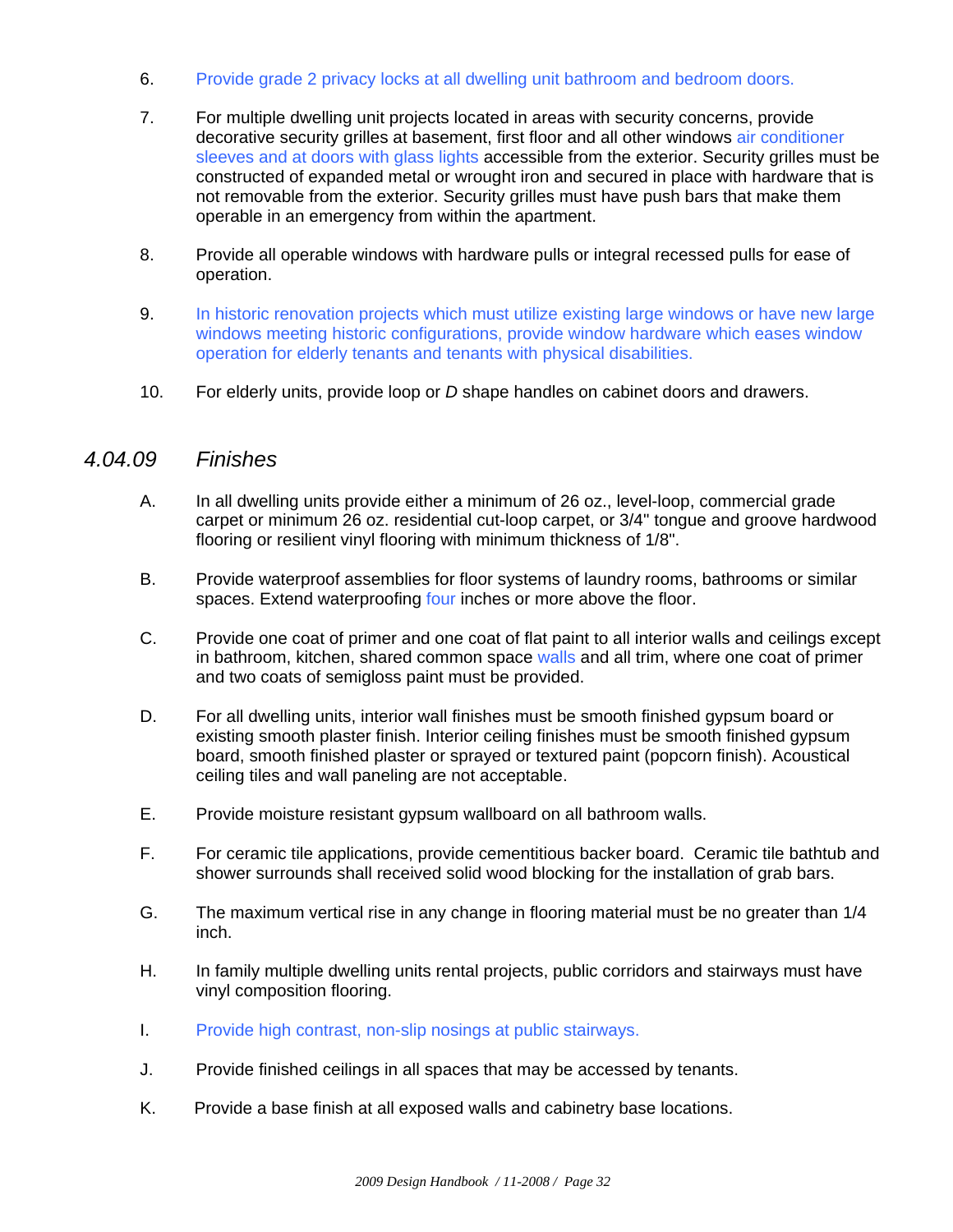- L. Provide acoustical privacy for family multiple dwelling unit projects. Each unit's ceiling, floor and surrounding wall assemblies shall have a minimum sound transmission class (STC) rating of 50.
- M. Provide a minimum STC rating of 55 at the ceiling, floor and wall assemblies of all mechanical spaces.
- N. Provide vibration and sound absorbing bases or support for equipment subject to motion which could transmit vibration or noise to the structure.
- O. Provide ceramic tile or seamless resilient sheet flooring in bathrooms.

#### 4.04.10 Specialties

- A. All bathrooms must be provided with a safety grab bar and soap dish in tub/shower unit; a shower curtain rod, permanently anchored to the wall; toilet paper holder; two towel bars; and a minimum height of 32 inches, top lighted, mirrored medicine cabinet.
- B. For urban projects and multi-unit non-urban projects of 20 or more units, provide vaulted type mail boxes with a 3-point locking system.
- C. Provide balustrades for stairs, ramps or balconies with no horizontal members. Vertical balustrades must be spaced so that a 4 inch sphere cannot pass through any part of the railing system.
- D. For rental projects provide mini blinds at all dwelling unit windows and patio doors with lites.

#### *4.04.11 Equipment*

- A. Provide Energy Star labeled equipment and appliances.
- B. For family units of 3 bedrooms or larger, provide a minimum of an 18 cubic foot, two door, frost free refrigerator with freezer compartment; a 30 inch self cleaning range/oven with integral backsplash; lighted rangehood; and a 30-inch wide double bowl stainless steel sink.
- C. For zero, one and two bedroom units, provide a minimum of a 14 cubic foot, two-door, frost free refrigerator with freezer compartment, a 30 inch, self-cleaning, range/oven, lighted rangehood, integral backsplash and a 24 inch wide, single-bowl, stainless steel sink. Stoves in elderly dwelling units must have front control knobs.
- D. Kitchen and bathroom cabinet doors and front rails and stiles must be made of natural wood or plywood with a laminate finish. Particle board is not permitted.
- E. Provide kitchen cabinet hinges which are inter-locking and self adjusting.
- F. Countertops and backsplashes must be exterior grade plywood and with a laminate finish in all family dwelling units. Standard particle board countertops and backsplashes are permitted in elderly dwelling units.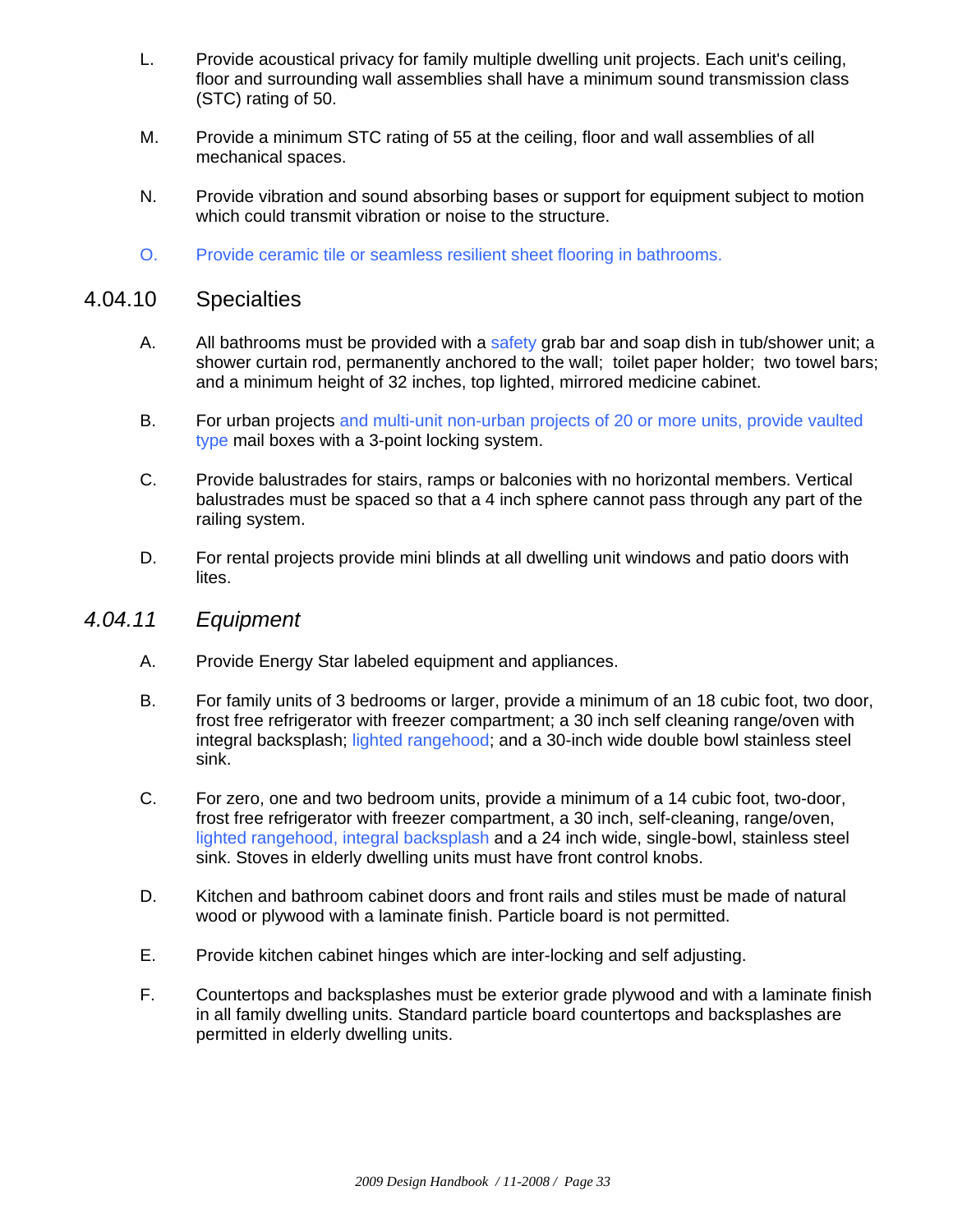## *4.04.12 Conveying Systems*

#### A. *General Requirements*

- 1. Elevator must be in compliance with ASME/ANSI A17.1 safety code for elevator, latest edition, the National Electrical Code or applicable local electrical codes, NYS Building Code, applicable local building code and HUD property standards.
- 2. All elevators must comply with ANSI A 117.1, latest edition, for handicapped accessibility requirements.
- B. *Number of Elevators*
- 1. In multi-dwelling, family projects, elevator(s) must be provided to serve approximately six to seven percent of the population in a five minute demand. Acceptable waiting time shall be 50 to 90 seconds. Calculate the anticipated population as two occupants per bedroom unless a higher population is known.
- 2. In multi-dwelling, elderly projects, provide an elevator to serve five to six percent of the population in a five minute demand period. Population statistics must be calculated, at a minimum of 1.25 to 1.5 occupants per bedroom.
- 3. For determining the number of elevators, allow for an area of three square feet per person to accommodate heavy clothing and packages.
- C. *Size Requirement*:
- 1. Provide a car with a 2500# rating. Inside clear dimensions must be a minimum of 80 inches wide by 51 inches deep.
- D. *Finishes*
- 1. Flooring must be heavy-duty, wear-resistant, vinyl tile;
- 2. Wall and ceiling panels must be plastic laminate;
- 3. Handrails must be stainless steel; and
- 4. Lighting must be recessed fluorescent.
- E. *Car Controls*

Provide, at a minimum, the following car controls and accessories:

- \* Lighted call button at each landing;
- \* Position indicator in the car;
- \* Prominent direction arrows in the car and, at each landing;
- \* Shatterproof mirror mounted on one upper corner of the car to allow over-view of the car before entrance;
- \* Floor designation mounted on both jambs of every door;
- \* Car position indicator in main lobby;
- \* Audible signals which sound at each floor, sounding once in the up direction and sounding twice in the down direction;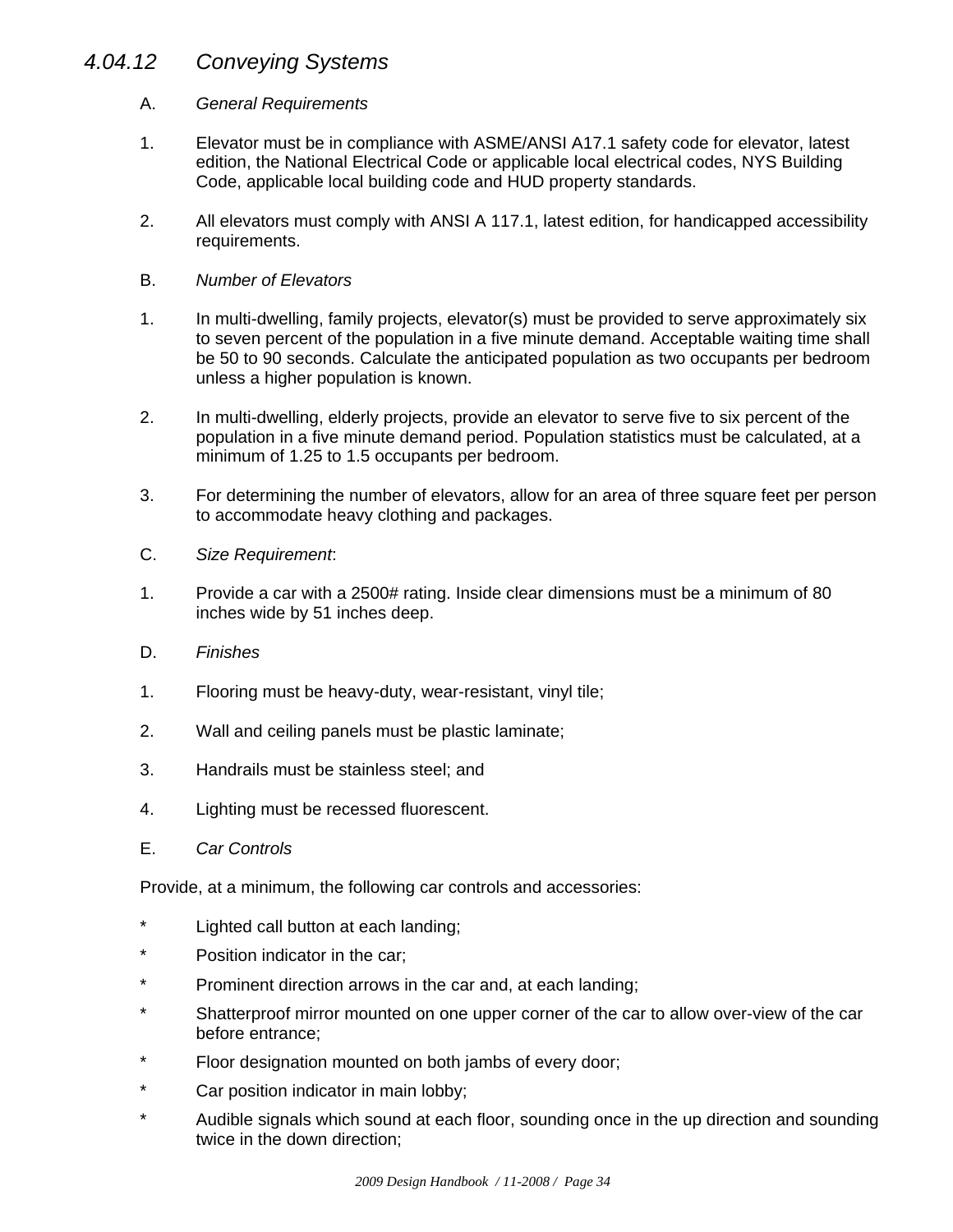- \* Emergency call phone connected to the managers office; and
- \* An in-car alarm button.
- F. *Guarantee*
- 1. Provide a written guarantee from the manufacturer to cover parts and components for a period of one year after the date of final acceptance.
- 2. Repairs or replacements made under the guarantee, must be guaranteed for an additional one year period.
- G. *Service Contract*
- 1. Elevator contractor must provide a service contract to cover maintenance and callback service for a period of one year after the date of final acceptance by owner. Coverage must include regular and systematic examination, adjustment, lubrication and repair and/or replacement of equipment whenever required by the wear and tear of normal elevator usage. A service contract must be in continual enforcement for the entire length of the regulatory period.
- 2. Owners are required to provide an Annual Service Contract for continual coverage for the entire length of the regulatory period. Service Contracts are to provide the same level of coverage as outlined above.
- *4.04.13 Mechanical*

#### A. *Plumbing*

- 1. All water supply and heating piping must be of type K soft temper copper for below grade exterior lines, and either type L hard temper copper for interior domestic water lines, type M for hydronic heating lines, or cross linked polyethylene (PEX) piping. Copper piping must be installed with soldered joints using lead free solder.
- 2. PEX piping is allowable for hydronic heating and domestic water lines in installations meeting ALL of the following requirements:
	- a. PEX piping system runs are contained within individual dwelling units.
	- b. All plumbing fixtures and heating units are piped directly to fixtures from a central copper or brass manifold which includes individual brass shut-off valves on each branch line.
	- c. There are no connectors or unions located between the central manifold and the termination.

 Note: heating units are allowed to be piped as a continuous loop from heating unit to heating unit with no intervening connections.

- d. All piping shall carry a 25 manufacturer's warranty.
- e. The connectors shall carry a 2 year manufacturer's warranty.
- f. Connectors shall be brass fittings with annealed copper or brass clamp ring connectors that utilize crimping tools meeting the connector manufacturer's specifications (slip type, push-fit and adjustable strap clamp type connectors shall not be used).
- g. This system shall be installed meeting all requirements of the pipe and connector manufacturers.
- h. The installing contractor shall provide an installation warranty of 2 years.
- i. Installation shall be pressure tested to 100 psi for a minimum of 4 hours.
- 3. Provide drain pans for all hot water tanks, washing machines, etc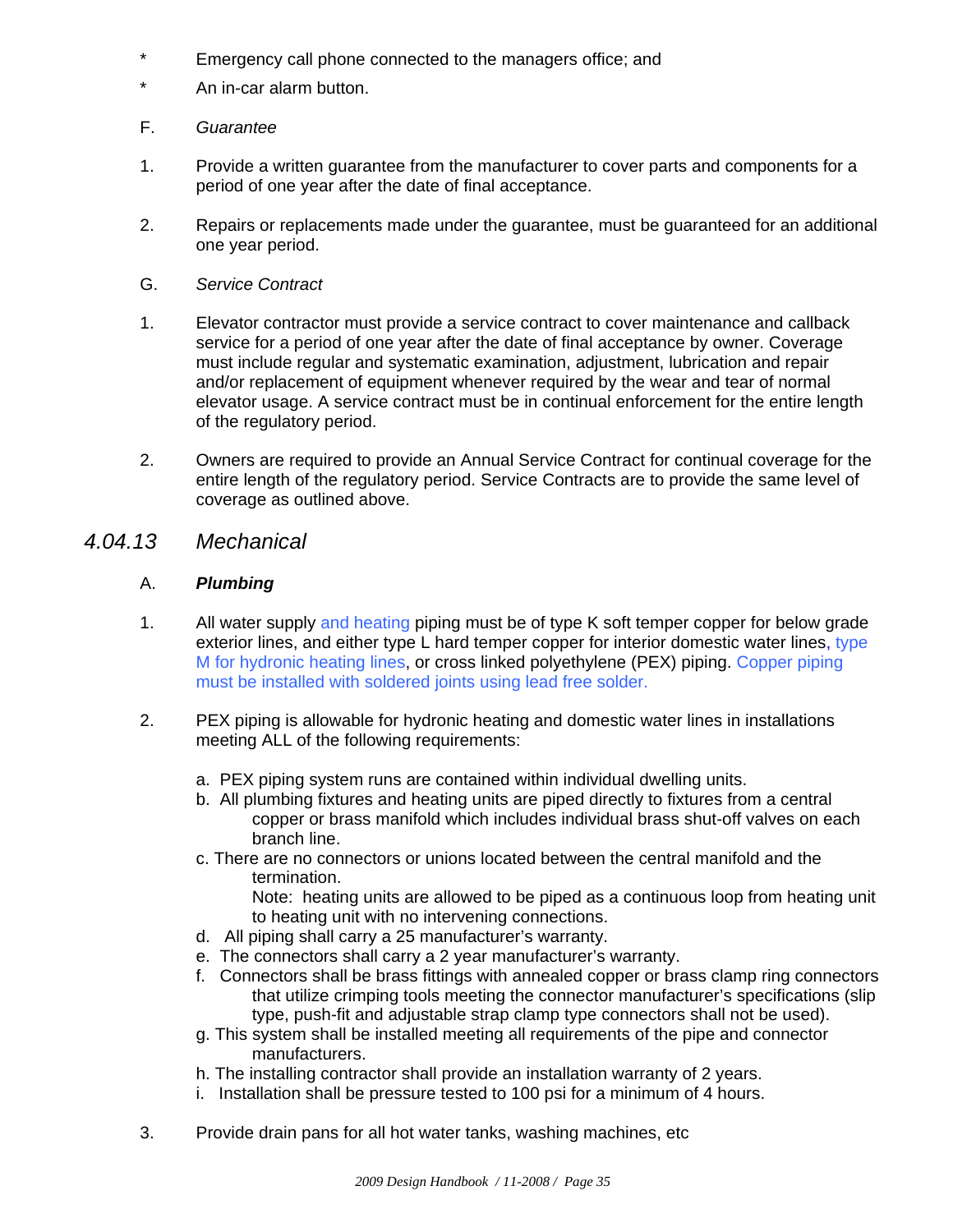- 4. All pre-manufactured tubs/ shower units are to be at a minimum made of a seamless one-piece molded construction. Pre-manufactured bathtub and shower units in adaptable dwelling units shall be factory reinforced to accept grab bars meeting applicable accessibility requirements. Pre-manufactured bathtub and shower units in adapted locations shall be factory equipped with all required grab bars.
- 5. Tub/shower fixture handles must be the *paddle handle* type, single-mixing valve with a scald-proof feature.
- 6. All tub and shower units are to be provided with a slip resistant finish
- 7. For elderly units, provide lever faucet controls for the kitchen sink and bathroom lavatory.
- 8. For elderly units, provide a hand-held shower head with a least 5 feet of hose on an adiustable bracket.
- 9. For family homeowner units, provide a washer and dryer hook-up with vent in each homeowner's unit.
- 10. Provide water conserving fixtures as follows: toilets  $-1.6$  gpf; showerheads  $-2.2$  gpm; kitchen faucets  $-2.2$  gpm; bathroom faucets  $-2.0$  gpm or better for all fixtures.
- 11. All fixtures shall be connected to vent stacks which extend to above the roof surface.

#### B. *HVAC*

- 1. Provide Energy Star labeled heating and cooling equipment, or equivalent.
- 2. Provide mechanical ventilation for all bathrooms and kitchens. Vent all to exterior with vent hoods. Filtered vents are not acceptable. Vents must be on independent wall switches or relay switched. In all elderly and adaptable/adapted dwelling units locate separate wall switches for range hood fan and light operation, located in a convenient accessible location.
- 3. If through-the-wall air conditioning unit sleeves are provided, they must be constructed of non-corrosive materials and be air sealed and insulated to a minimum R value of the surrounding wall cavities.
- 4. Provide central heat to all habitable rooms including kitchens and baths.
- 5. Provide adequate ventilation in attic to reduce heating/cooling loads on top floors of buildings.
- 6. HVAC ducts shall not run in exterior walls, unheated attics or unheated crawl spaces.
- 7. All forced air heating and cooling systems shall be provided with rigid metal ductwork with a smooth interior surface. Seal all ducts air tight. Insulated ductwork shall have insulation jackets or covers placed over the exterior surface of the duct surround.
- 8. Provide individual thermostats with a night set-back or programmable features for all dwelling units.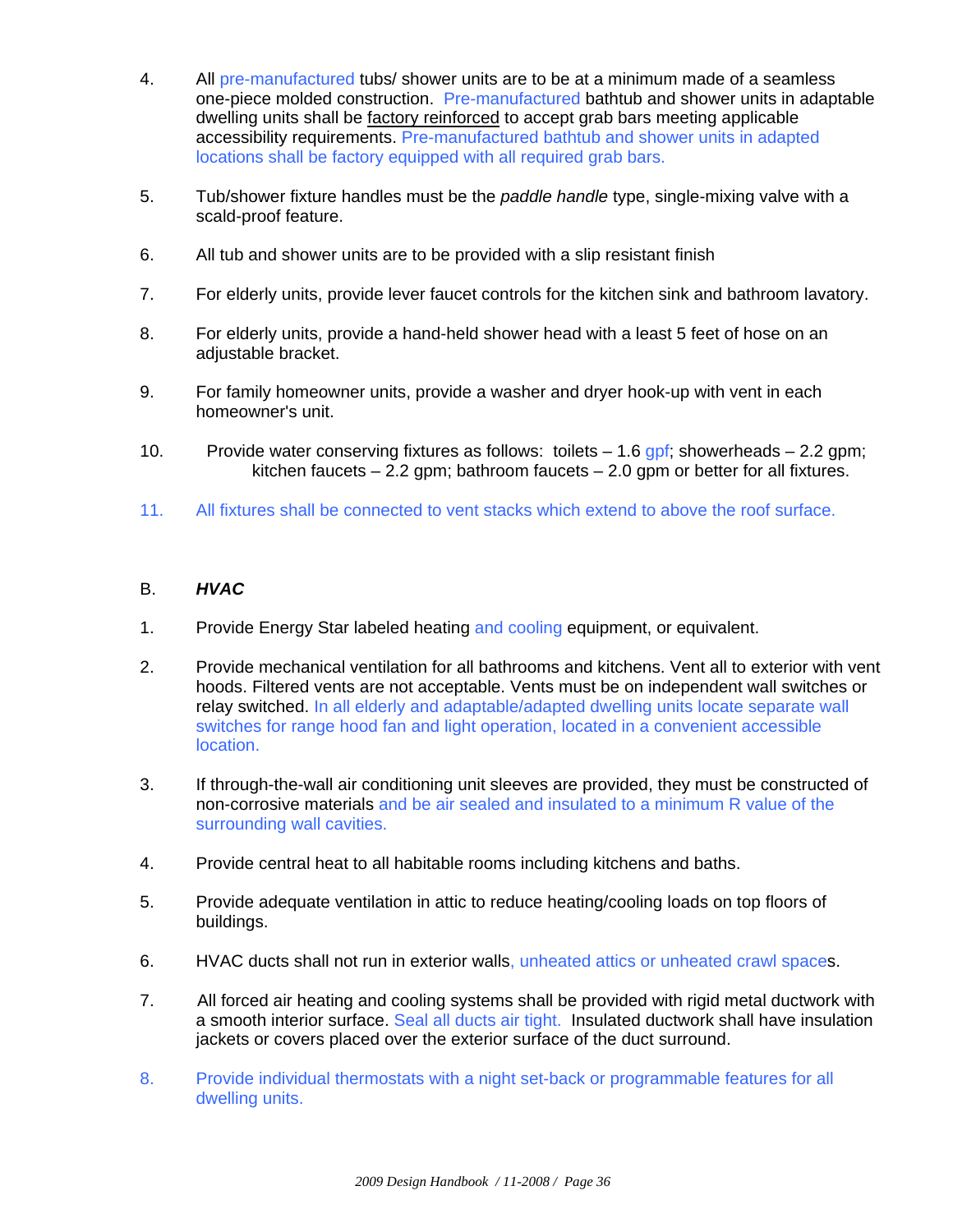## *4.04.14 Electrical*

- A. Provide exterior lighting on a sun sensor or timer at all exterior entrance doors and on all outdoor lighting.
- B. For projects in areas with security concerns, provide a security alarm for all exterior door units.
- C. Provide a doorbell system for all exterior dwelling entry doors.
- D. Provide a minimum of one pre-wired telephone jack in the living area of each dwelling unit. The entire telephone system is to be prewired. Cables are to be concealed within walls, ceilings, floors, chases, etc.
- E. Provide a minimum of one pre-wired cable TV outlet in the living area of each dwelling unit. The entire telephone system is to be prewired. Cables are to be concealed within walls, ceilings, floors, chases, etc.
- F. For multiple dwelling buildings of 20 or more units, provide a minimum of one cable TV jack in living area, wired to a master TV antenna in such a way as to allow conversion to a cable service network in the future on a unit-by-unit basis. Cables are to be concealed within walls, ceilings, floors, chases, etc.
- G. Provide Energy Star labeled, or equivalent, light fixtures, either wall sconces or ceiling light fixtures, controlled by a wall switch, in each room including separate fixtures in living and dining areas and each corridor of all units; and in all public residential spaces and utility spaces. Increase lighting levels in elderly projects from that in family projects, to account for age related decreases in vision.
- H. Provide an intercom system for multiple dwelling projects where unit entry doors are not accessible directly to the outside.
- I. Provide Energy Star labeled, or equivalent, ceiling light fixtures which have a glass enclosure that completely surrounds the lamp, or a pendant type fixture with lamp exposed on the bottom. Ceiling fixtures which have a glass plate suspended below the lamp are not acceptable. Avoid recessed light fixtures at insulated ceiling areas.
- J. Branch circuit wiring must be 12 gauge or larger.
- K. Provide lighting levels meeting Illuminating Engineering Society recommendations. Locate lighting to thoroughly light pedestrian walkways from parking spaces and public sidewalks to building entrances. Distribute lighting to ensure safety and minimize security concerns. Provide daylight sensors or timers for all exterior lighting fixtures.
- L. In units for the elderly, provide an emergency call system in each dwelling unit's bedroom and bathroom that is connected to a central station. Provide an annuciator panel in lobby or vestibule. Provide a toggle switch activated in a downward direction and pull cord dropping to within 4 inches above the floor. Provide indicator lights over each dwelling unit entry door.

 Wireless systems are acceptable if the pull stations are manufactured to be permanent built-in fixtures and the system activates a central station operated by the building management with no operational changes to the tenant.

M. In projects for the elderly, a central fire alarm system is required for all buildings with twelve or more units and for projects two or more stories in height.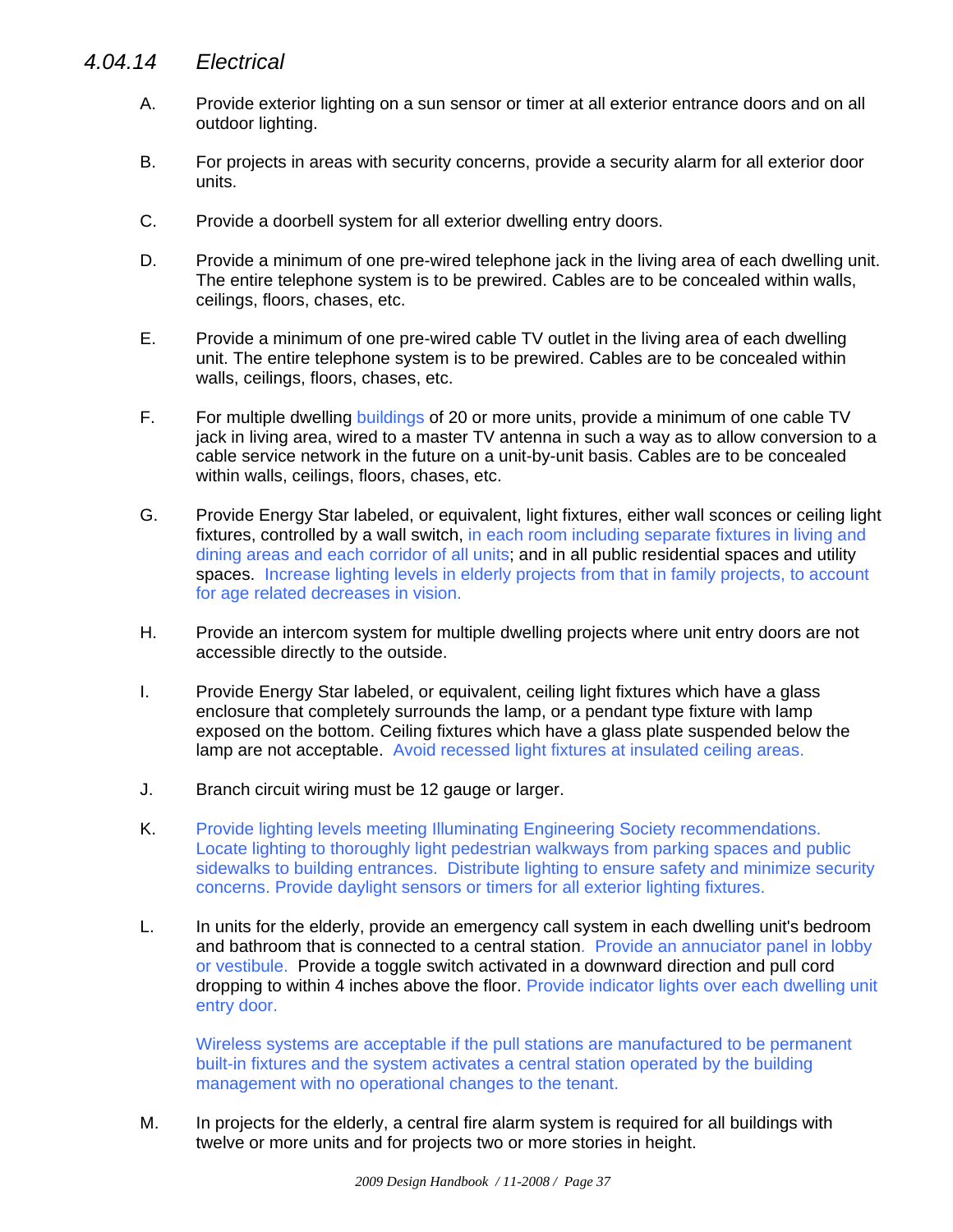*Appendix A .........................................................*

## *New York State Division of Housing and Community Renewal*

*Community Development Regional and Design Services Unit Offices*

#### *Capital Region*

38-40 State Street Hampton Plaza / 9th Floor Albany, NY 12207 (518) 486-5012

*Counties Served*

Albany, Clinton, Columbia, Delaware, Dutchess, Essex, Fulton, Greene, Hamilton, Montgomery, Orange, Otsego, Putnam, Rensselaer, Saratoga, Schenectady, Schoharie, Sullivan, Ulster, Warren and Washington

#### *Buffalo Region*

107 Delaware Avenue Statler Towers / Suite 600 Buffalo, NY 14202 (716) 842-2244

*Counties Served*

Allegany, Cattaraugus, Chautauqua, Chemung, Erie, Genesee, Livingston, Monroe, Niagara, Ontario, Orleans, Schuyler, Seneca, Steuben, Wayne, Wyoming and Yates

#### *New York City Region*

25 Beaver Street / 7th Floor New York, NY 10004 (212)-480-7644 *Counties Served*

All New York City's Counties and Nassau, Suffolk, Rockland and Westchester

#### *Syracuse Region*

620 Erie Boulevard West, Suite 312 Syracuse, NY 13204 (315) 478-7179 ext. 200

*Counties Served*

Broome, Cayuga, Chenango, Cortland, Franklin, Herkimer, Jefferson, Lewis, Madison, Oneida, Onondaga, Oswego, St. Lawrence, Tioga and Tompkins

*Design & Architecture, Upstate Unit* 

38-40 State Street Albany, NY 12207 (518) 474-1030

*Michael DeBonis, Acting Director*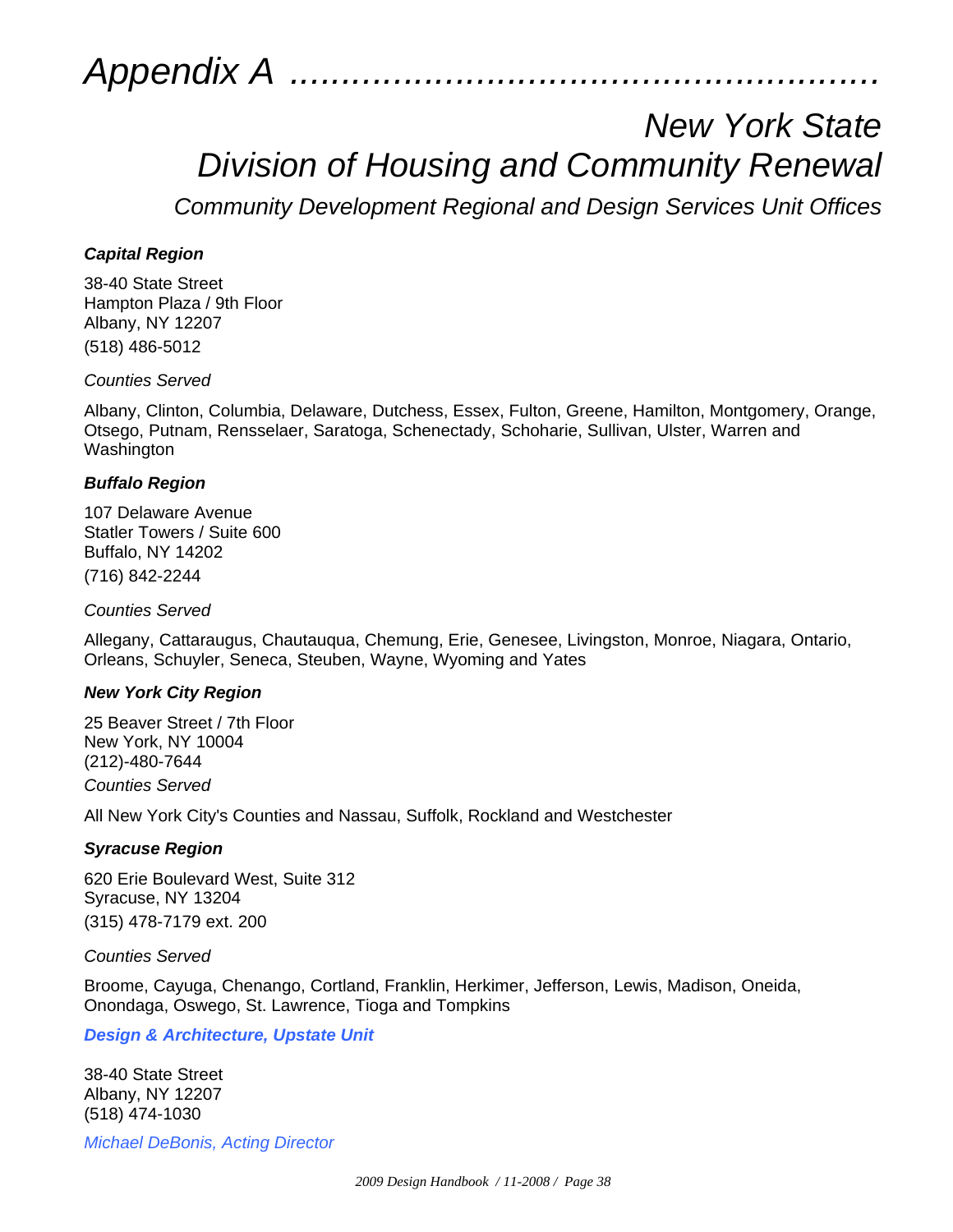# *Appendix B ......................................................... OCD's Owner/Architect Contract Provisions*

For projects following the Development Track Two Process (HTF Construction Loan), the following information shall be included in the Standard Form of Agreement Between Owner and Architect, and Standard Form of Architect's Services: Design and Contract Administration:

- 1. The Architect shall use his/her best efforts to assure the Contractor's compliance with the Contract Documents.
- 2. Section 1.3.2.2 If this agreement is terminated before the completion of the Architect's services, the owner may use the drawings, specifications, and other documents prepared by the Architect to complete the work, provided that the Architect is relieved of any responsibility or liability arising from the use of his/her documents and the owner retains a licensed, registered architect to seal such documents and to assume full responsibility therefore.
- 3. Section 1.3.9.2. Expenses for allowable reimbursable expenses shall be identified as an aggregate amount with an identified not to exceed dollar amount.
- 4. Payments are due and payable to the Architect within 30 days from date of Architect's invoice.
- 5. Compensation for Architect's services shall be a stipulated sum or fixed fee amount. All expenses of the Architect are included in the Basic Compensation, Section 1.5.
- 6. Section 1.5 Basic services of the Architect must include providing detailed estimates of construction costs. This may entail the hiring of a consultant to provide required detailed construction costs estimates, but this cost must be included in the Architect's basic services.
- 7. Section 1.5 Basic services of the Architects must include the preparation of reproducible record drawings showing changes in the work made during construction based on marked-up drawings and other data furnished by the contractor to the Architect.
- 8. Sec. 2.6.1.2 The Architect's contract terminates at the correction and completion of punch list items by the contractor, and compensation for services should reflect this requirement.
- 9. Section 2.6.1.1 The Architect shall keep the Owner informed of the progress and quality of the Work by performing site visits at a minimum interval of once every two weeks.
- 10. Compensation for Change in Services of the Architect's consultants and for Reimbursable expenses shall be computed as a multiple of 1.00.
- 11. Section 2.6.5. All proposed changes in the work must be accepted by DHCR/HTFC to ensure they meet the design requirements of DHCR/HTFC.
- 12. Section 2.8.1 There shall be no limit on the schedule of services to be provided.
- 13. Section 2.8.2 Change in Services will only be permitted for items number 4 and 5. All other services identified in this section are considered basic services.
- 14. Section 2.8.3 Architect to provide the following services as part of Compensation 1.5.1: .16 Detailed Cost Estimating, and .20 Record Drawings.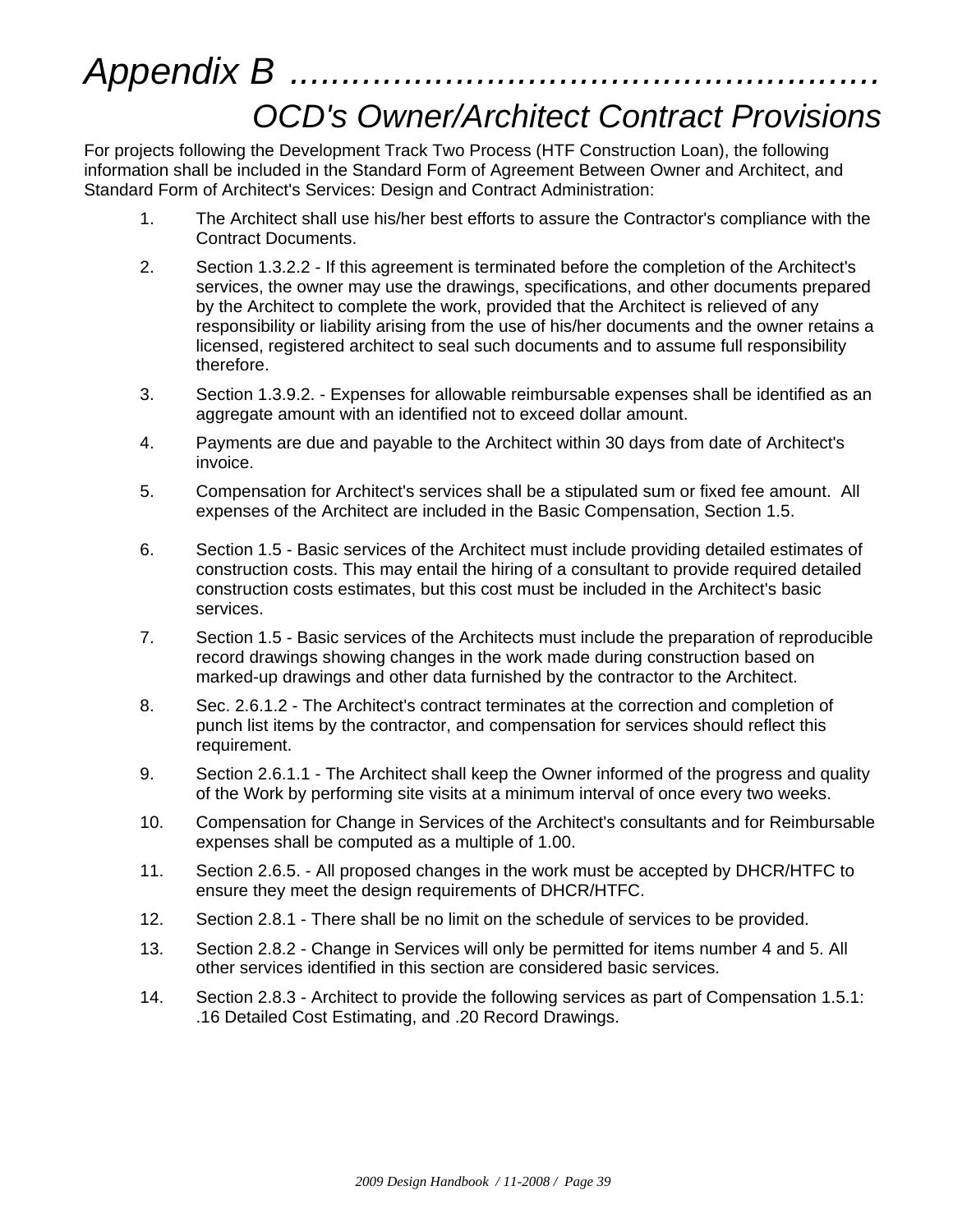

I, the undersigned architect, am licensed to practice in the State of New York. My architectural firm represents \_ the (HOME/HTFC) project sponsor.

I hereby certify that to the best of my knowledge the project described as (Project Name) and located at (Project Address) is in compliance with all applicable subdivision, zoning, building, energy and other similar State and local government laws, regulations and/or requirements relating to location, size, use and construction. I also certify that the project complies with all DHCR/HTFC design and specification requirements.

I also certify that the project (will) (has) satisfy(ied) any requirements set forth by the applicable New York State agency for compliance with the State Environmental Quality Review Act, the Historic Preservation Act, the Waterfront Revitalization and Coastal Resources Act, and the National Environmental Protection Act.

I also certify that the project (will have)(has) \_\_\_\_ handicapped accessible/adaptable units and **tully adapted for wheelchair use units and that the project plans and** specifications are in compliance with all applicable state and federal laws concerning accessibility and adaptability.

I also certify that the project (will have) (has) \_\_\_\_ visitable units, as defined in the Design Handbook.

\_\_\_\_\_\_\_\_\_\_\_\_\_\_\_\_\_\_\_\_\_\_\_\_\_\_\_\_\_\_\_\_\_\_\_\_\_\_\_\_\_\_\_\_\_\_\_\_\_\_\_\_\_\_\_\_\_\_\_\_\_\_\_\_\_\_\_\_\_

\_\_\_\_\_\_\_\_\_\_\_\_\_\_\_\_\_\_\_\_\_\_\_\_\_\_\_\_\_\_\_\_\_\_\_\_\_\_\_\_\_\_\_\_\_\_\_\_\_\_\_\_\_\_\_\_\_\_\_\_\_\_\_\_\_\_\_\_\_\_

\_\_\_\_\_\_\_\_\_\_\_\_\_\_\_\_\_\_\_\_\_\_\_\_\_\_\_\_\_\_\_\_\_\_\_\_\_\_\_\_\_\_\_\_\_\_\_\_\_\_\_\_\_\_\_\_\_\_\_\_\_\_\_\_\_\_\_\_\_\_

*Signed*

*Notary Public*

*Date*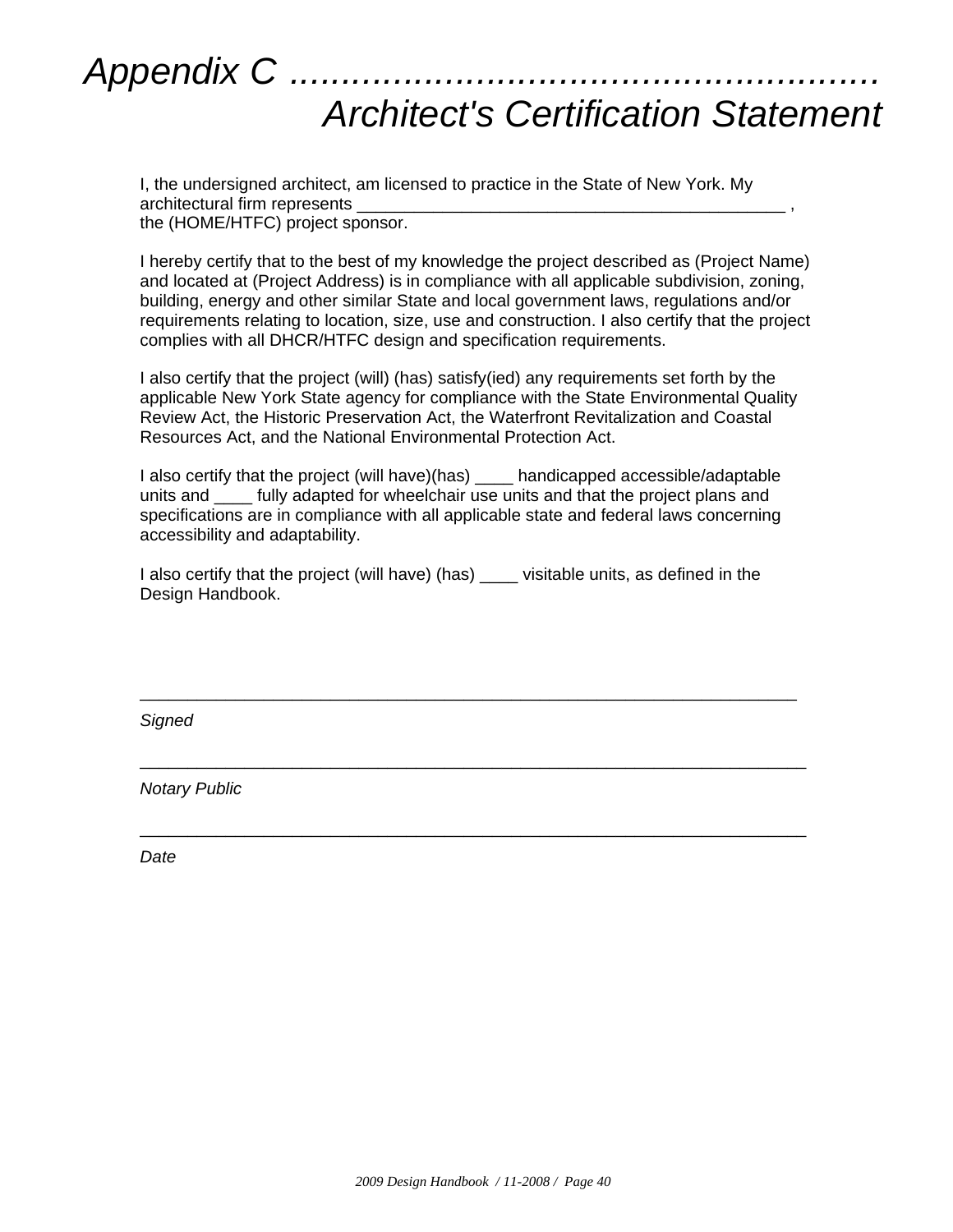# *Appendix D* .......................................................................................................................... *OCD*'*s Contractor*'*s Assurances Agreement*

For projects following the Development Track Two Process (HTF Construction Loan), the following Assurances Agreement must be included in the project manual:

#### **ASSURANCES AGREEMENT**

| AGREEMENT made as of, _____________(date) between the HOUSING TRUST FUND                                |                                                                                                               |
|---------------------------------------------------------------------------------------------------------|---------------------------------------------------------------------------------------------------------------|
|                                                                                                         | CORPORATION (the "Corporation"), a public benefit Corporation created and existing as a subsidiary of the New |
|                                                                                                         | York State Housing Finance Agency pursuant to Section 45-a of the New York Private Housing Finance Law (the   |
| "PHFL") with an office at 38-40 State Street, Albany, New York 12207,                                   | GENERAL                                                                                                       |
| CONTRACTOR(the "Contractor"), a __________(GC ENTITY) organized and existing under the laws of New      |                                                                                                               |
| York State, having its principal place of business at ________________________(GC'S OFFICE ADDRESS) and |                                                                                                               |
|                                                                                                         | _OWNER/BORROWER (the "Owner/Borrower" "), a ________________                                                  |
|                                                                                                         | (OWNER/BORROWER ENTITY) organized and existing under the laws of New York State,                              |

having its principal place of business at  $\blacksquare$  \_\_\_\_\_\_\_\_\_\_\_\_\_\_\_\_\_\_\_\_\_\_\_\_\_\_\_\_\_\_\_(OWNER/BORROWER ADDRESS).

#### WITNESSETH:

WHEREAS, the Contractor and the Owner/Borrower have entered into a certain Agreement dated \_\_\_\_\_\_\_\_\_\_\_\_\_\_\_\_(DATE OF GC'S CONTRACT WITH OWNER) for the improvement of the property located at \_\_\_\_\_\_\_\_\_\_\_\_\_\_\_\_\_\_\_\_\_\_\_\_\_\_\_\_\_\_\_(PROJECT ADDRESS), based upon American Institute of Architects (AIA) Form A101-1997 Standard Form of Agreement between Owner and Contractor ("Owner/ Contractor Agreement")

and A201-1997 General Conditions of the Contract for Construction ("General Conditions").

WHEREAS, the Corporation is closing or about to close a Construction Loan (the "Construction Loan") with the Borrower in the Amount of \_\_\_\_\_\_\_\_\_\_\_\_\_\_\_\_\_\_(AMOUNT OF AWARD ALL CAPS) DOLLARS (\$

AMOUNT OF AWARD IN NUMERALS)to be evidenced by a construction loan agreement (the "Construction Loan Agreement") and construction loan mortgage;

NOW THEREFORE, in consideration of the Corporation making said Construction Loan to the Borrower, and the acknowledgments and/or undertakings in favor of the Contractor, with the consent of the Borrower, it is agreed as follows: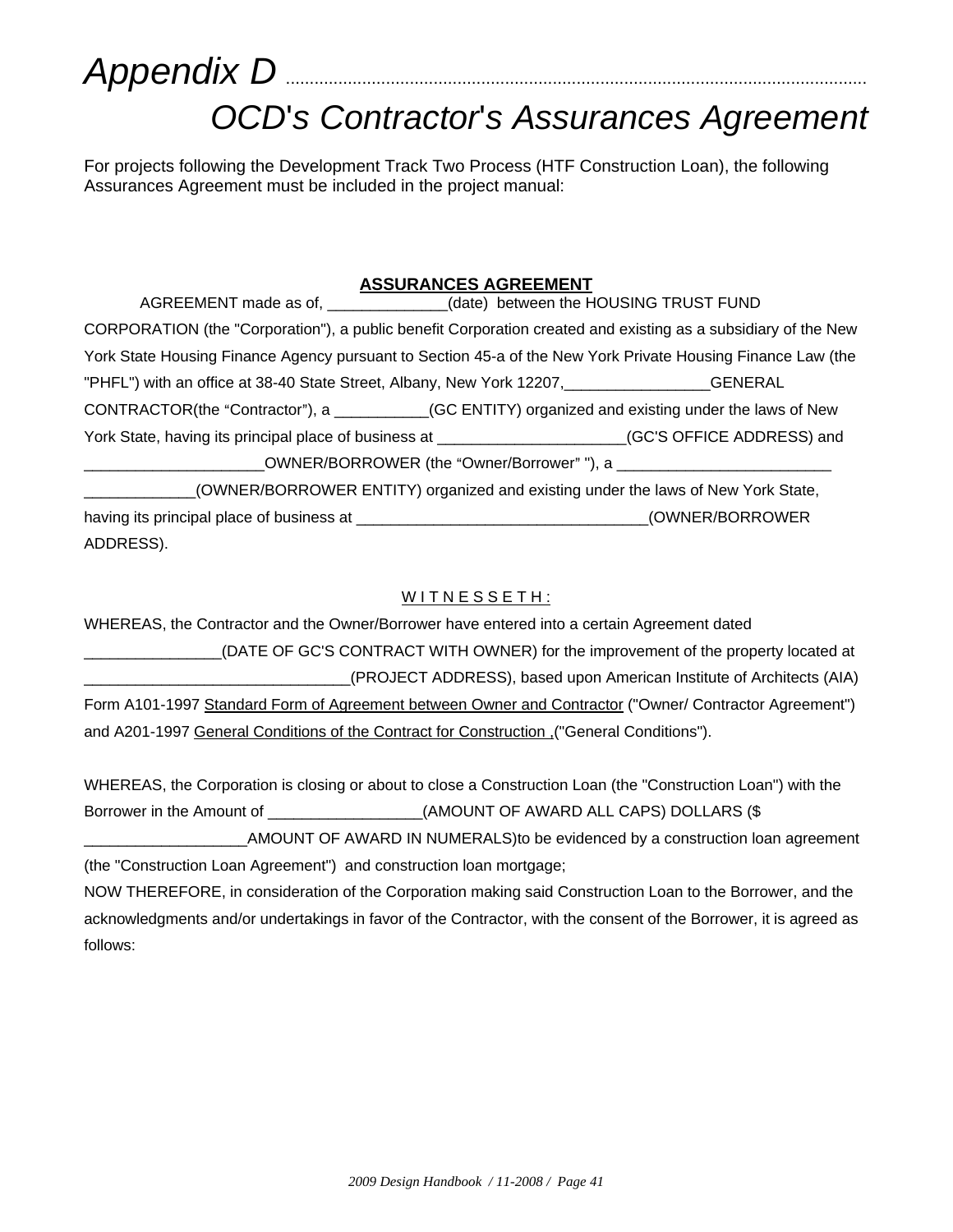#### **SECTION I- GENERAL**

- 1. The Contractor shall deliver a Performance and Payment Bond or AIA Form of Performance Bond and accompanying Labor and Material Payment Bond naming the Borrower as obligee in a Penal Sum equal to the Contract Sum under the Owner/Contractor Agreement, covering all work to be performed under said Owner/Contractor Agreement.
- 2. The Contractor shall provide the Corporation, and the Corporation's agents access to the work in preparation and progress. The Corporation's representatives may observe the completed work, evaluate requisitions and recommend payment based upon percentage of completion.
- 3. No claims shall be allowed for conditions which, while not directly visible, can be reasonably inferred based on visible conditions, and are noted in the Owner/Contractor Agreement.
- 4. The Contractor shall furnish the Corporation and Borrower the names of proposed subcontractors for subcontracts or purchases, and shall provide any information necessary to evaluate the subcontractor's qualifications in time to allow a minimum of seven days for review. Failure to provide the requested information shall constitute a reasonable objection for purposes of Article 5.2 of the General Conditions.
- 5. The Borrower shall schedule and conduct a pre-construction meeting, prior to the initiation of construction. The Borrower shall give seven days notice to the Corporation and the Contractor of the time and location of said meeting. The Contractor shall submit the construction schedule required by \$3.10.1 of the General Conditions of the Owner/Contractor Agreement to all parties at this meeting. The schedule shall not exceed the time limits currently under the Owner/Contractor Agreement and shall provide for expeditious and practicable execution of the work.

#### **SECTION II - CHANGE ORDERS**

1. Contractor will not undertake to perform any extra work or furnish any extra materials, or make any substitutions of materials or delete any portion of the construction, unless the same has been reduced to a Change Order between Borrower and Contractor or has been approved in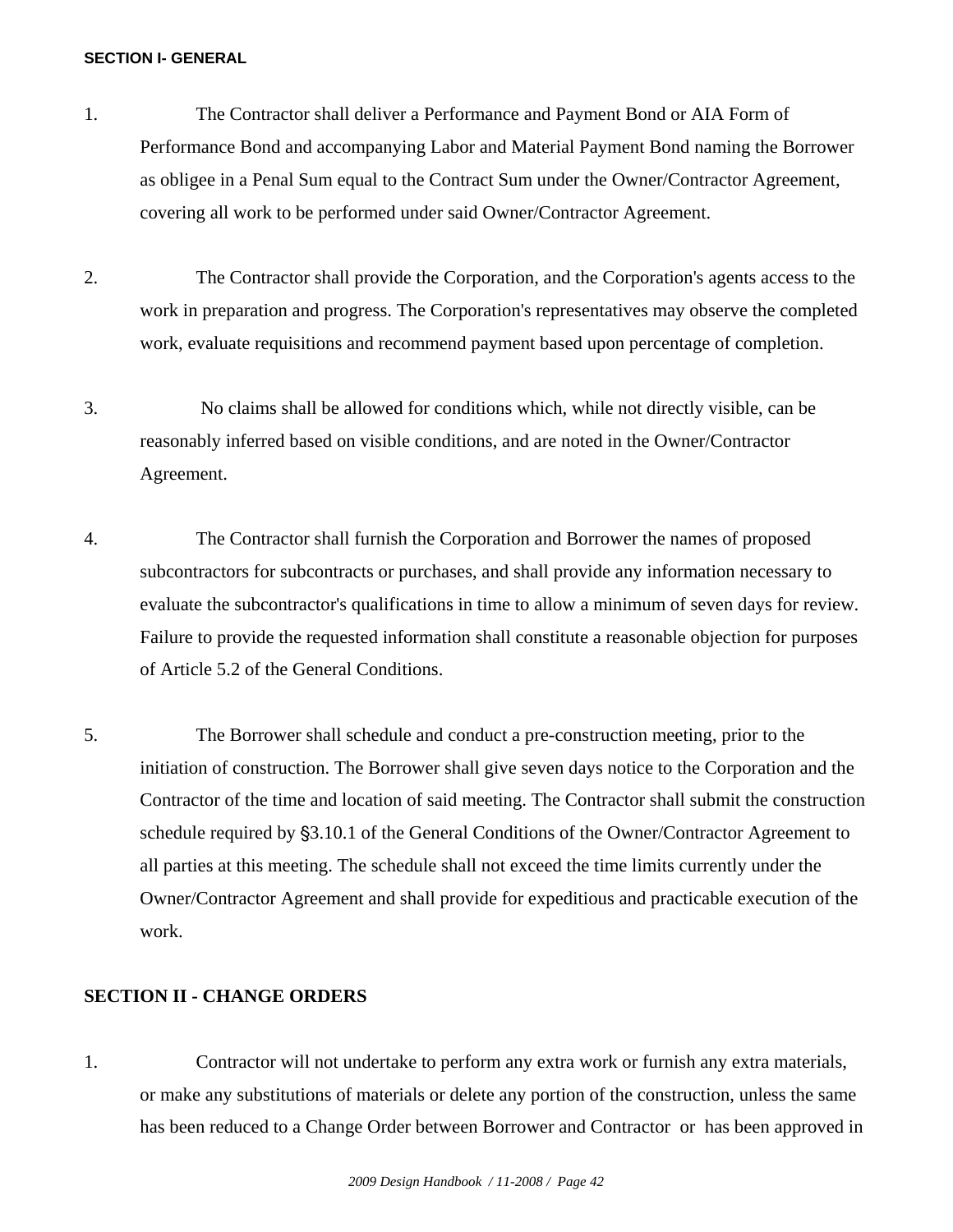writing by Corporation. Change Orders reflecting the following conditions must be approved prior to any changes to the scope of the work:

- a. changes to the project scope, or adding work which was not in the approved construction documents;
- b. deleting work which was provided for in the construction documents;
- c. changes to material, placement or number of work items which were provided for in the construction documents;
- d. unforeseen field conditions, such as deteriorated material, not visible upon normal inspection of the building;
- e. errors or omissions in the construction documents which must be corrected in order to complete the construction and obtain a Certificate of Occupancy;
- f. time extensions beyond the date specified in the Owner/Contractor Agreement for completion of construction; and
- g. no-cost change orders, which substitute items or have an impact on the project cost.
- 2. The Corporation's approval shall not be required for architect's field orders on minor variations required to effect the work, provided there is no change in contract sum, an extension of contract time or an affect on the fitness of the project for its intended use.

#### **SECTION III- INSURANCE PROCEEDS**

- 1. During construction, should any loss be incurred necessitating that all or any part of the work be repaired, reconstructed and/or replaced, which loss is covered under the Builder's Risk Insurance Policy or Policies, the Corporation will not require said insurance proceeds to be applied to reduction of the Construction Loan Mortgage unless such loss is declared by Corporation to be substantial.
- 2. If the loss is so substantial that Corporation does elect to apply any insurance proceeds to the Borrower's indebtedness owed to Corporation, then the insurance proceeds will be first paid to the Contractor for work that had been completed to the date of such loss plus all retainage plus a sum equal to the actual costs incurred to cancel and terminate material purchase orders and subcontracts, less prior payments all without limiting liability of Borrower or any other party who may be liable to Contractor.

#### **SECTION IV- BORROWER DEFAULT**

1. The Corporation may elect to disburse proceeds of the Construction Loan Agreement directly to the Contractor. All payments shall be held by the Contractor subject to the trust fund provisions of Section 13 of the New York Lien Law. The Borrower consents to the Corporation making disbursement of proceeds directly to the Contractor for all amounts due to it on said Owner/Contractor Agreement and all payments so made shall be deemed to have been paid directly by the Borrower for all purposes.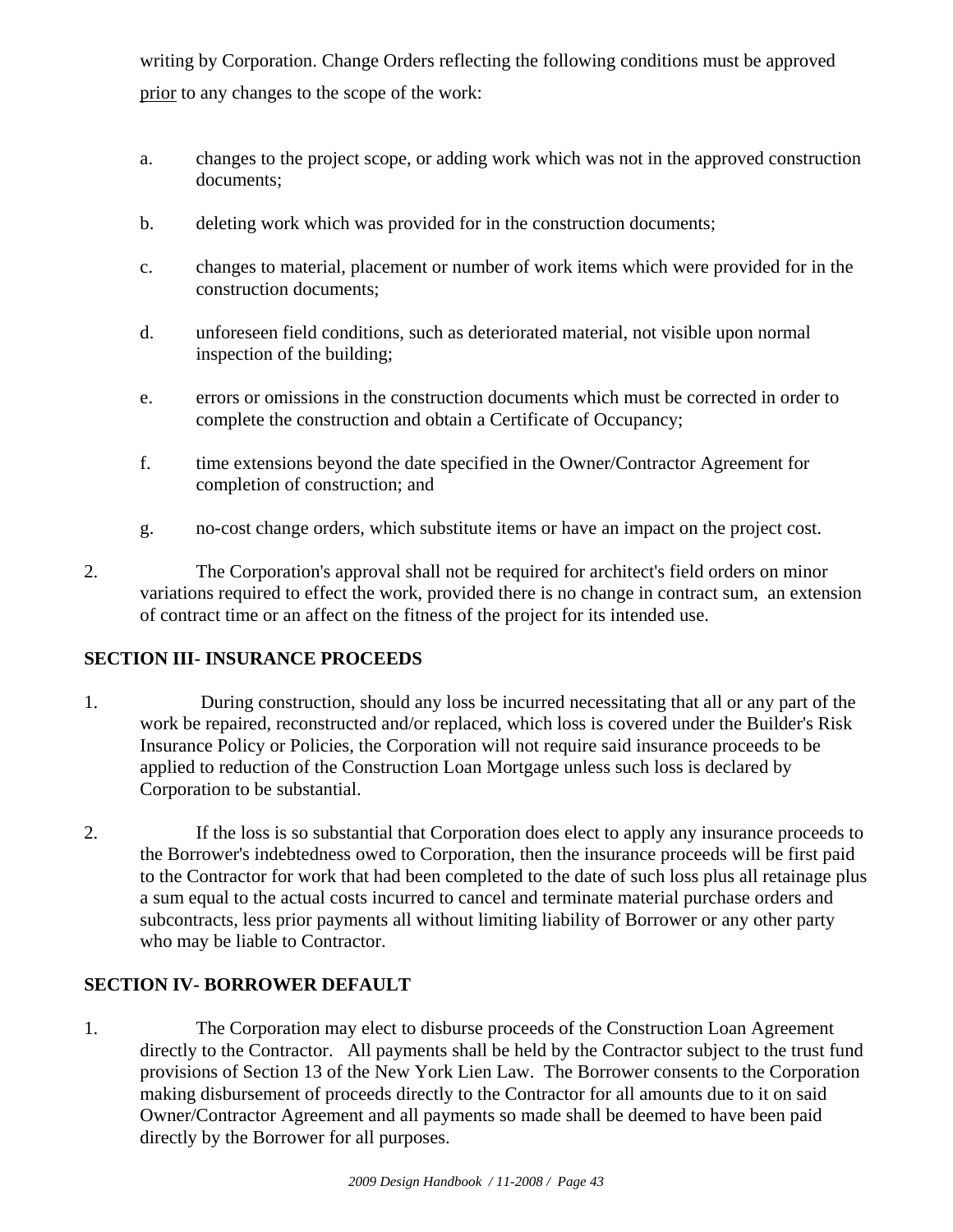- 2. Before the Contractor is bound to proceed with the work under the Owner/Contractor Agreement, without waiving any other conditions precedent required to be met by the Borrower, the Corporation shall notify Contractor in writing of its approval for Contractor to commence construction and of the fact that all of the conditions precedent contained in Corporation's Construction Loan Agreement that must be met to entitle Borrower to take down the first advance thereunder have been met, other than those conditions relating solely to the filing and processing of the first payment request.
- 3. Should the Borrower default under the Owner/Contractor Agreement, Contractor shall give Corporation notice of such default in writing within forty eight hours of said default and Corporation shall similarly give Contractor notice of any Borrower's default under the Construction Loan Agreement for which the Corporation makes an election to cease or delay funding to Borrower.
- 4. If the Borrower defaults under the Owner/Contractor Agreement or the Construction Loan Agreement and the Contractor is current in performance of its obligations under the Owner/Contractor Agreement, the Contractor will continue performance under the Owner/Contractor Agreement for the Corporation if within 30 days of the default the Corporation in writing: (i) authorizes Contractor to continue work; (ii) agrees in writing to pay or cause to be paid to Contractor all sums due through the date on which Borrower defaulted including all sums due under all Change Orders that did not require consent of Corporation and all Change Orders approved by Corporation, and; (iii) agrees to continue to pay or cause to be paid to Contractor the moneys for all work through final completion, including all retainage. If Corporation does determine to complete construction of the Project after the Borrower's default Corporation agrees that it will complete such Project with Contractor as above recited provided the Contractor is current in performance under the Owner/Contractor Agreement.
- 5. If the Borrower's default occurs after completion of the work under the Owner/Contractor Agreement and prior to the time that the balance of the payments thereunder have been made to the Contractor, so that the Corporation has benefit of the completed Project under the Owner/Contractor Agreement, the Corporation shall disburse to Contractor the balance due under said Owner/Contractor Agreement.
- 6. If the Corporation does not authorize the Contractor in writing to continue or recommence the work within thirty days as above recited, then, without limiting such liability which the Borrower, or any parties who may be liable for payment thereof on behalf of Borrower, may have under the Owner/Contractor Agreement, the Corporation shall pay Contractor for all work through the date on which the Borrower defaulted and/or the date on which work was stopped by Contractor due to Borrower's default, whichever is the later, inclusive of all retainage, and all cost incurred by the Contractor to close down and protect the construction site as may be required under applicable building codes and regulations.
- 7. In the Construction Loan Agreement the Corporation has or will require the Borrower to make a conditional assignment of the Owner/Contractor Agreement to Corporation. The Contractor consents to such conditional assignment. If Borrower defaults under the Construction Loan Agreement and/or under the Owner/Contractor Agreement, and Corporation elects to exercise its rights under such Assignment, the Corporation shall notify Contractor in writing and hereby agrees to make payments to the Contractor for all work as called for under the Owner/Contractor Agreement in the same manner as is applicable under Paragraph 4. The rights of the Corporation under such Assignment must be activated within the same time as is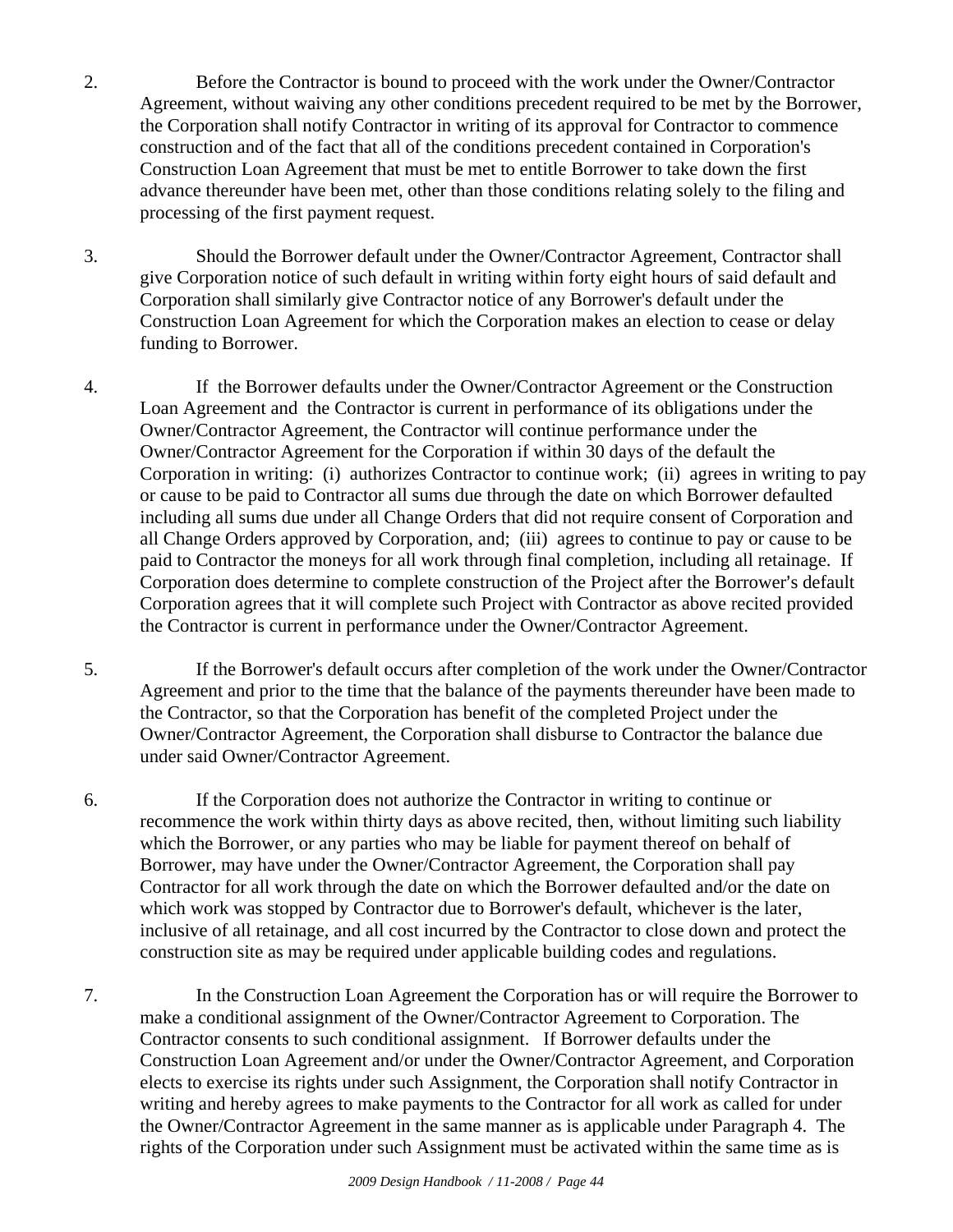provided in Paragraph 4.

#### **SECTION V- NOTICES**

- 1. All notices hereunder shall be in writing and shall be deemed to have been sufficiently given or served for all purposes when sent by certified or registered mail, return receipt requested, to the address herein set forth, or at such other address of which the party to receive such notice shall have notified the party giving such notice in writing except that any notice of such a change of address shall be deemed given when it is received.
- 2. Nothing herein contained shall operate as a waiver or relinquishment of any obligation or liability which may be owed by the Owner/Borrower, or any other party liable on Borrower's behalf, to the Contractor under the Owner/Contractor Agreement.

#### HOUSING TRUST FUND CORPORATION

| ьv     |  |  |
|--------|--|--|
| Name:  |  |  |
| Title: |  |  |

#### GENERAL CONTRACTOR

By:\_\_\_\_\_\_\_\_\_\_\_\_\_\_\_\_\_\_\_\_\_\_\_\_\_\_\_\_\_\_\_\_\_\_ Name: Title:

#### OWNER/BORROWER ENTITY

 $By:$ Name: Title: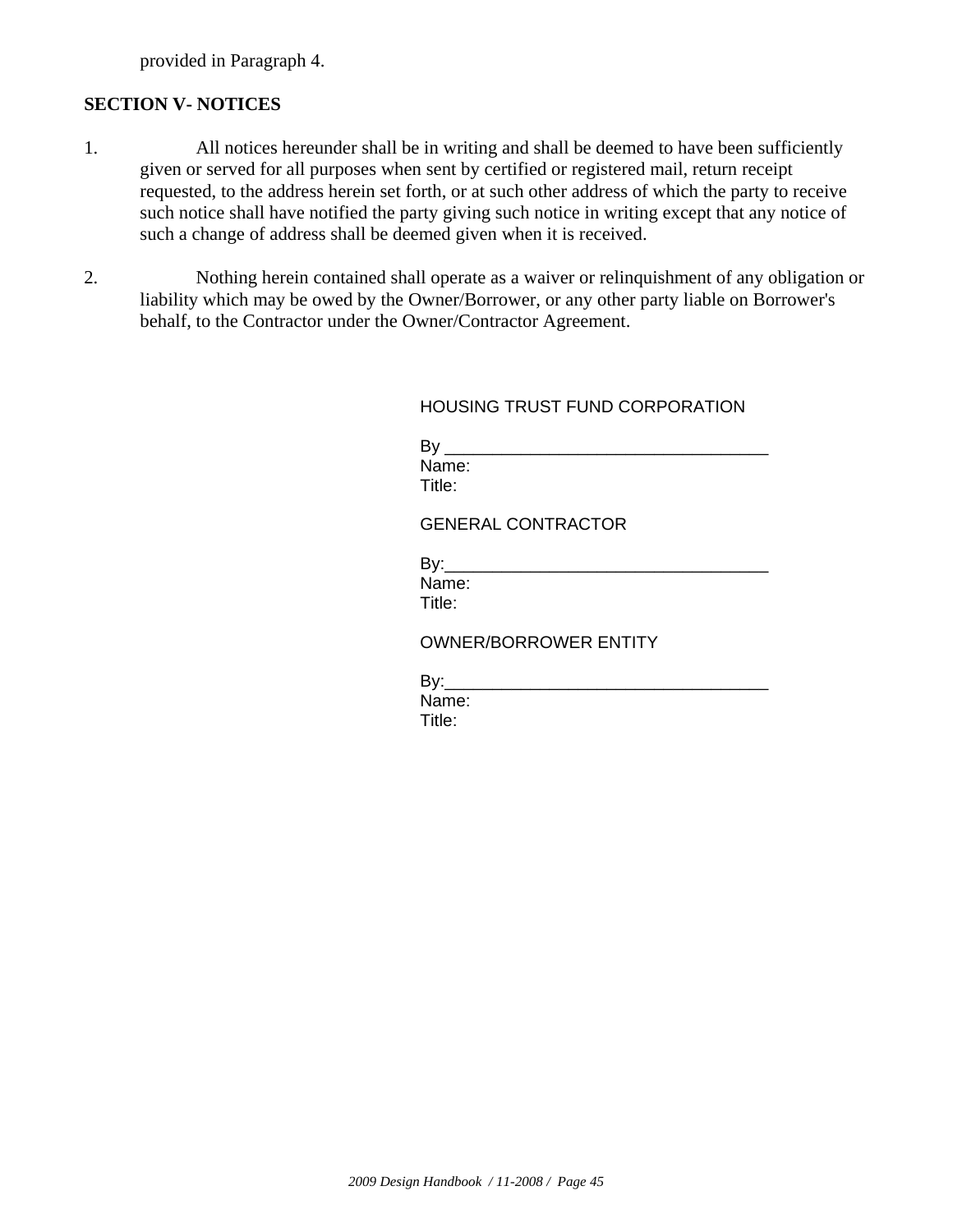# *Appendix E ....................................................... OCD's Owner/Contractor Contract Provisions*

For projects following the Development Track Two Process (HTF Construction Loan) the following information shall be included in the Standard Form of Agreement Between Owner and Contractor:

- 1. Provided an Application for Payment is received by the Architect no later than 10 days prior to the scheduled requisition day of a month, the Owner shall make payment to the contractor no later than 30 days after the Architect issues the Certificate for Payment. If an Application for Payment is received by the Architect after the application date fixed above, payment shall be made by the Owner no later than ten days after the Architect receives the Application for Payment and issues the Certificate for Payment.
- 2. The amount of construction retainage released by DHCR/HTFC at the time of substantial completion will be calculated based upon the retainage being reduced from 10% to 5%, or the value of incomplete work, as determined by the Architect and DHCR/HTFC, times a multiplier of 2.5 (whichever is lesser).
- 3. The construction contract is contingent upon execution of all contracts from all construction financing sources.
- 4. Payments are contingent upon DHCR/HTFC review and approval.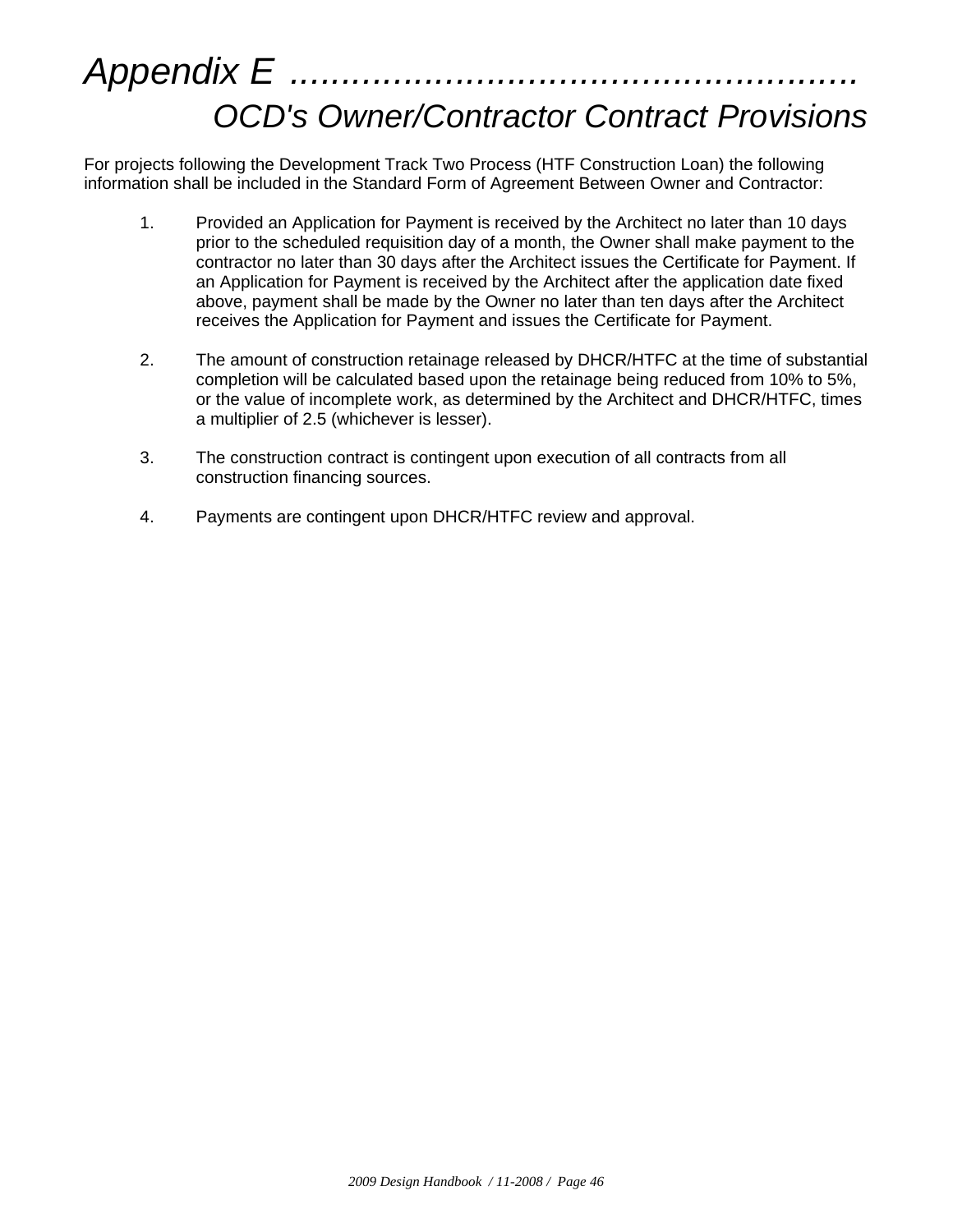# *Appendix F .......................................................*

## *Master Specification Project Funding Sign*

The following information is designed to assist developers in creating a sign to post at their project site. Any questions about these specifications can be directed to the local Regional office.

#### Part 1. *General*

#### *1.01 References*

- (a) Internet Website: *www.nysdhcr.gov*
- (b) For Low-Income Housing Credit stand alone projects contact: Arnon Adler, (518) 486-5044, aadler@nysdhcr.gov.

#### *1.02 Submittals*

If *Optional Information* is included, submit proposed layout on 8.5 x 11 inch paper to DHCR's project manager.

#### *1.03 Quality Assurance*

The project funding sign shall be fabricated by a professional sign manufacturer.

#### Part 2. *Products*

- (a) Four by eight foot sheet of overlaid Plywood, MDO B-B EXT-APA.
- (b) Primer as recommended by finish coat manufacturer for the substrate and finish material.
- (c) Lettering and striping shall be uniform with sharp, neat profiles.
- (d) *Optional Information* included on sign shall be visually subordinate to other information provided.
- (e) *Color*: Reflex Blue (R23, G23, B150) for color blocks, with a light blue (R173, G216, B230) top box.

#### Part 3. *Execution*

#### *3.01 Installation*

- (a) Install sign within one week after work begins at the site.
- (b) Erect sign in a prominent location, secure from vandalism.

#### *3.02 Maintenance and Removal*

- (a) Maintain the sign plumb and level for the duration of the work.
- (b) When directed, at completion of project, remove sign from property.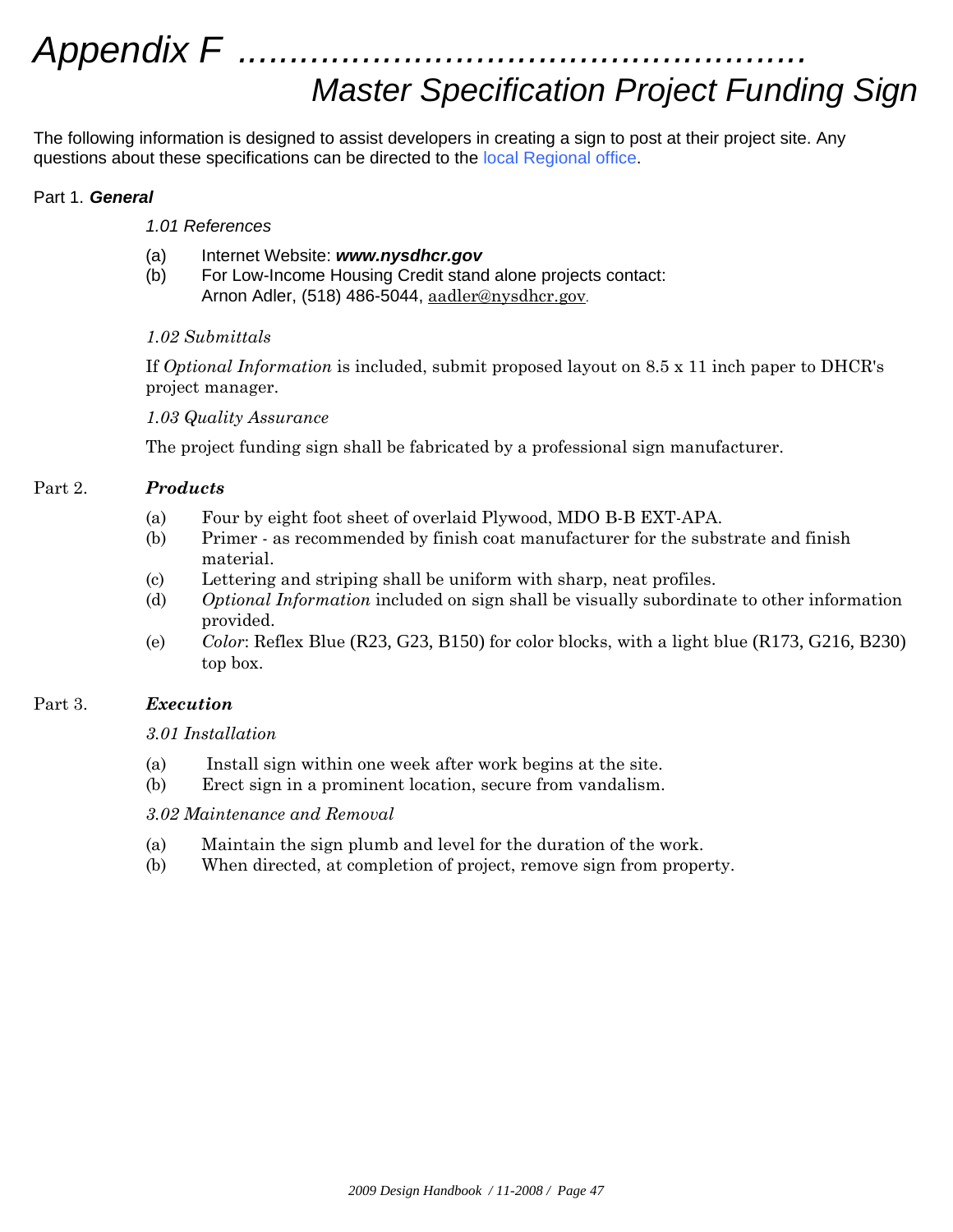

*See Appendix F for specifications.*



*See Appendix F for specifications.*

### **Please Note:**

This version of the project sign is for use at the site of a project assisted solely by the Low-Income Housing Credit Program with no other HTFC/DHCR programs.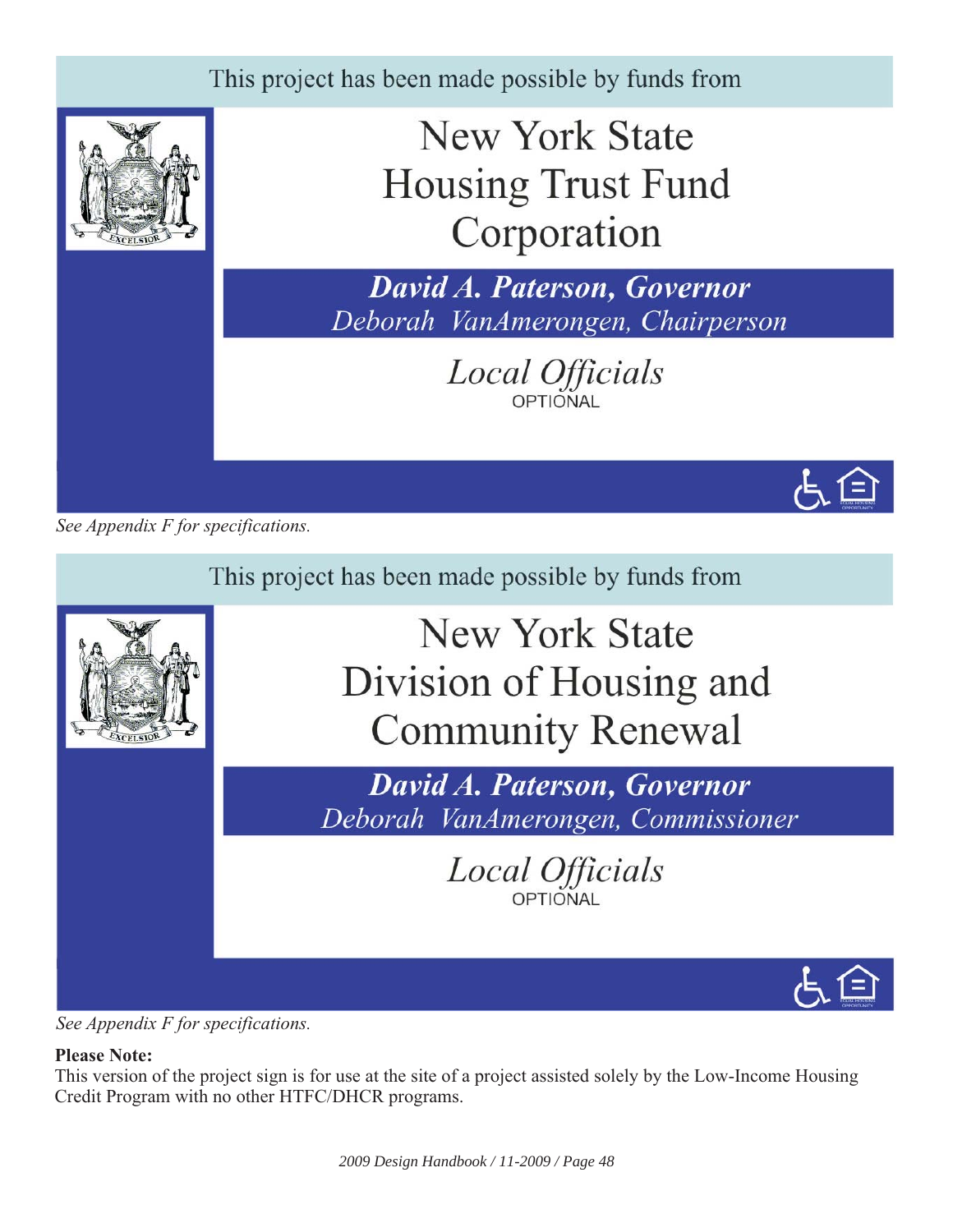# *Appendix G……………………………… HTFC Preservation Standards*

For projects applying to HTFC to renovate occupied buildings meeting the HTFC definition for a preservation project, the following standards shall apply:

- 1. The applicant shall have the HTFC Physical Needs Assessment Form completed by an architect or engineer licensed in the State of New York. All components and systems identified in this form that are contained in the project shall be evaluated. Add additional lines and information as necessary to evaluate components and systems which are not listed on the form.
- 2. All new work shall meet the requirements of the current DHCR Design Handbook.
- 3. As part of the HTFC required project replacement reserve budgets, the applicant must document that there are sufficient funds budgeted to address systems and components which are not being replaced, repaired, or will not last through fifteen years from the date of the last HTFC payment.
- 4. Life expectancy evaluations shall be based upon nationally recognized sources and account for local conditions which may reduce life expectancies due to unique situations and project specific conditions.
- 5. The work scope shall include replacing and upgrading systems and components as outlined below. These items shall be included in the HTFC Physical Needs Assessment Form.
	- For projects constructed prior to 1978, provide a lead assessment survey and develop a lead based paint work plan in accordance with current HUD Guidelines. (Refer to *Guidelines for the Evaluation and Control of Lead-Based Paint Hazards in Housing*, HUD-1539-LBP, July, 1995).
	- For projects which have not undergone an asbestos removal plan, do not have a current asbestos survey, or otherwise are suspected to contain asbestos containing materials which were not previously addressed, conduct an asbestos survey and corresponding asbestos removal plan.
	- Provide a survey to determine if hazardous mold exists in the building. Where mold is identified, it must be addressed in accordance with New York City "Guidelines on Assessment and Remediation of Fungi in Indoor Environments", www.nyc.gov/html/doh/html/epi/moldrpt1.shtml.
	- For buildings located in EPA zones 1 and 2, provide an independent third party test to determine if radon gasses exceeding the EPA action level exist in the building. Mitigate in accordance with EPA Guidelines if radon gasses exceeding the EPA action level are found in the building.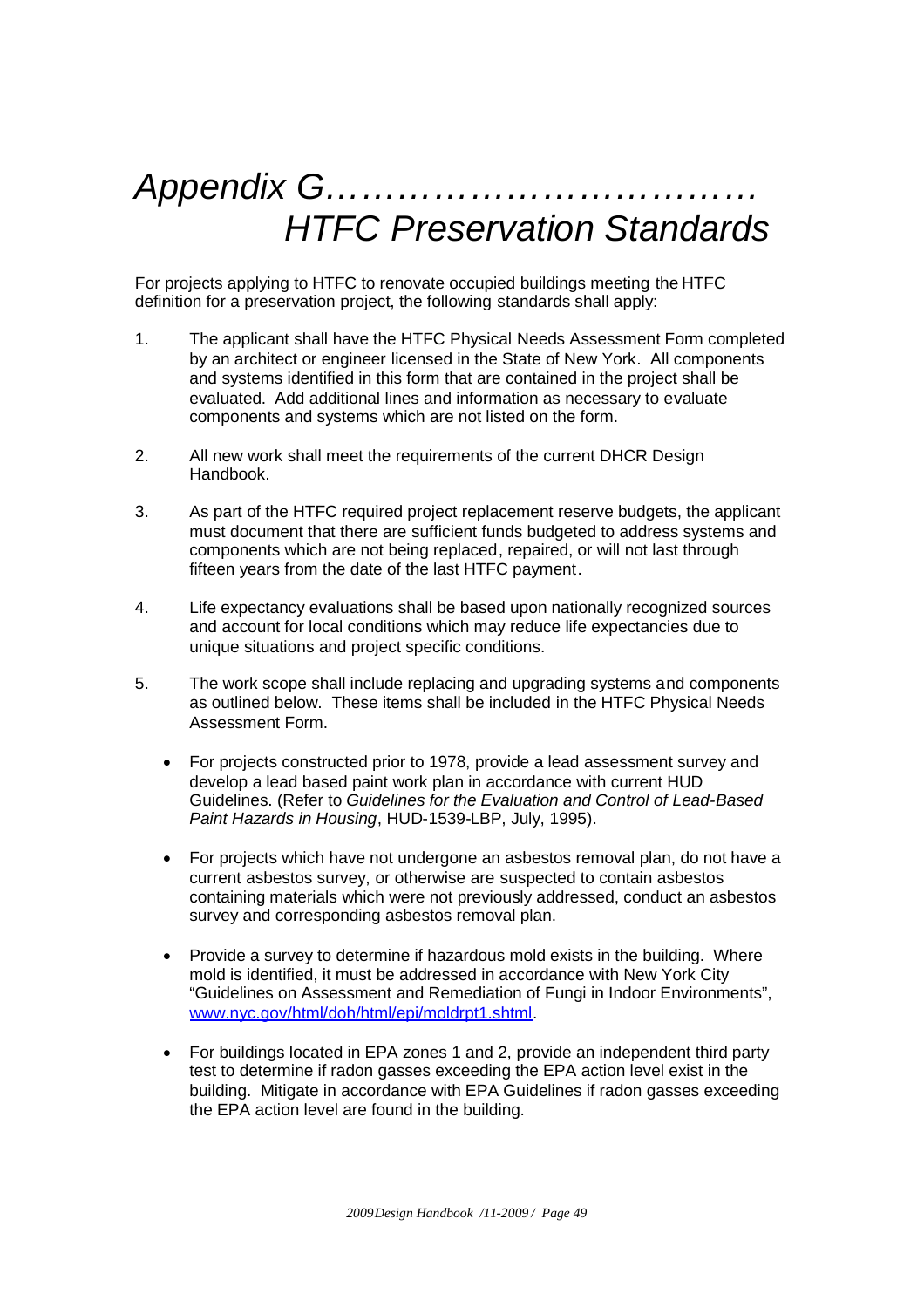- Include an assessment of other readily observable hazardous materials such as leaking oil tanks, stored hazardous materials, and fluorescent light ballasts containing PCBs.
- Re-grade as necessary to provide positive drainage away from buildings.
- Correct deficiencies of the exterior accessible route to the extent possible within existing grades. Include work such as: re-paving sidewalks along the exterior accessible route, adding or repairs to curb cuts, re-striping of parking lots and adding signage at accessible parking aisles.
- Relocate laundry facilities for Accessibility, if feasible.
- Include handrails on each side of corridors in elderly housing projects.
- Test all elevators and include all necessary repairs in the proposed work scope.
- Add wall indicators at the entry level elevator lobby.
- Upgrade elevator controls and alarms to current Accessibility standards.
- All windows must have locks that are tamperproof from the exterior.
- For multiple dwelling unit buildings located in areas with safely concerns, provide decorative security grilles at all windows accessible from the exterior. Where possible, locate security grills at the exterior. Provide at least one security grill in each habitable room which can be opened in an emergency from within the apartment.
- Repaint all dwelling units and interior public spaces.
- Provide a non-combustible wall surface where existing kitchen ranges abut sidewalls.
- Provide a grab bar at all bathtubs and shower units if none currently exist.
- Provide safety guards or decorative heavy duty wire mesh as necessary to prevent a 4" sphere from passing through balcony and stair railings*.*
- Test all fire alarm systems and sprinkler system alarms. Include all necessary repairs in the work scope.
- Test all emergency and exit lights. Replace fixtures accordingly.
- Provide fire alarm systems meeting current State Building Code requirements, if none currently exist.
- Provide new hardwired smoke alarms in dwelling units meeting current State Building Code requirements for new buildings, if none currently exist.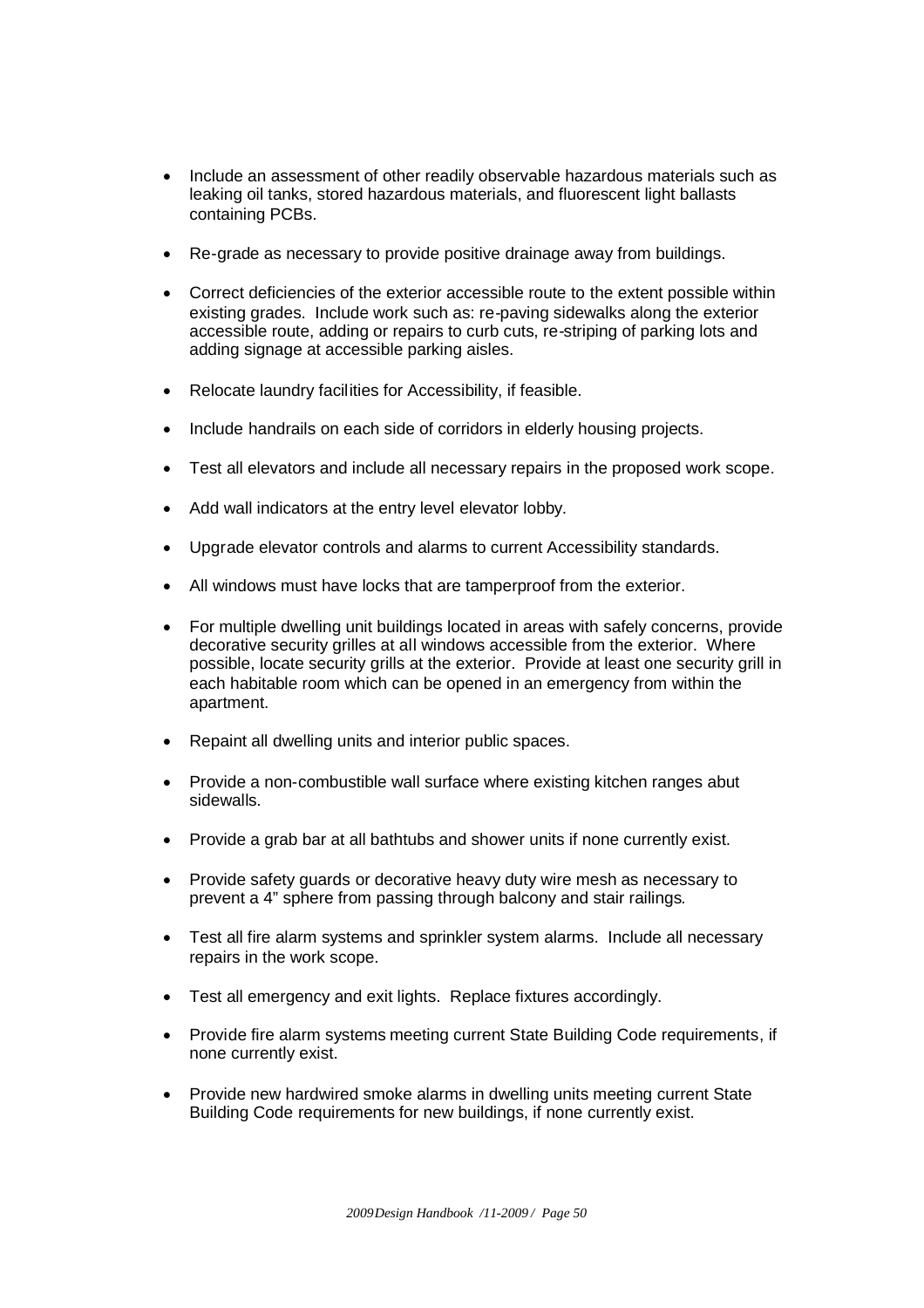- Provide fire extinguishers in cabinets as required by the State Fire Code.
- Balance all HVAC systems.
- Replace existing electric heating and electric hot water heaters unless past utility bills clearly indicate that the dwelling units will be affordable in accordance with the proposed rent plans.

Submit documentation of any existing Building Code violations or other non-compliance conditions. Include the correction of these conditions in the work scope.